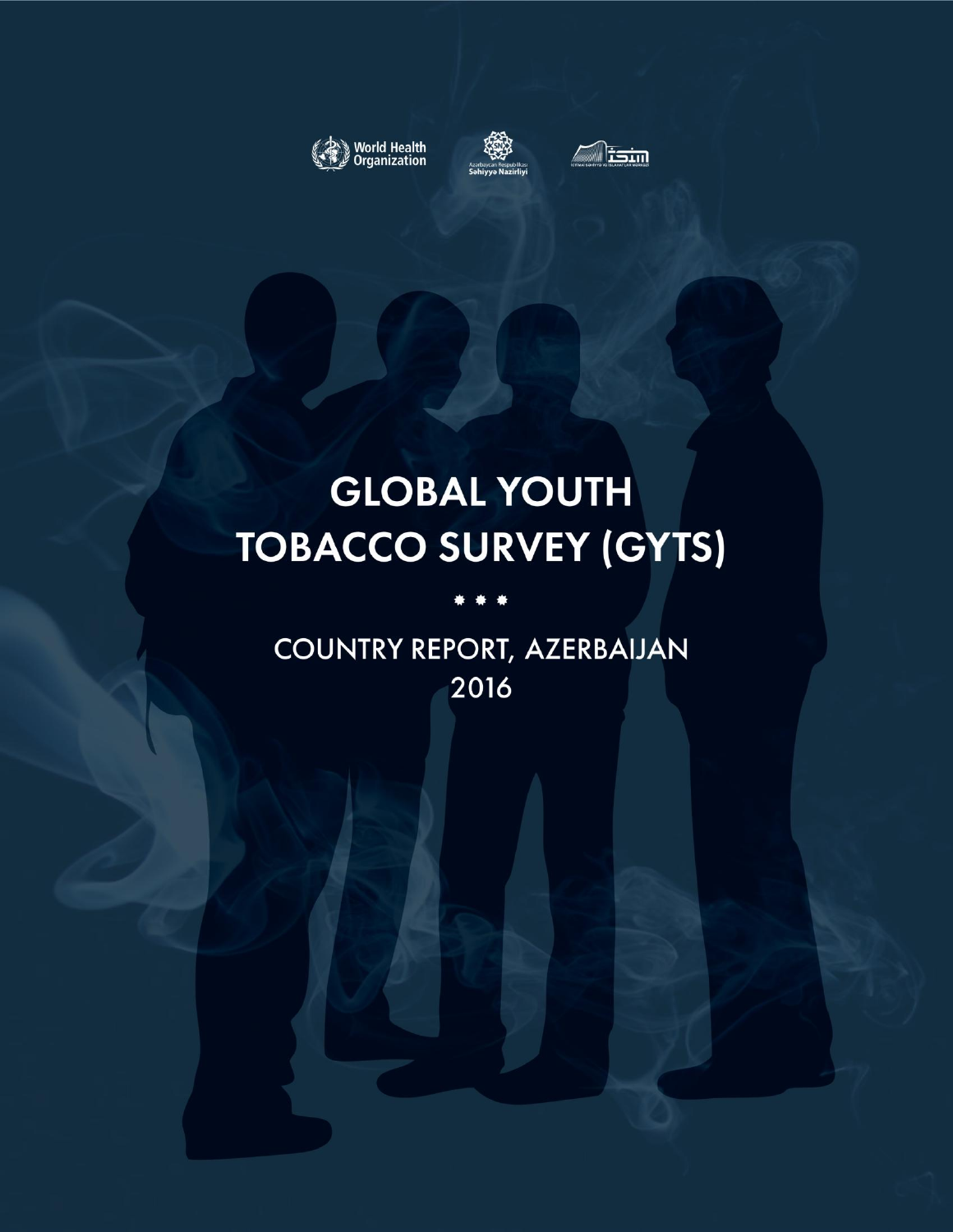| 1. |     |  |
|----|-----|--|
|    | 1.1 |  |
|    | 1.2 |  |
|    | 1.3 |  |
|    | 1.4 |  |
|    | 1.5 |  |
|    | 1.6 |  |
| 2. |     |  |
|    | 2.1 |  |
|    | 2.2 |  |
|    | 2.3 |  |
|    | 2.4 |  |
| 3. |     |  |
|    | 3.1 |  |
|    | 3.2 |  |
|    | 3.3 |  |
|    | 3.4 |  |
|    | 3.5 |  |
|    | 3.6 |  |
| 4. |     |  |
|    | 4.1 |  |
|    | 4.2 |  |
|    | 4.3 |  |
|    | 4.4 |  |
| 5. |     |  |
|    |     |  |
|    |     |  |

# **CONTENTS**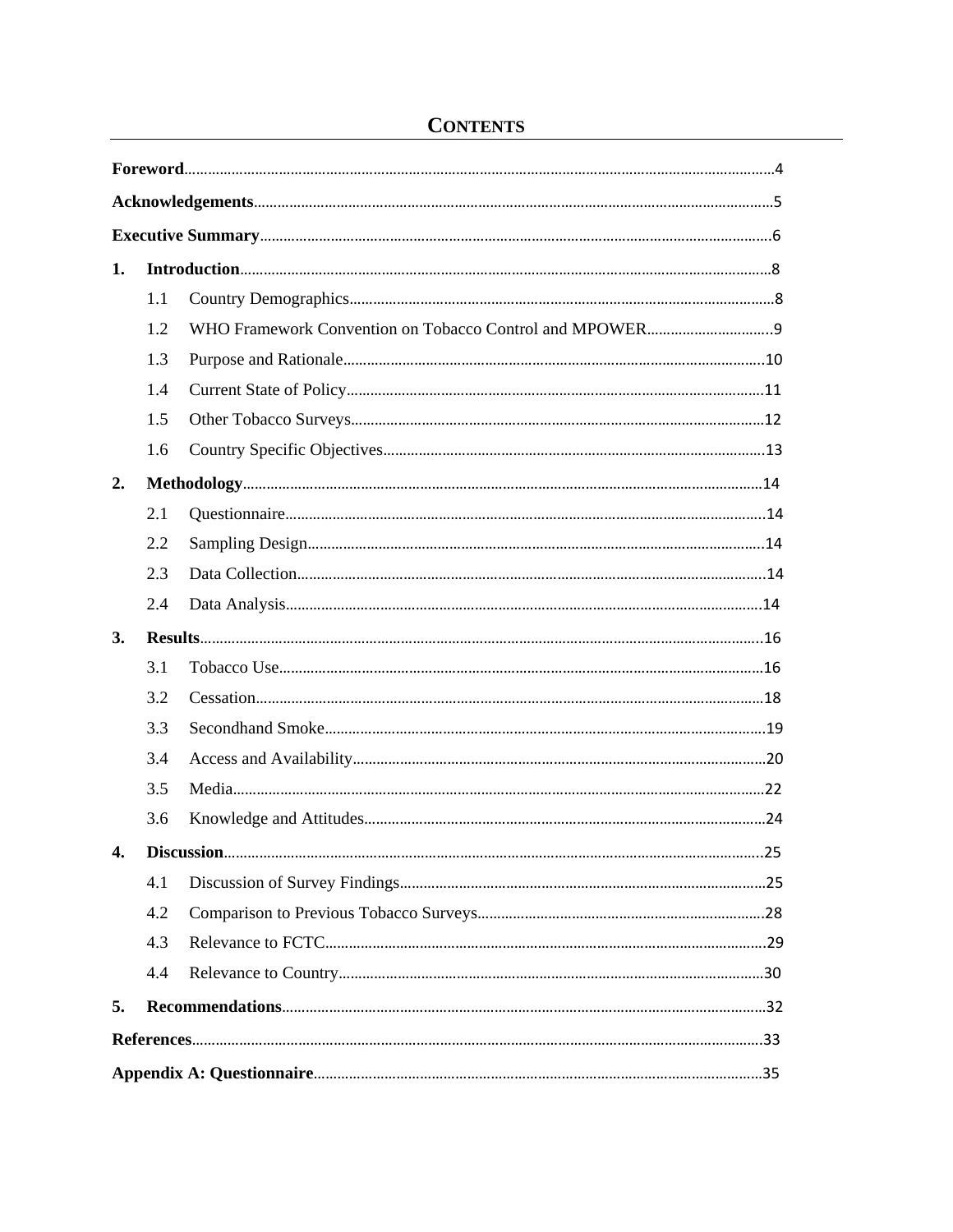| <b>TABLES</b> |  |
|---------------|--|
|---------------|--|

| Table 1: Sample sizes and response rates, by region (unweighted) - GYTS Azerbaijan, 2016.  155       |    |
|------------------------------------------------------------------------------------------------------|----|
| Table 2: Detailed tobacco use status among students 13-15 years old, by gender - GYTS                |    |
| Table 3: Cigarettes smoked per day among current cigarette smokers 13-15 years old, by gender        |    |
| Table 4: Age at cigarette smoking initiation among ever cigarette smokers 13-15 years old, by        |    |
| Table 5: Current smokers 13-15 years old who are showing signs of smoking dependence, by             |    |
| Table 6: Smoking tobacco cessation indicators among current smokers 13-15 years old, by              |    |
| Table 7: Students 13-15 years old who were exposed to tobacco smoke during the past 30 days,         |    |
| <b>Table 8:</b> Source for obtaining cigarettes among cigarette smokers 13-15 years old, by gender – |    |
| Table 9: Current cigarette smokers 13-15 years old who were not prevented from buying                |    |
| Table 10: Unit of cigarette purchase among current cigarette smokers 13-15 years old, by gender      |    |
| Table 11: Cost of cigarettes among students 13-15 years old, by gender - GYTS Azerbaijan,            |    |
| Table 12: Noticing anti-tobacco information among students 13-15 years old, by gender - GYTS         | 22 |
| Table 13: Noticing of health warnings on cigarette packages among current and never smokers          |    |
| Table 14: Noticing tobacco marketing among students 13-15 years old, by gender - GYTS                |    |
| <b>Table 15:</b> Ownership and receptivity to tobacco marketing among students 13-15 years old, by   |    |
| Table 16: Knowledge and attitudes towards smoking cessation and social smoking among                 |    |
| Table 17: Knowledge and attitudes towards secondhand smoke among students 13-15 years old,           |    |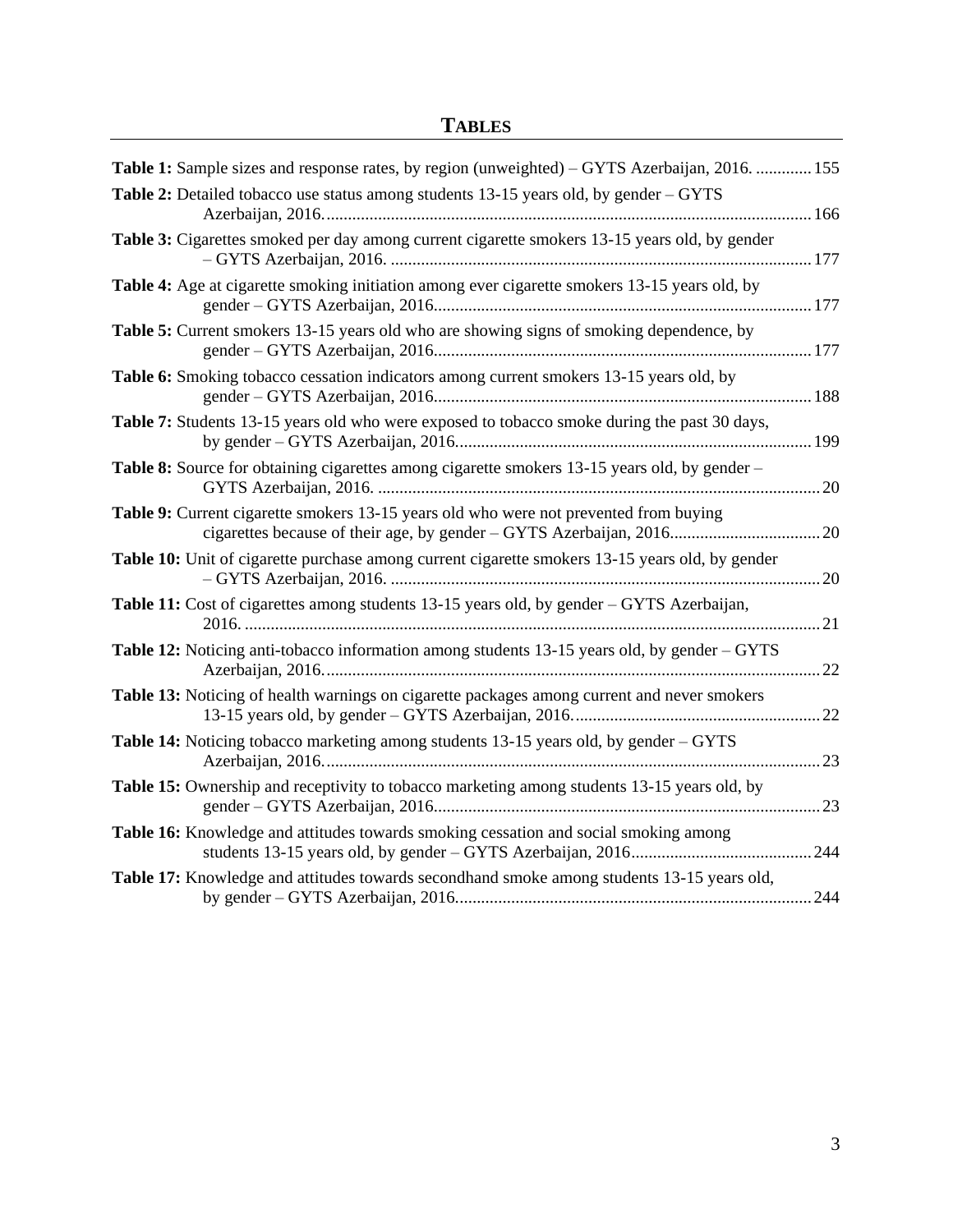#### **FOREWORD**

<span id="page-3-0"></span>This publication is the report on implementation of the  $2<sup>nd</sup> GYTS$  research in Azerbaijan. As known, tobacco is a major preventable cause of premature death and disease worldwide. Tobacco smoke is responsible for main chronic noncommunicable diseases like heart disease and stroke, lung cancer and chronic obstructive pulmonary diseases. The World Health Organization (WHO) reported that tobacco kills a half of people who use it, on average 15 years prematurely. Today, tobacco use causes 1 in 10 deaths among adults worldwide – about six million people a year, and is a risk factor for six of the eight leading causes of death in the world. If current trends persist, tobacco will kill more than 8 million people worldwide each year by the year 2030, with 80% of these premature deaths in low- and middle-income countries. By the end of this century, tobacco may kill a billion people or more unless urgent action is taken.

In 1999 development of the Global Tobacco Surveillance System (GTSS), includes the collection of data through the Global Youth Tobacco Survey (GYTS), the Global School Professionals Survey (GSPS), the Global Health Professions Students Survey (GHPSS) and the Global Adult Tobacco Survey (GATS), was the important steps to enhance the capacity of countries to design, implement, and evaluate their national comprehensive tobacco control programs and to monitor the key articles of the WHO Framework Convention on Tobacco Control. The GYTS focuses on youth aged 13-15 and collects information in schools. Most people begin using tobacco before the age of 18. Starting to smoke at younger ages increases the risk of death from a smoking-related cause, and lowers the age at which death is likely to occur. People who start smoking early in life will often find it difficult to quit smoking. Recent trends indicate rising smoking prevalence rates among children and adolescents and earlier age of initiation. The establishment and operation of school-based survey allows collecting and disseminating information on prevalence of tobacco use and consumption, media and advertising coverage, exposure to secondhand smoke, access and availability of tobacco products, cessation of tobacco use, and school curricula that incorporate issues related to tobacco use.

Tobacco control requires an efficient and systematic surveillance mechanism to monitor trends in its consumption. Conducting of the GYTS in Azerbaijan shows readiness among government and society to support national tobacco control movement. Implementation of the GYTS would help to better implement of the "National NCD Strategy and Operational Plan 2015-2020", including measures on tobacco control approved by the President of Azerbaijan. The survey results also can be utilized within school health programs designed to prevent and reduce tobacco use among teens, especially in frame of the Azerbaijan "Healthy Education – Healthy Nation" project of the Ministry of Education, launched in 2014.

This report sets out the statistics and evidence needed to launch a more forceful response to the growing threat posed by tobacco epidemic. The report gives particular attention to the rationale for Azerbaijan's participation in the GYTS, current state of tobacco control policy, other tobacco surveys in Azerbaijan, country specific objectives, relevance to country, proposed interventions and recommendations. The warning of the tobacco epidemic remains stark. Nevertheless, these threats can effectively controlled. Moreover, we can turn the tide.

Dr. Jeyhun Mammadov Director, Public Health and Reforms Center, Ministry of Health of Azerbaijan Republic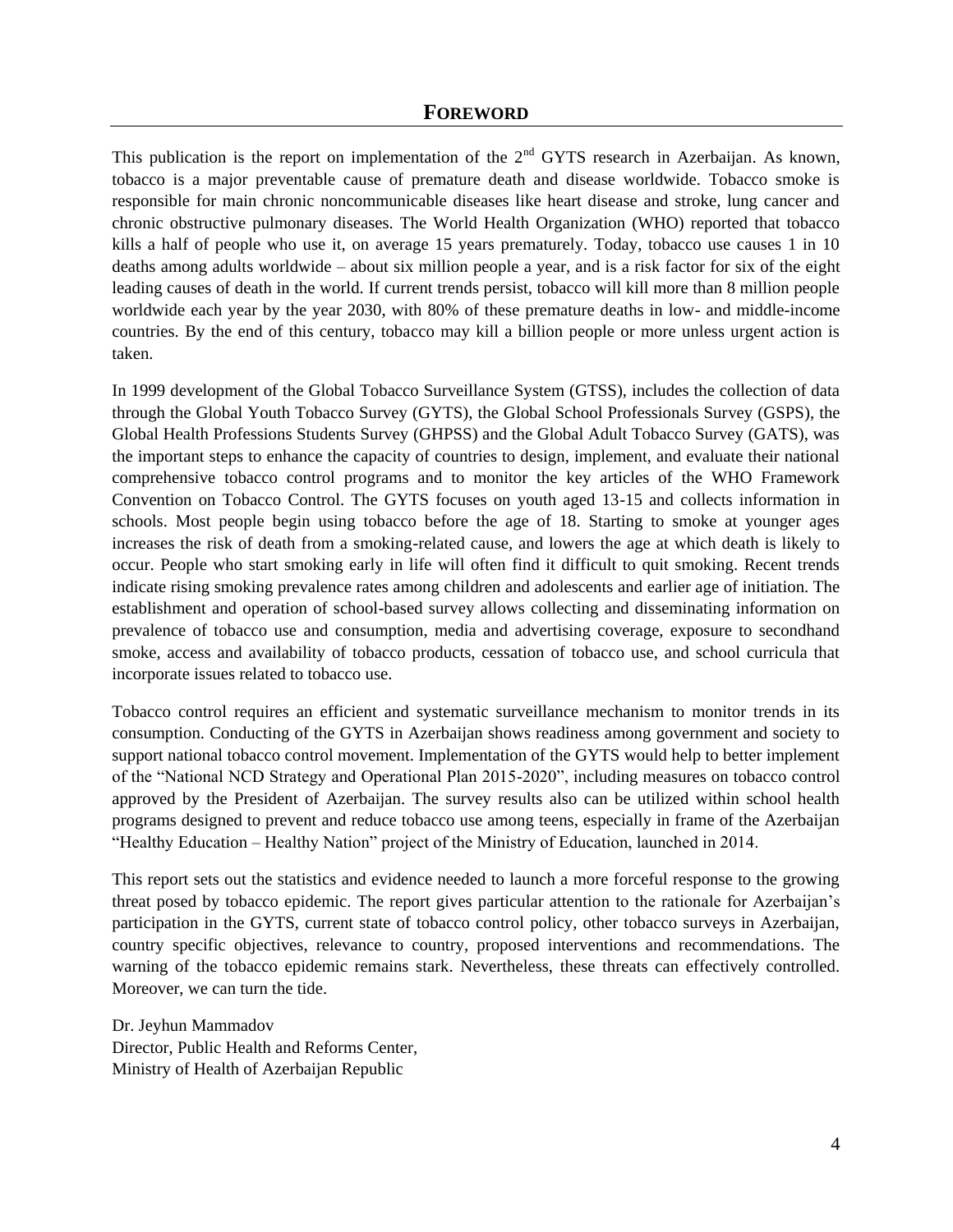<span id="page-4-0"></span>Azerbaijan acknowledges the support of the World Health Organization and the United States Centers for Disease Control and Prevention (CDC) for providing technical and financial support to develop and print this document.

This report has been prepared by research coordinator Dr. Tofig Musayev, Head of Population Health Department Public Health and Reforms Center of the Ministry of Health of Azerbaijan Republic and is based on the 2016 Global Youth Tobacco Survey findings in Azerbaijan.

Especial thanks to Dr. Jeyhun Mammadov, Director of the Public Health and Reforms Center (PHRC) of the Ministry of Health of Azerbaijan Republic for his guidance, support and encouragement, to Samir Mehdiyev, Manager of Monitoring and Analysis Department of PHRC for contribution on the survey.

Further acknowledgement goes to the Ministries of Health and Education for their assistance, support and collaboration in the course of this study.

This research would not have been possible without support and assistance from the all people in any event involved to the GYTS.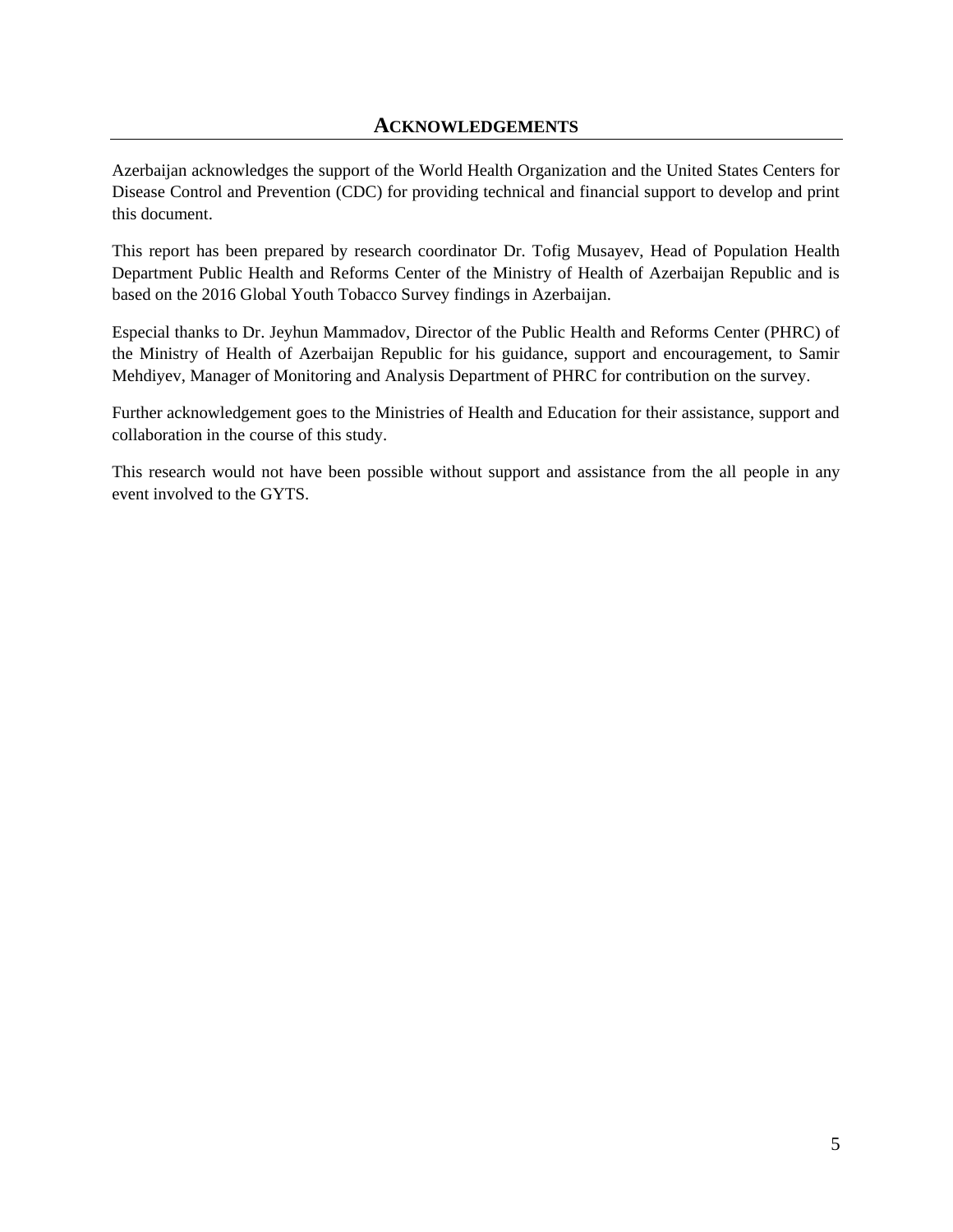<span id="page-5-0"></span>**Background:** Tobacco is a leading cause of morbidity and mortality globally. In November 2005, Azerbaijan ratified the World Health Organization (WHO) Framework Convention on Tobacco Control (FCTC). Therefore, like an each party country has agreed to develop, implement and evaluate effective tobacco control programs to measure progress in reaching the goals of the WHO FCTC. The Global Youth Tobacco Survey (GYTS) provides data on youth tobacco use for development and implement of tobacco control programs. Periodically conducting tobacco surveys, especially adolescent based second GYTS in Azerbaijan supports country fights against tobacco epidemic by monitoring specific data on key tobacco indicators, including prevalence, knowledge, and behavior. There is therefore need to identify relevant factors associated with smoking among adolescents in order to better develop public health interventions aimed at preventing smoking. Findings from the GYTS conducted in capital, seven cities and eleven districts of Azerbaijan in 2016 are reported in this paper. We examined the prevalence of smoking among middle-school students in Azerbaijan using the second GYTS and compared it's with previous results. It is important to base policy decisions on valid and reliable evidence from populationbased, representative studies that are periodically repeated to enable policy makers to monitor the results of their interventions and to appropriately tailor anti-tobacco activities towards future needs.

**Methodology:** The GYTS is a school-based survey that uses a standardized methodology for sampling, questionnaire construction, field procedures, and data management that was implemented in Azerbaijan by the Public Health and Reforms Center with assistance, support and collaboration of Ministries of Health and Education. Data were collected using the GYTS self-administered anonymous pre-tested and modified questionnaire, which was distributed by specifically trained field workers to a nationally representative sample of middle-school students aged 13–15 years (through randomly selected schools and classes), randomly selected through a two-stage cluster sample design. Data processing and statistical analyses were performed at the Centers for Disease Control and Prevention (CDC). Total 2122 students age 13 to 15 years in 25 schools and 121 classrooms participated in the 2016 Azerbaijan GYTS. The grades that were sampled for the 2016 GYTS were 8, 9, and 10. Data from this survey can be used as baseline measures for evaluation of the tobacco control programs implemented by stakeholders and policy makers.

**Results:** Altogether 2.220 students participated in the 2<sup>nd</sup> Azerbaijan GYTS in 2016 of which 2,122 were ages 13 to 15 years, and males and females rates were approximately equal (1062 boys, 1058 girls, two students not noted their sex). The  $2<sup>nd</sup> GYTS$  was conducted in 2016 indicated that 10.3% of students in Azerbaijan had ever smoked cigarettes (in 2011 GYTS – 10.6%), with significantly higher rates among boys - 15.1%. Current tobacco use rates were raised - 7.3% (6.8% in 2011), at 11.6% for boys and 2.3% for girls, overall, 2.9% of students currently smoked cigarettes (2.7% in 2011). Smoking at home rates was 17.7% in 2011, however in 2016 have decline to 13.4%. The prevalence of currently daily smoking cigarettes was 1% like in 2011. In addition, 32.6% of ever smokers (generally boys) reported that they began smoking before the age of 10 years old (36.6% in 2011) and 8% of never smokers (8.7% in 2011) reported being susceptible to initiate smoking in the next year. The existence of wrong perception of school students about smoking habits was also evident from the findings. 19.0% of adolescents think young people who smoke have more friends (18.7% in 2011) and 29.2% think they looks more attractive (19.1% in 2011). In 2016, among smokers, approximately 64.8% bought their cigarettes in a store with no restriction for their age (59.1% in 2011), and 5.9% (against 12.2% in 2011) had ever been offered free tobacco product, despite the law prohibiting this. 8.7% of students has an object with a cigarette brand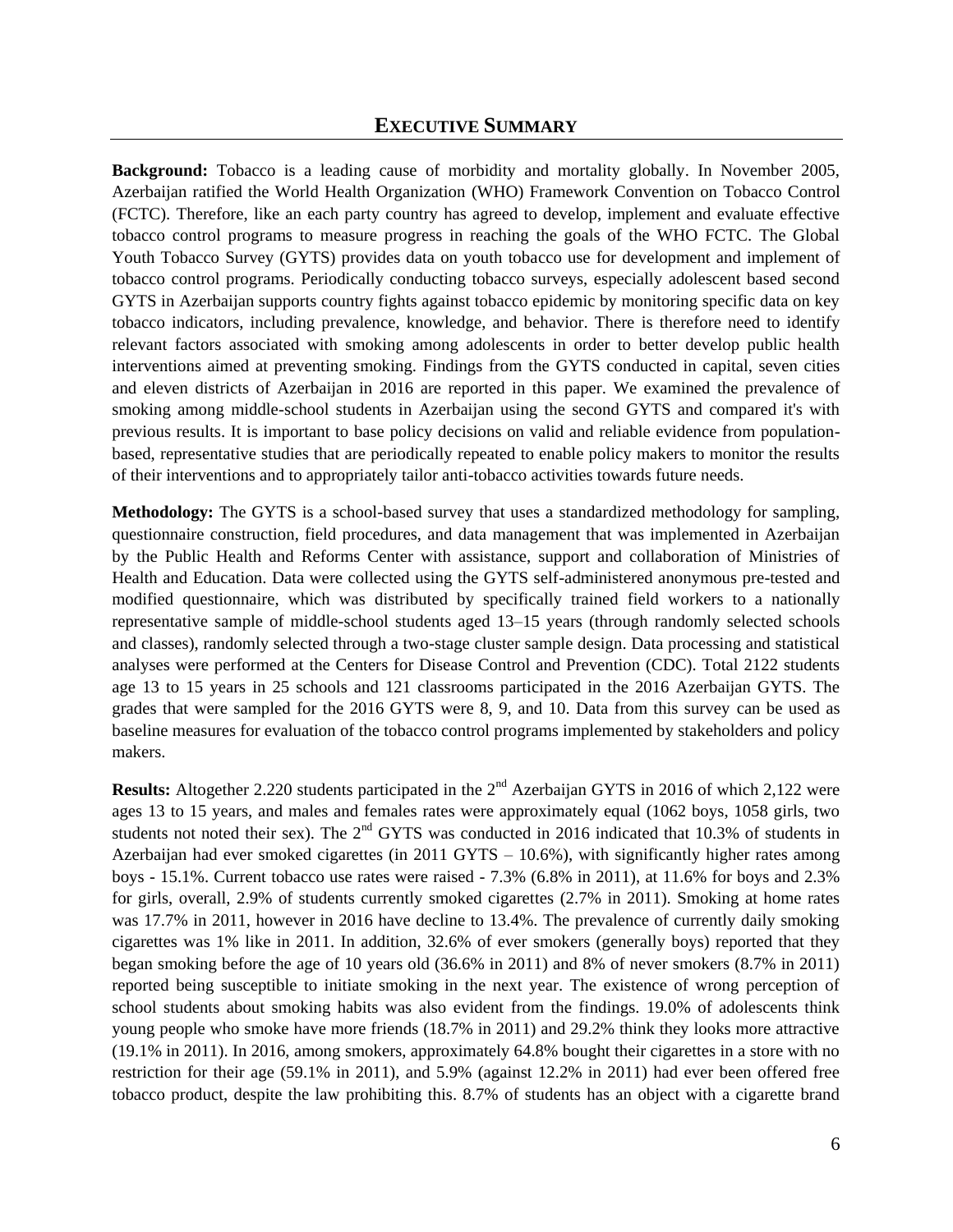logo on it (10.7% in 2011). Regarding environmental tobacco smoke, 28.8% of students participated in the 2016 survey live in homes where others smoke (27.1% in 2011), and 40.8% of students are exposed to smoke in enclosed public places (27.3% in 2011). In 2016, 82.8% of students think that smoking should be banned inside enclosed public places (94.0% in 2011) and 81.8% of students think smoke from others is harmful to them (85.9% in 2011). In 2016, 42.6% of students have one or more parents who smoke (40.5% in 2011). As reported in 2016, 66.0% of students were taught in school about the dangers of tobacco use in the past year (65.5% in 2011). Perhaps, as a consequence, 65% of current smokers tried to stop smoking in the past year (53.7% in 2011). Findings also indicate exposure to tobacco advertising and promotions for students. In 2016, 62.3% of students saw or heard anti-tobacco media messages (72.3% in 2011); however, 68.9% saw anyone using tobacco on television, videos, or movies (61.0% in 2011). In 2016, 1 in 3 of students think tobacco point-of-sale displays motivate young people to smoke (in 2011, this question has not been included).

**Conclusion:** The results of the 2<sup>nd</sup> GYTS show that the prevalence of smoking in middle-school children still is high in Azerbaijan. Smoking among young people constitutes a significant problem that is does not improve in the absence of sufficient comprehensive efforts focused on strict anti-smoking legislation, policies and tobacco control interventions targeting children at a young age. The factors reported in the current study should be considered in the design of public health, education and other areas interventions aimed to reduce adolescent tobacco smoking, and the data in this report can be used as baseline measures for future evaluation efforts. A combination of school and home based antismoking interventions may be effective in controlling adolescent smoking in Azerbaijan. At this time, tobacco control efforts in country need to focus on enhancing existing legislation to include enforcement or develop of existing provisions and inclusion of new laws and regulations, especially in frame of the "National NCD Strategy and Operational Plan 2015-2020". Most of these provisions are required of all countries, such as Azerbaijan, that have ratified the WHO FCTC. The key for Azerbaijan is to implement and enforce the provisions on indirect tobacco advertising and promotion, smoke-free public places and exposure to second hand smoke, selling tobacco to youths under 18 years of age and effective health warnings and messages on tobacco product packaging and labelling, service for tobacco dependence treatment and involving of parents and teachers to tobacco control programs, and to use the data from the GYTS to monitor progress toward achieving the goals of the WHO FCTC. When these goals are met, tobacco consumption and exposure in Azerbaijan will have declined substantially. Results from this GYTS study indicate that Azerbaijan faces a number of serious challenges in preventing and controlling tobacco. GYTS data can enhance a country's capacity to monitor tobacco use among youth, guide development, implementation, and evaluation of national tobacco prevention and control programme; and allow comparison of tobaccorelated data at national, regional and global levels.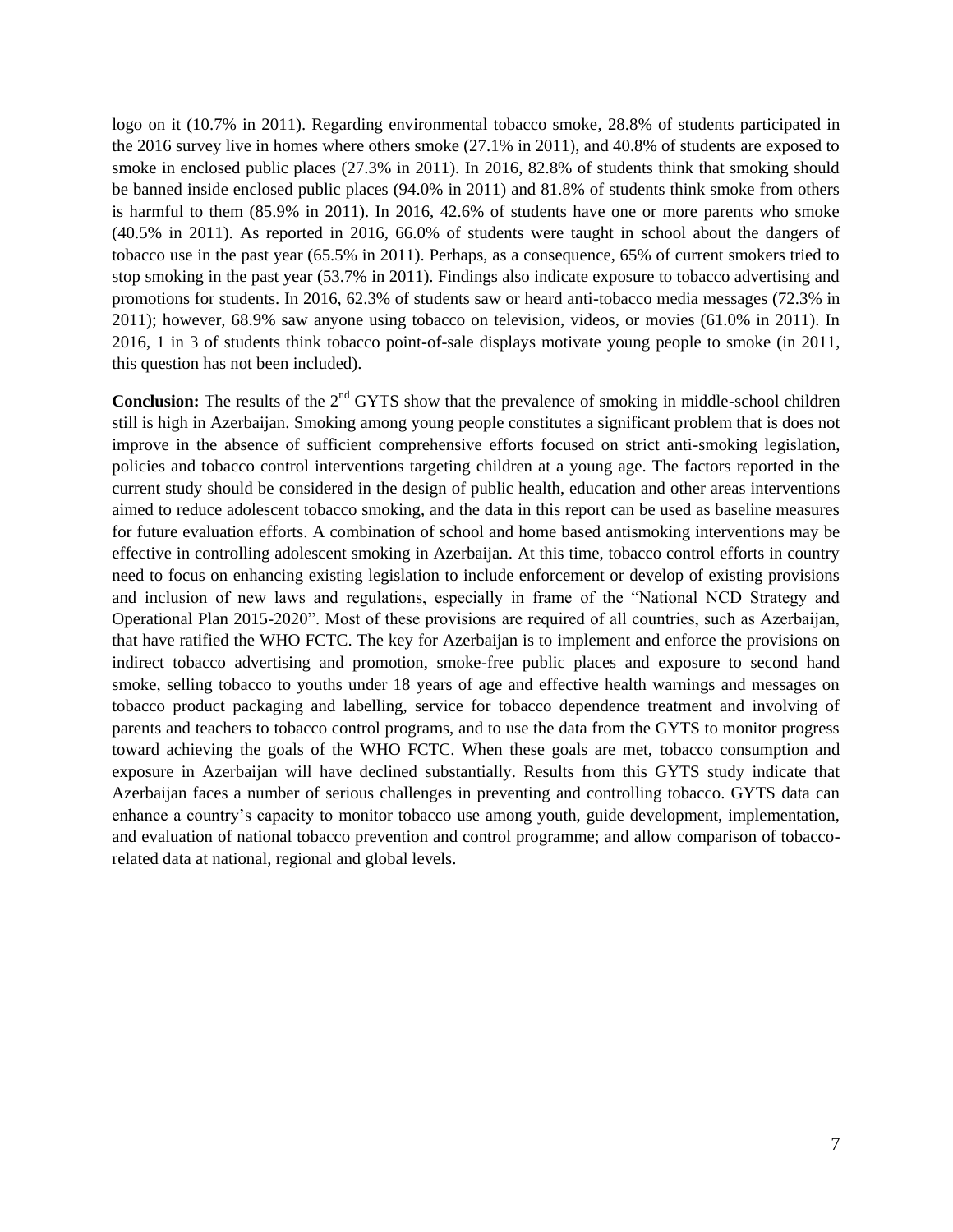<span id="page-7-0"></span>Tobacco use is the leading global cause of preventable death. WHO attributes nearly 6 million deaths a year to tobacco. That figure is expected to rise to more than 8 million deaths a year by  $2030$ .<sup>1</sup> Most people begin using tobacco before the age of  $18<sup>2</sup>$ .

The Global Youth Tobacco Survey (GYTS) was developed by the Tobacco Free Initiative (TFI), World Health Organization (WHO) and the Office on Smoking and Health (OSH) of the United States Centers for Disease Control and Prevention (CDC) in collaboration with a range of countries representing the six WHO regions to present comprehensive tobacco prevention and control information on young people. The GYTS provides a global standard to systematically monitor youth tobacco use and track key tobacco control indicators. GYTS is a nationally representative school-based survey of students 13-15 years of age, using a consistent and standard protocol across countries. It is intended to generate comparable data within and across countries.

#### <span id="page-7-1"></span>**1.1 Country Demographics**

Azerbaijan is a Member State of the WHO Euro Region and is considered an upper middle-income country.

Historically, Azerbaijan extended 210,000 square kilometers from the Caucasus Mountains in Asia to the mountainous area south and southeast of Lake Urmiya. The land area occupied by Azerbaijan has long been subject to invasion. The 19th and 20th centuries were particularly difficult for Azerbaijan and its people. The Gulistan Agreement of 1813 and the Turkmenchay Agreement of 1828 ended Azerbaijan's independence. Azerbaijan was divided into two parts: southern Azerbaijan, which became part of Iran, and northern Azerbaijan, which became part of Russia.

The first democratic republic in the east was founded in Azerbaijan on May 28, 1918. Its territory extended 114,000 square kilometers and the borders were 3,504 kilometers in length. On April 28, 1920, this territory was occupied by Soviet Russia. In 1924, the regions of Goyca and Zangazur became part of Armenia, and the Autonomous region was established in mountainous Garabagh. The Republic of Azerbaijan regained its independence on October 18, 1991. At present, the area of the Republic of Azerbaijan is 86.6 thousand square kilometers (in the framework of the borders adopted by the United Nations).

Located to the south of the Caucasus mountain range and situated on the western Caspian coast, Azerbaijan borders with Iran (765 km) and Turkey (15 km) on the south, Russia (390 km) on the north, Georgia (480 km) on the north-west and Armenia (1007 km) on the west. Azerbaijan has sea borders with four countries: Russia, Kazakhstan, Turkmenistan, and Iran. The capital of Azerbaijan is the ancient city of Baku, which is located on a harbor leading to the Caspian Sea. On the beginning of 2015, Azerbaijan has a population in excess of 9.5 million, with 47 percent residing in rural areas and nearly equal quantity of men and women.

Azerbaijan was among the world's leading oil producers in the late 19th century. Since independence in 1991, oil and gas discoveries have given Azerbaijan new means of combating poverty and developing into a diversified, sustainable middle-income economy in the coming years.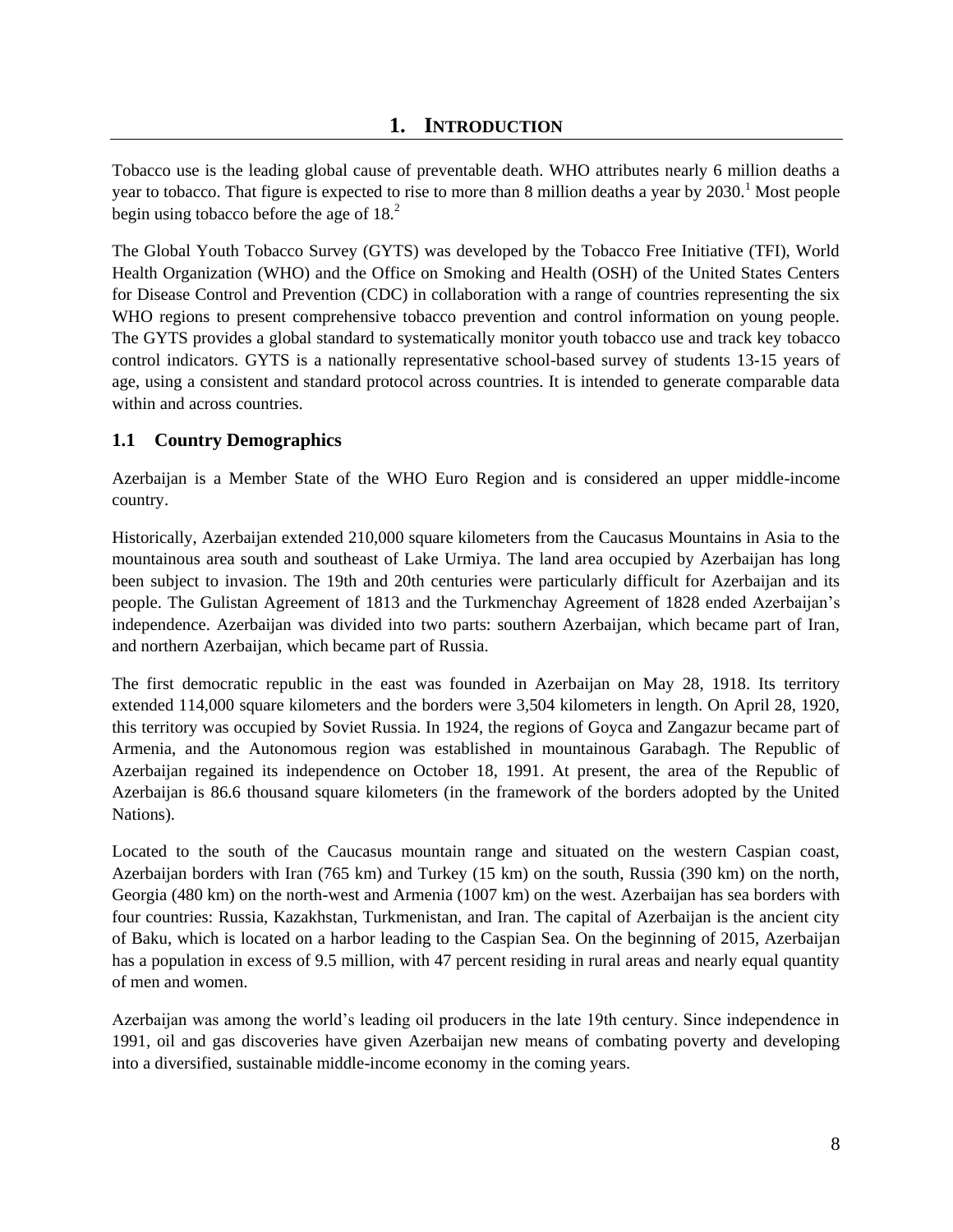It became evidently necessary in Azerbaijan to transform public-political and socio-economic systems for the purposes of the formation of an independent national economy system based on the democratic state system as well as free market relations. The government had to resolve such important tasks as the strengthening of national independence; the establishment of a legal and secular state; transition to a market economy system; provision of the territorial integrity; improvement of the safety and socioeconomic prosperity of the population; and many others.

Azerbaijan's challenge is to use all available resources to stimulate sustainable broad-based growth and ensure the welfare of current and future generations. The economic transition has been complicated by Armenian military aggression against Azerbaijan over the Nagorno-Karabakh, the region of the Azerbaijan Republic. 20% of the territory of Azerbaijan was and still is under the occupation of Armenian military forces. The majority of the one million refugees from Armenia and internally displaced persons from the occupied regions of Azerbaijan are still forced to live in unbearable conditions in refugee camps, key regional trade and transport links are under disruption.

Within a short historical period after the independence and even in spite of the unfavorable starting conditions, significant results were achieved in the fields of socio-economic development and integration into the world economic system. As the result of these changes, a country has achieved a certain kind of macroeconomic stability and moved further on to dynamic economic development starting 1996. The political situation in Azerbaijan is stable. On the regional level, multilateral relations have continued to strengthen as Azerbaijan develops its transit corridor role between Asia and Europe.

# <span id="page-8-0"></span>**1.2 WHO Framework Convention on Tobacco Control and MPOWER**

In response to the globalization of the tobacco epidemic, the 191 Member States of the World Health Organization unanimously adopted the WHO Framework Convention on Tobacco Control (FCTC) at the 56<sup>th</sup> World Health Assembly in May 2003.<sup>3</sup> The FCTC is the world's first public health treaty on tobacco control. It is the driving force behind, and blueprint for, the global response to the pandemic of tobaccoinduced deaths and diseases. The treaty embodies a coordinated, effective, and urgent action plan to curb tobacco consumption and lays out cost-effective tobacco control strategies for public policies such as banning direct and indirect tobacco advertising, increasing tobacco tax and price, promoting smoke-free public places and workplaces, displaying prominent health messages on tobacco packaging, and tobacco surveillance, research, and exchange of information.

In November 2005, Azerbaijan ratified the WHO FCTC. Periodical reporting are important tools for monitoring and evaluation of implementation WHO FCTC in countries. Recently Azerbaijan finalized its latest report on implementation of the WHO FCTC.<sup>4</sup>

To help countries fulfill their WHO FCTC obligations, in 2008 WHO introduced MPOWER, a technical package of six evidence-based tobacco control measures that are proven to reduce tobacco use and save lives:<sup>5</sup>

- Monitor tobacco use and prevention policies
- Protect people from tobacco smoke
- Offer help to quit tobacco use
- Warn about the dangers of tobacco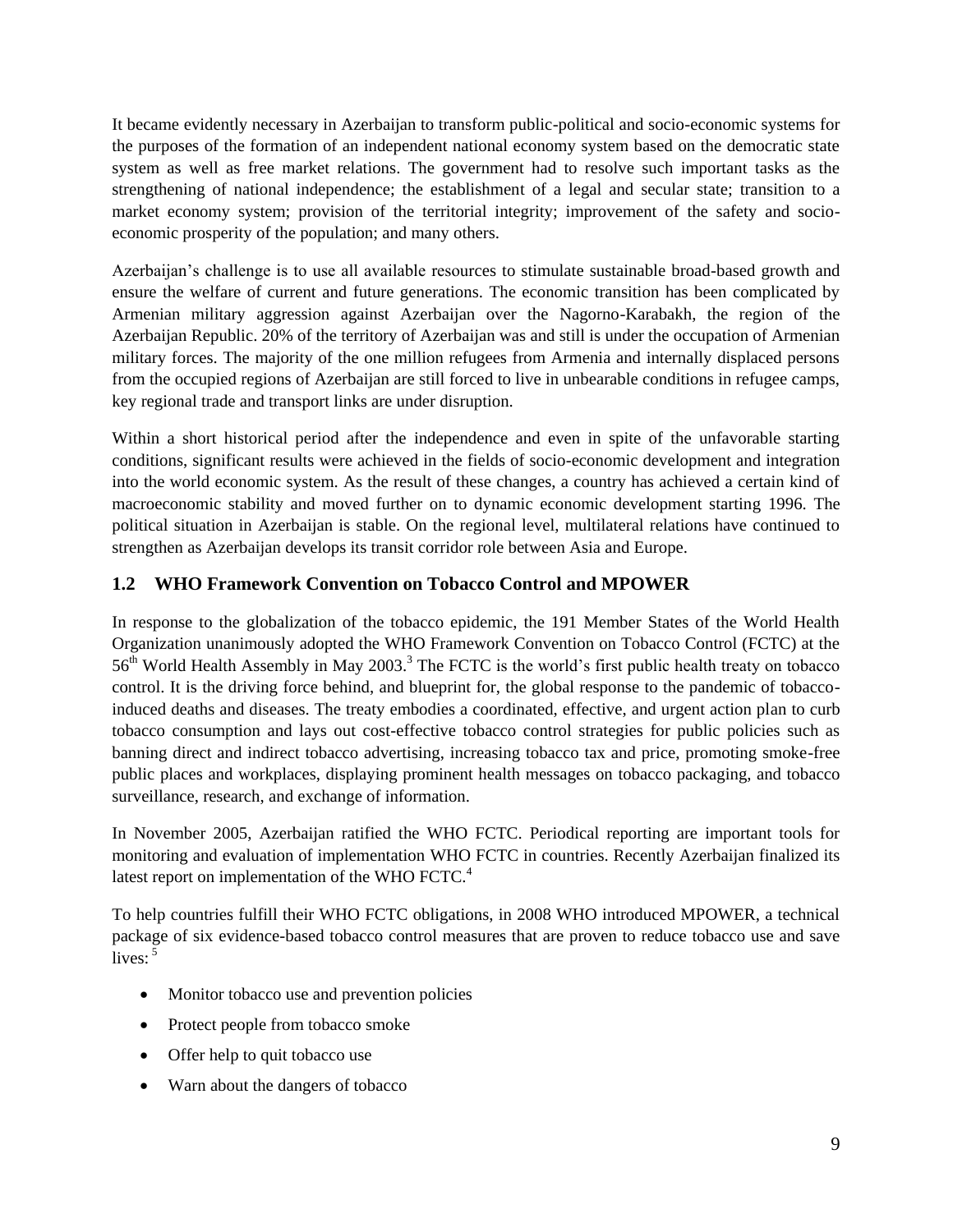- Enforce bans on tobacco advertising, promotion and sponsorship
- Raise taxes on tobacco

The GYTS supports WHO MPOWER by monitoring country-specific data on key tobacco indicators, including prevalence, knowledge, and behavior.

# <span id="page-9-0"></span>**1.3 Purpose and Rationale**

GYTS enhances countries' capacity to monitor youth tobacco consumption and tobacco use initiation, guide national tobacco prevention and control programs, and facilitate comparison of tobacco-related data at the national, regional, and global levels. Results from the GYTS are also useful for documenting the changes in different variables of tobacco control measures for monitoring the implementation of different provisions of the tobacco control law and the relevant Articles of the WHO Framework Convention.

The rationale for Azerbaijan's participation in the GYTS includes the following:

- First of all, there is urgent need to comparable analysis of data from recent GYTS 2016 with first GYTS conducted in 2011.
- The first  $GYTS<sup>6</sup>$  was conducted in 2011 indicated that over 1 in 10 students in Azerbaijan had ever smoked cigarettes, with significantly higher rates among boys. Current tobacco use rates were lower - 6.8%, at 11.4% for boys and 2.1% for girls, with 17.7% usually smoking at home. The prevalence of currently daily smoking cigarettes was 1.1%. In addition, close to 1 in 3 of ever smokers (generally boys) reported that they began smoking before the age of 10 years old and almost 1 in 10 never smokers reported being susceptible to initiate smoking in the next year. Up to 3 in 10 adolescents think boys and over 1 in 10 think girls who smoke have more friends and are more attractive. Among smokers, approximately 60% bought their cigarettes in a store with no restriction for their age, and over 12% had ever been offered free cigarettes, despite the law prohibiting this.
- Tobacco smoking remains a common health exposure among male population in Azerbaijan. In 2015 data from State Statistical Committee of Azerbaijan Republic<sup>7</sup> show that 35.9% of men above 15 year old reporting that they are smokers. Since the prevalence was almost 100 times higher for men than for women, the possibility on underreporting among female respondents cannot be excluded. Prevalence of current tobacco smoking: 30% men aged 20-44 and 51% men aged 45-64. Among current smokers, average number of smoking tobacco product was over 16 sticks per day.
- Findings from 2011 National Survey on Risk Factors for Chronic Noncommunicable Diseases  $(NCD)$  in Azerbaijan<sup>8</sup> among 2400 adult 18 years and above show that the prevalence of smoking and daily smoking was overall 22.9% and 21.3% respectively. However, this prevalence was almost 100 times higher for men (48.7%) than for women (0.5%), the possibility on underreporting among female respondents cannot be excluded. The mean starting tobacco smoking age of daily smokers was overall around 19 years, the mean duration of smoking was 21.5 years. Furthermore, the study found high levels of environmental tobacco smoke exposure or passive smoking at home, public places and at workplace. The greatest exposure was found at public places for men (76.6%) and at homes for women (41.2%).
- One in every two men was a current smoker, whereas less than 1% of women reported smoking at the time of the interview. Considering very low prevalence of smoking among female respondents, furthermore more detailed information related to smoking is presented only on men. Among the men, the highest prevalence of smoking was observed in 35-44 years old (61%) with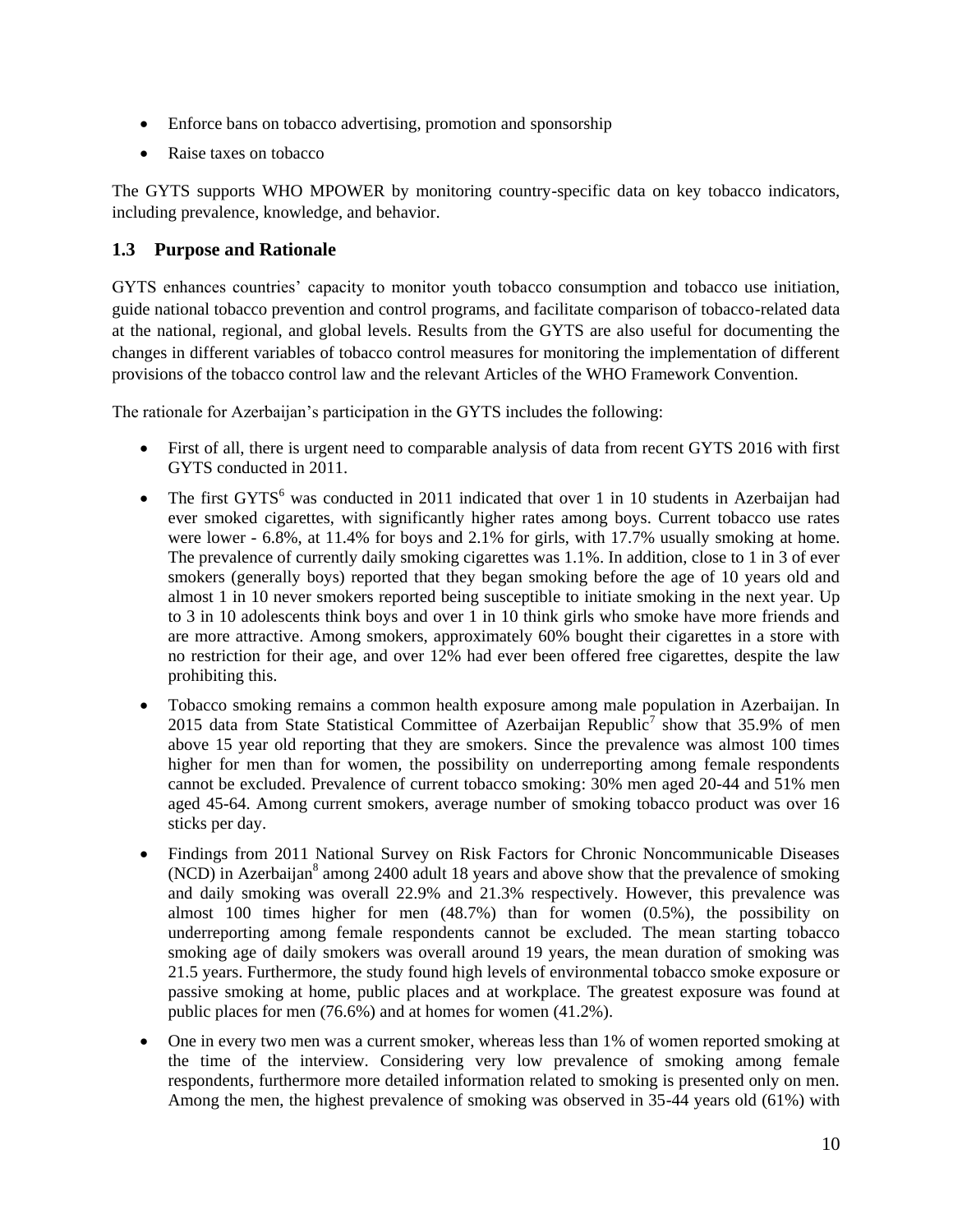substantial decline after 54 years of age. Overall 45.4% of men reported daily smoking. The prevalence of daily smoking was highest among 35-44 years old (58.3%).

- All except three current daily smokers reported using manufactured cigarettes. The daily smokers smoked on average 20 cigarettes a day with the highest mean in 45-54 years old and the lowest in 18-24 years old (23 and 15 cigarettes respectively). Around 39% of all daily current smokers reported smoking inside their home. Sixty-nine percent of those smoking inside their home did it every day. Forty-one percent of the respondents reported never smoking in public places, whereas 34% said that they did it on a daily basis. Around 28% (133 out of 461) of the non-smoking respondents ever smoked daily in the past. The mean age when the ex-smokers quitted smoking was 37 for men.
- Only 4 respondents (0.2%) reported that they used some smokeless tobacco products, and none of them used it daily. The survey also sought information from the participants on their exposition to environmental tobacco smoke (ETS) or passive smoking. While very few women reported smoking, the findings indicate that they are more likely than men to be exposed to ETS at home (41.2% vs. 31.8%). ETS exposure at work and public places was higher in men, which can be explained by a higher share of employed people among the male respondents and women traditionally less likely to visit public places, especially in rural areas. Overall almost 60% of the respondents reported being exposed to ETS either at home, work or public places during the last 7 days with men being exposed more frequently than women (67.5% and 52.3% respectively). For both sexes the exposure is more likely to happen at public places than at home or work (59.2% vs. 35.6% and 34.9%). When examined by age groups, ETS exposure tended to be greater in younger ages. These findings indicate to the need in additional educational and legislative efforts to reduce exposure to ETS.
- Data from 2015 State Statistical Committee confirms the 2011 NCD survey data on very low prevalence of smoking among women.

# <span id="page-10-0"></span>**1.4 Current State of Policy**

Currently, in Azerbaijan, there are number of strategies and legislation related to tobacco control:

- Law on Tobacco and Tobacco Products<sup>9</sup> enacted in 2001 and came into force in 2002 regulates the production, import and sale of tobacco products and sets restrictions on smoking places. In particular the law prohibits selling tobacco items to individuals under age 18, bans all forms of promotion and restricts places for smoking. The law requires labeling of tobacco products with warning on adverse health effects. Tobacco products are prohibited for sale near educational, health, cultural, and children institutions. Smoking is prohibited in training, educational, recreational facility, health and culture, as well as in the halls where held sports competitions and other events. Law on Tobacco and Tobacco Products throughout Azerbaijan prohibiting smoking indoors in public places and public workplaces however, smoking is allowed in designated places. Employers must provide designated areas for smoking and post a "no smoking" sign in visible places. Law prohibiting smoking in public transport however, smoking is allowed in designated places of long-distance transport. However, the implementation of many law provisions appears to be poorly enforced. The sale of tobacco products by the piece, near hospitals and schools, smoking in public buildings and workplace are still very common.
- Law on Advertising<sup>10</sup> enacted in 1997 and updated in 2015 are prohibited advertising and promotion of tobacco, tobacco products and their accessories.
- Law on Television and Radio Broadcasting<sup>11</sup> adopted in 2002 are prohibited the television and radio advertising of tobacco products.
- **-** Rules of Passengers and Luggage Carriage on Road Transport<sup>12</sup> approved by the Cabinet of Ministers of Azerbaijan Republic Decree are sets that smoking inside the taxi motor vehicles is allowed only by a mutual agreement between the passenger and the driver. Also, smoking in the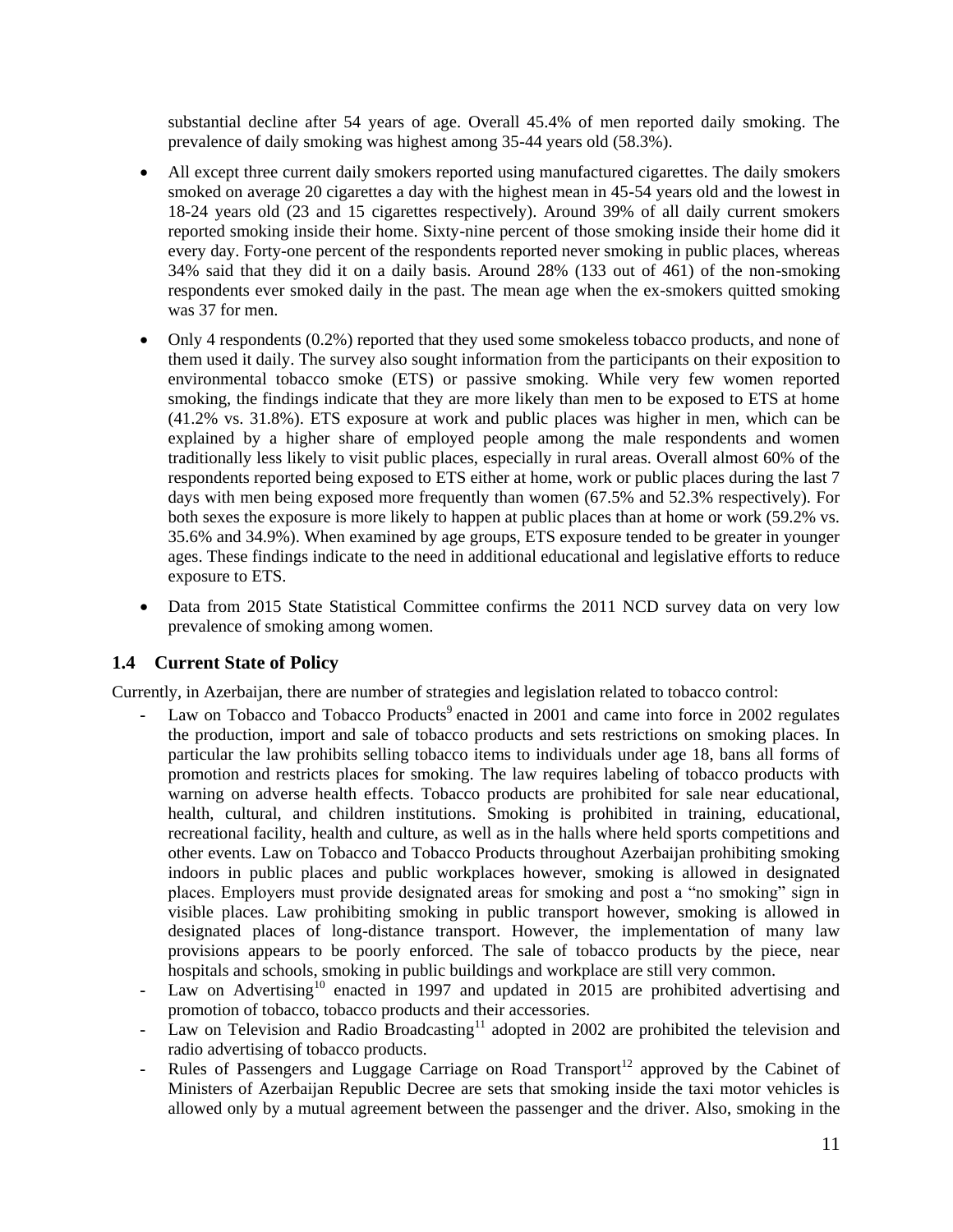passenger vehicle cabin by passenger, as well o smoking in the buses that move regularly through between or within towns and cities and on international routes by personnel of the passenger transport are prohibited.

- Tax Code<sup>13</sup> enacted in 2000 and updated in 2014 provides details on the rates of taxation for tobacco products. Value Added Tax (VAT) is 18 % of retail price. Excise tax for tobacco products produced in Azerbaijan is 10.0 manats for 1000 pcs. to cigars, cut-end cigars, and cigarillos (slim cigars); and 4.0 manats for 1000 pcs. to cigarettes made of tobacco and their substitutes. In 2015 excise rate for imported tobacco products in the Azerbaijan Republic was changed: 10.0 manats for 1000 pcs. to cigars, cut-end cigars, and cigarillos consisting of tobacco; and 4.0 manats for 1000 pcs. to cigarettes consisting of tobacco. Import duties for other manufactured tobacco and manufactured tobacco substitutes; "homogenised" or "reconstituted" tobacco; tobacco extracts and essences are 1.0 USD of 1.0 kg and for unmanufactured tobacco and tobacco refuse are 15% of custom price.
- The Code of the Azerbaijan Republic On administrative violations<sup>14</sup> enacted in 2000 and updated in 2015 enacted new penalties and raised some existing penalties: for smoking in prohibited places, as pointed in the Law of Azerbaijan Republic "On tobacco and tobacco products" - 30 AZN, in case of no ensuring allocation of special places for smoking and absence of "No Smoking" warning message or the sign in enterprises, institutions, organizations - 400 AZN to officials and 1000 AZN to legal entities, for smoking cigarette in places no fixed/determined on air (100 AZN) , railway, sea and river transports (40 AZN), for smoking in metro stations lobby, passages and platforms, wagons - 50 AZN, smoking in the buses that move regularly through between or within towns and cities and on international routes shall result in the penalty amount up to 50 AZN. Penalties for break a regulations on selling of the tobacco products - 50-80 AZN and for selling its to under age - 100 AZN.
- **-** *State Standart of Azerbaijan Republic AZS 335-2009 "Tobacco products. Packaging and marking" <sup>15</sup> enacted in 2009 and shall apply to tobacco products produced, imported and sold in the territory of the Azerbaijan Republic and shall define the requirements for packaging and marking these products. This standard shall be considered to be used in production, wholesale and retail selling, storing and certification of tobacco products.*
- **-** *In 2012 the Ministry of Health of Azerbaijan Republic has approved the National Clinical Protocol on Smoking Cessation<sup>16</sup> was developed in the Public Health and Reforms Center.*
- **-** *"National NCD Strategy and Operational Plan 2015-2020", including measures on tobacco control approved by the President of Azerbaijan in 2015*.
- **-** The Ministry of Health's Strategic Plan and Action Plan for 2014-2020, including measures on tobacco control was approved in 2014.
- **-** Every year the Public Health and Reforms Center MoH (PHRC) leads the World No Tobacco Day activities at the national level directed to the general population, especially youth, media professionals, decision-makers. For example: in 2013 and 2014, the 1-st and 2-nd No Smoking Film Festival's dedicated to World No Tobacco Days were launched in Baku. The members of the National Tobacco Control Coalition, representatives from various state, international and NGOs, the Ministry of Health, the PHRC as well as well-known celebrities, media representatives and others participated in the event.
- **-** In 2015 the Public Health and Reforms Center MoH updated www.tobaccocontrol.az webplatform and created new www.nosmoke.az (linked to ongoing anti-tobacco Campaign "Make Everyday No Tobacco Day!") web-platform to promotion activities on tobacco control.

#### <span id="page-11-0"></span>**1.5 Other Tobacco Surveys**

The GYTS has been conducted in Azerbaijan for the first time in 2011. In addition to the GYTS, the following surveys have been run in Azerbaijan: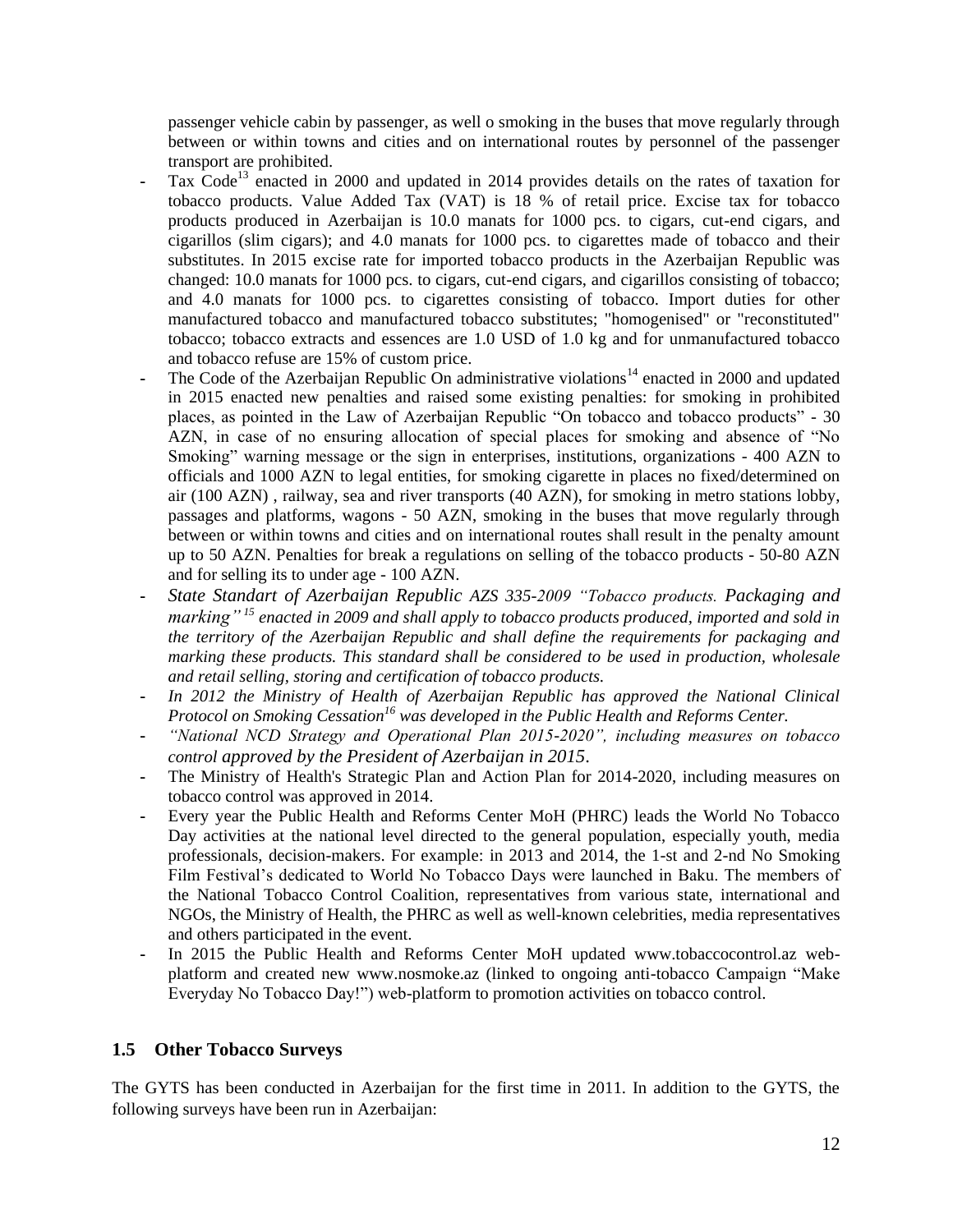- Azerbaijan Multiple Indicator Cluster Survey (MICS), 2000
- Reproductive, maternal, and child health in Eastern Europe and Eurasia: a comparative report, 2001
- Reproductive Health Survey, Azerbaijan,  $2001^{17}$
- Health and development survey among youth, 2002
- Azerbaijan Demographic and Health Survey,  $2006^{18}$
- Health Knowledge, Attitudes and Practices among Adults Azerbaijan (KAP): A socialepidemiological analysis, 2006
- Situational analysis on Noncommunicable Diseases in Azerbaijan, 2009
- Azerbaijan Demographic and Health Survey,  $2011^{19}$
- National Survey on Risk Factors for Chronic Noncommunicable Diseases in Azerbaijan,  $2011^{20}$
- Azerbaijan Demographic and Health Survey, 2011 (that research is ongoing)
- Study of trends in the prevalence of certain NCD risk factors among women in Azerbaijan,  $2015^{21}$
- Comparative analysis of compliance of the tobacco related relevant legislation of Azerbaijan Republic with the WHO Framework Convention on Tobacco Control, conducted in  $2015^{22}$  and updated in 2016.

#### <span id="page-12-0"></span>**1.6 Country Specific Objectives**

- 1. Reduce current tobacco use in Azerbaijan in students in grades 8, 9, 10 from 7.3% in 2016 to 6.5% in 2020.
- 2. Reduce never smokers susceptibility to start smoking in Azerbaijan in students in grades 8, 9, 10 from 8.0% in 2016 to 7.2% in 2020.
- 3. Increase tobacco use cessation attempts in Azerbaijan in students in grades 8, 9, 10 from 65.0% in 2016 to 71.5% in 2020.
- 4. Reduce percent of those think young people who smoke are more attractive in Azerbaijan in students in grades 8, 9, 10 from 29.2% in 2016 to 26.3% in 2020.
- 5. Reduce percent of current smokers usually smoking at home in Azerbaijan in students in grades 8, 9, 10 from 13.4% in 2016 to 12.0% in 2020.
- 6. Reduce percent of those not refuse purchase because of age in Azerbaijan in students in grades 8, 9, 10 from 64.8% in 2016 to 58.3% in 2020.
- 7. Reduce percent of those live in homes where others smoke in Azerbaijan in students in grades 8, 9, 10 from 28.8% in 2016 to 25.9% in 2020.
- 8. Increase percent of those think smoke from others is harmful to them in Azerbaijan in students in grades 8, 9, 10 from 81.8% in 2016 to 90.0% in 2020.
- 9. Increase percent of those saw anti-smoking media messages in Azerbaijan in students in grades 8, 9, 10 from 62.3% in 2016 to 68.5% in 2020.
- 10. Increase percent of those had been taught in class about the dangers of smoking in Azerbaijan in students in grades 8, 9, 10 from 66.0% in 2016 to 72.6% in 2020.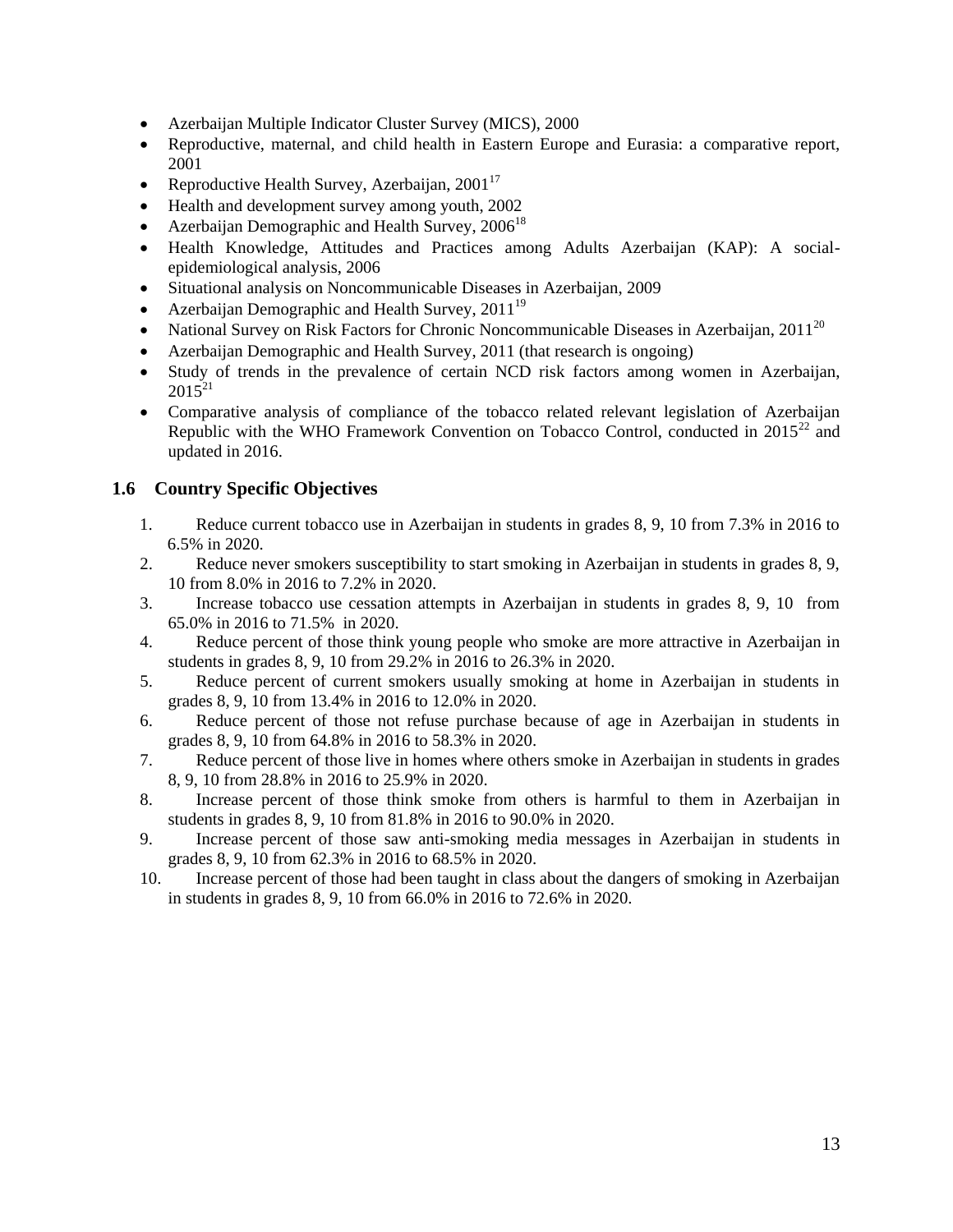# <span id="page-13-1"></span><span id="page-13-0"></span>**2.1 Questionnaire**

The GYTS questionnaire contained 77 multiple-choice questions. The survey included 43 questions from the GYTS Standard Core Questionnaire, 33 selected optional questions, and 1 country-specific questions. The final questionnaire was translated into Azerbaijan and back-translated into English to check for accuracy. The 2016 Azerbaijan questionnaire is provided in *Appendix A*.

# <span id="page-13-2"></span>**2.2 Sampling Design**

The 2016 Azerbaijan GYTS is a school-based survey, which employed a two-stage cluster sample design to produce a national representative sample of students in grades 8 through 10. The sampling frame consisted of all secondary school containing grades 8 through 10. In the first stage, schools were selected with probability proportional to school enrollment size. The second sampling stage consisted of systematic equal probability sampling (with a random start) of classes from each school selected during the first stage. The GYTS was conducted in 25 schools and 121 classrooms. 2220 students participated in the GYTS. The grades that were sampled for the 2016 GYTS were 8, 9, and 10.

# <span id="page-13-3"></span>**2.3 Data Collection**

Data collection took place from 18 April 2016 to 7 May 2016, and was supported by 8 trained field staff.

Survey procedures were designed to protect the students' privacy by allowing for anonymous and voluntary participation. The questionnaire was self-administered in the classroom. Students recorded their responses directly on an answer sheet that could be scanned by a computer.

# <span id="page-13-4"></span>**2.4 Data Analysis**

A weighting factor was applied to each student record to adjust for probability of selection, non-response, and post-stratification adjustment to population estimates. SUDAAN, a software package for statistical analysis of complex survey data, was used to calculate weighted prevalence estimates and standard errors (SE) of the estimates (95% confidence intervals [CI] were calculated from the SEs). Frequency tables were developed for the survey questions that are considered key tobacco control indicators from the GYTS. Indicators are in accordance with the WHO FCTC and MPOWER technical package.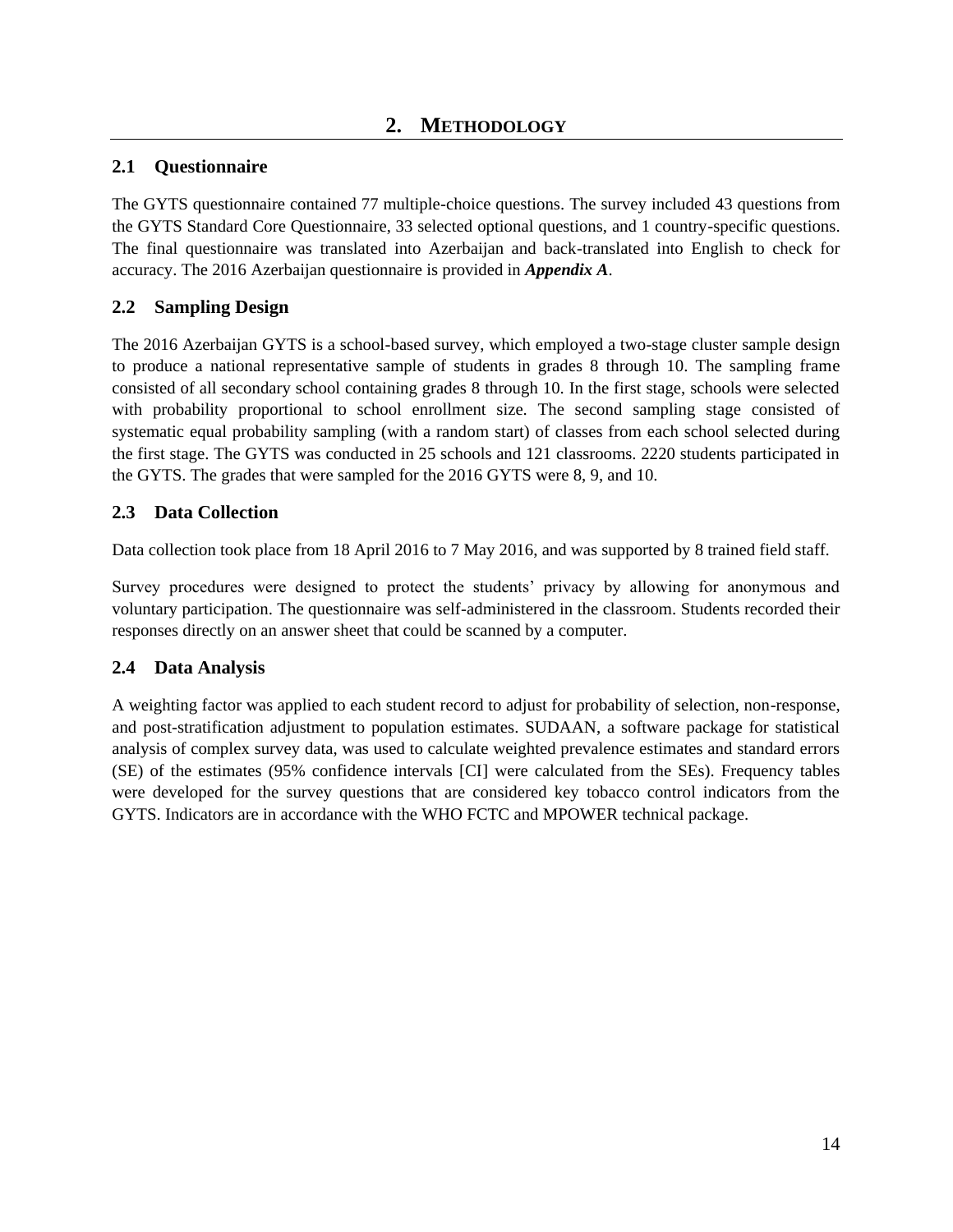**Table 1** provides sample size and response rate information. For the 2016 Azerbaijan GYTS, 2220 questionnaires were completed in 25 schools. A total of 2220 students participated in the GYTS of which 2122 were aged 13 to 15 years (Male: 1062, Female: 1058, two students not noted their sex). The school response rate was 100%, the class response rate was 100%, and the student response rate was 97.9%. The overall response rate was 97.9%.

<span id="page-14-0"></span>**Table 1:** Sample sizes and response rates (unweighted) – GYTS Azerbaijan, 2016.

|                                  | <b>Total</b> |
|----------------------------------|--------------|
| <b>School Level</b>              |              |
| Number of Sampled Schools        | 25           |
| Number of Participating Schools  | 25           |
| School Response Rate (%)         | 100          |
| <b>Class Level</b>               |              |
| Number of Sampled Classes        | 121          |
| Number of Participating Classes  | 121          |
| Class Response Rate (%)          | 100          |
| <b>Student Level</b>             |              |
| Number of Sampled Students       | 2268         |
| Number of Participating Students | 2220         |
| Student Response Rate (%)        | 97.9         |
| Overall Response Rate $(\%)^1$   | 97.9         |

<sup>1</sup>Overall Response Rate = School Response Rate X Class Response Rate X Student Response Rate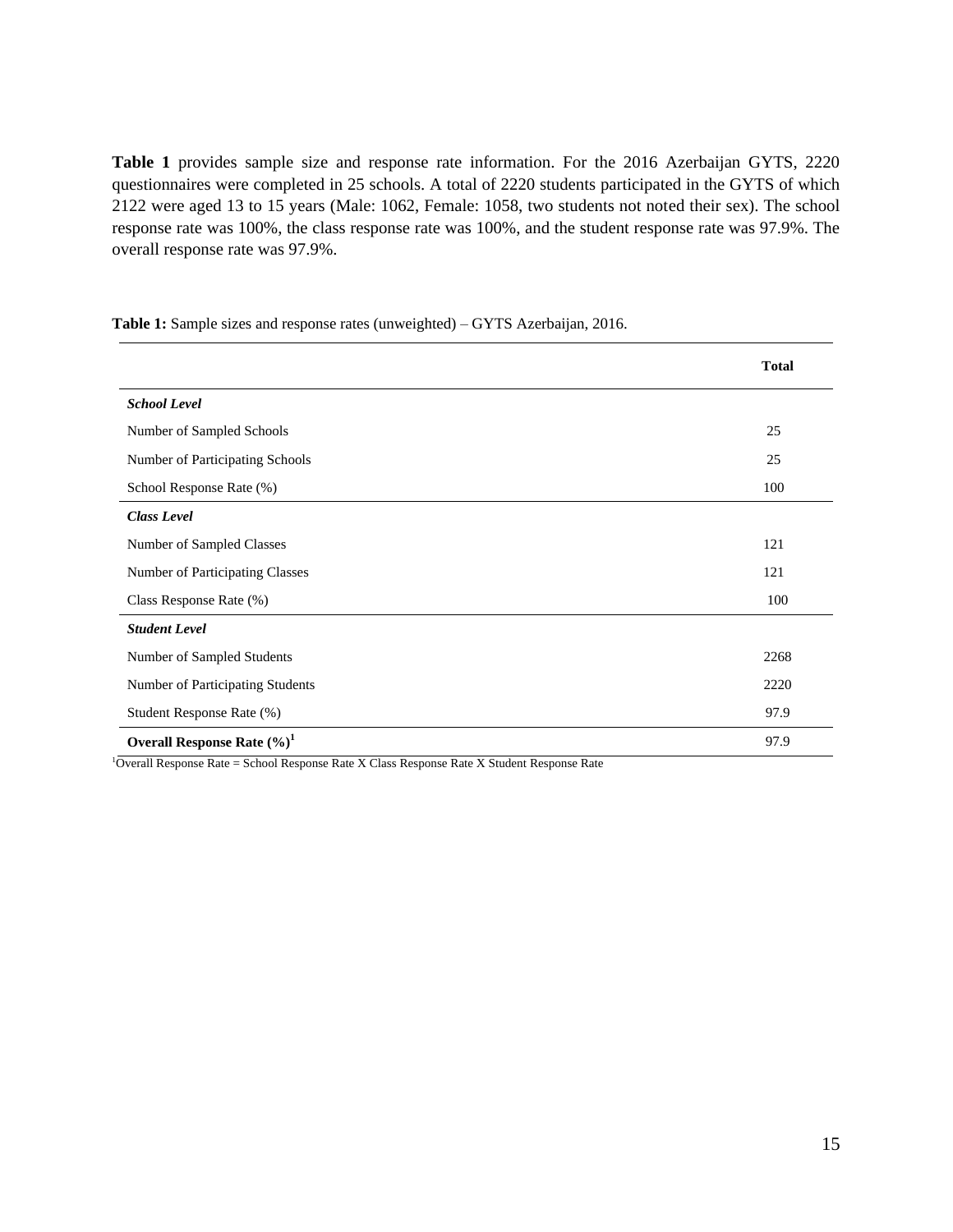#### <span id="page-15-1"></span><span id="page-15-0"></span>**3.1 Tobacco Use**

<span id="page-15-2"></span>

|  |  | Table 2: Detailed tobacco use status among students 13-15 years old, by gender - GYTS Azerbaijan, 2016. |
|--|--|---------------------------------------------------------------------------------------------------------|
|  |  |                                                                                                         |

|                                                                                 | Overall          | <b>Boys</b>         | <b>Girls</b>     |
|---------------------------------------------------------------------------------|------------------|---------------------|------------------|
|                                                                                 |                  | Percentage (95% CI) |                  |
| <b>Smoked Tobacco</b>                                                           |                  |                     |                  |
| Current tobacco smokers <sup>1</sup>                                            | $7.3(6.3-8.4)$   | $11.6(9.7-13.9)$    | $2.3(1.5-3.5)$   |
| Current cigarette smokers <sup>2</sup>                                          | $2.9(2.3-3.6)$   | $4.6(3.4-6.2)$      | $1.0(0.6-1.5)$   |
| Frequent cigarette smokers <sup>3</sup>                                         | $1.0(0.6-1.6)$   | $1.6(0.9-2.9)$      | $0.3(0.1-1.4)$   |
| Current smokers of other tobacco <sup>4</sup>                                   | $5.8(4.8-6.9)$   | $9.3(7.3-11.7)$     | $1.7(1.1-2.8)$   |
| Ever tobacco smokers <sup>5</sup>                                               | 18.0 (14.7-21.8) | 26.3 (21.5-31.8)    | $8.4(5.8-11.9)$  |
| Ever cigarette smokers <sup>6</sup>                                             | $10.3(8.1-12.9)$ | $15.1(11.7-19.2)$   | $4.8(3.3-6.9)$   |
| Ever smokers of other tobacco'                                                  | $12.4(9.9-15.4)$ | 19.3 (15.1-24.2)    | $4.5(2.7-7.4)$   |
| <b>Smokeless Tobacco</b>                                                        |                  |                     |                  |
| Current smokeless tobacco users <sup>8</sup>                                    | $1.8(1.2-2.7)$   | $2.4(1.4-4.1)$      | $1.1(0.7-1.9)$   |
| Ever smokeless tobacco users <sup>9</sup>                                       | $4.5(3.7-5.5)$   | $5.5(4.3-7.1)$      | $3.4(2.5-4.5)$   |
| <b>Tobacco Use</b>                                                              |                  |                     |                  |
| Current tobacco users <sup>10</sup>                                             | $8.4(7.2-9.7)$   | $12.9(11.1-15.1)$   | $3.1(2.0-4.9)$   |
| Ever tobacco users <sup>11</sup>                                                | 20.4 (17.5-23.7) | 29.1 (24.7-33.9)    | $10.4(7.8-13.8)$ |
| <b>Susceptibility to Tobacco Use</b>                                            |                  |                     |                  |
| Never tobacco users susceptible to<br>tobacco use in the future <sup>12</sup>   | $8.0(6.4-10.1)$  | $11.3(8.6-14.6)$    | $5.1(3.5-7.5)$   |
| Never smokers who thought they might<br>enjoy smoking a cigarette <sup>13</sup> | $4.3(2.4-7.7)$   | $5.5(2.9-10.1)$     | $3.4(1.8-6.3)$   |

<sup>1</sup> Smoked tobacco anytime during the past 30 days. <sup>2</sup> Smoked cigarettes anytime during the past 30 days. <sup>3</sup> Smoked cigarettes on 20 or more days of the past 30 days. <sup>4</sup> Smoked tobacco other than cigarettes anytime during the past 30 days. <sup>5</sup> Ever smoked any tobacco, even one or two puffs. <sup>6</sup> Ever smoked cigarettes, even one or two puffs. <sup>7</sup> Ever smoked tobacco other than cigarettes, even one or two puffs. <sup>8</sup> Used smokeless tobacco anytime during the past 30 days. <sup>9</sup> Ever used smokeless tobacco. <sup>10</sup> Smoked tobacco and/or used smokeless tobacco anytime during the past 30 days. <sup>11</sup> Ever smoked tobacco and/or used smokeless tobacco. <sup>12</sup> Susceptible to future tobacco use includes those who answered "Definitely yes", "Probably yes", or "Probably not" to using tobacco if one of their best friends offered it to them or those who answered "Definitely yes", "Probably yes", or "Probably not" to using tobacco during the next 12 months. <sup>13</sup> Those who answered "Agree" or "Strongly agree" to the statement: "I think I might enjoy smoking a cigarette".

<span id="page-15-3"></span>10.3% of students in Azerbaijan had ever smoked cigarettes (in 2011 GYTS – 10.6%), with significantly higher rates among boys. Current (last mounth) tobacco use rates were raised - 7.3% (6.8% in 2011), at 11.6% for boys and 2.3% for girls. The prevalence of current cigarette smokers was 2.9% (2.7% in 2011). The prevalence of currently daily smoking cigarettes was 1% like in 2011. 8% of never smokers (8.7% in 2011) reported being susceptible to initiate smoking in the next year.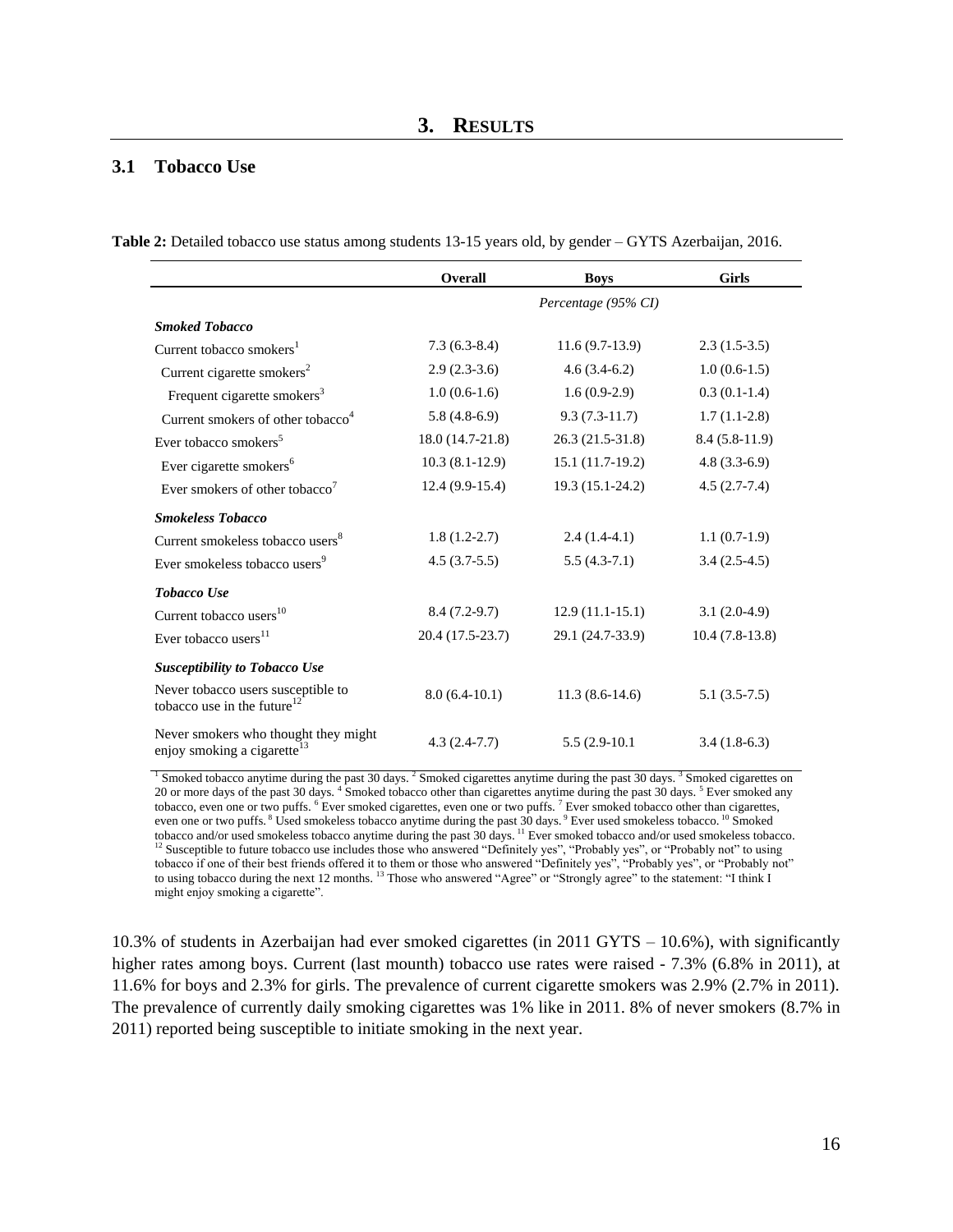| Number of cigarettes usually smoked <sup>1</sup> | Overall $(n=58)$ | Boys $(n=48)$       | Girls $(n=10)^2$  |
|--------------------------------------------------|------------------|---------------------|-------------------|
|                                                  |                  | Percentage (95% CI) |                   |
| Less than 1 per day                              | 30.8 (17.0-49.3) | 29.1 (14.5-49.8)    | $40.4(21.1-63-2)$ |
| 1 per day                                        | $15.3(5.0-38.1)$ | $14.5(5.4-33.3)$    | $19.7(1.5-77.9)$  |
| 2 to 5 per day                                   | 24.0 (12.4-41.3) | $26.6(13.5-45.7)$   | $9.6(1.2-49.0)$   |
| 6 to 10 per day                                  | $5.2(0.9-24.3)$  | $6.2(1.1-27.8)$     | $0.0(-)$          |
| 11 to 20 per day                                 | $10.5(3.8-25.6)$ | $10.5(4.0-25.2)$    | $10.1(1.2-50.4)$  |
| More than 20 per day                             | $14.2(7.1-26.5)$ | $13.1(4.8-31.3)$    | $20.2(1.6-79.6)$  |
| <b>Total</b>                                     | 100              | 100                 | 100               |

**Table 3:** Cigarettes smoked per day among current cigarette smokers 13-15 years old, by gender – GYTS Azerbaijan, 2016.

 $1$  On the days that current cigarette smokers smoked cigarettes during the past 30 days.

 $2$  n=Cell Size (number of students who answered the question): ATTENTION, use caution in interpreting cell sizes less than 35.

Among current cigarette smokers (boys – 48, girls - 10) 30.8% (generally boys) smoked less than 1 cigarette per day during the past mounth. Total number of students smoked 1 or more cigarettes per day during the past mounth has been less than above mentioned (from 5.2% to 24.0%).

<span id="page-16-0"></span>

| Table 4: Age at cigarette smoking initiation among ever cigarette smokers 13-15 years old, by gender – GYTS |  |  |  |
|-------------------------------------------------------------------------------------------------------------|--|--|--|
| Azerbaijan, 2016.                                                                                           |  |  |  |

| Age when first trying a cigarette <sup>1</sup> | Overall $(n=141)$   | Boys $(n=114)$      | Girls $(n=27)^2$  |
|------------------------------------------------|---------------------|---------------------|-------------------|
|                                                |                     | Percentage (95% CI) |                   |
| 7 years old or younger                         | $21.7(18.2 - 25.6)$ | $17.6(14.1-21.8)$   | $41.4(21.1-65.2)$ |
| 8 or 9 years old                               | $10.9(6.3-18.5)$    | $13.2(8.0-20.8)$    | $0.0(-)$          |
| 10 or 11 years old                             | $13.9(7.9-23.3)$    | $14.5(6.7-28.7)$    | $11.12.5 - 37.9$  |
| 12 or 13 years old                             | 32.7 (24.4-42.2)    | $32.6(21.4-46.2)$   | $33.1(12.3-63-7)$ |
| 14 or 15 years old                             | 20.8 (13.9-29.9)    | 22.1 (13.3-34.4)    | $14.3(5.7-31.6)$  |
| <b>Total</b>                                   | 100                 | 100                 | 100               |

<sup>1</sup> Among those that have ever tried a cigarette.

 $^2$  n=Cell Size (number of students who answered the question): ATTENTION, use caution in interpreting cell sizes less than 35.

Among ever smokers (boys  $-114$ , girls  $-27$ ) 32.6% (generally boys) reported that they began smoking before the age of 10 years old (36.6% in 2011).

<span id="page-16-1"></span>**Table 5:** Current smokers 13-15 years old who are showing signs of smoking dependence, by gender – GYTS Azerbaijan, 2016.

|                                    | Overall $(n=73)$  | Boys $(n=60)$       | Girls $(n=13)^2$ |
|------------------------------------|-------------------|---------------------|------------------|
|                                    |                   | Percentage (95% CI) |                  |
| Signs of smoking dependence $\ell$ | $48.0(38.6-57.6)$ | 48.1 (37.0-59.5)    | 47.4 (17.8-78.9) |

<sup>1</sup> Those who answered: 1) they sometimes or always smoke tobacco or feel like smoking tobacco first thing in the morning, or 2) they start to feel a strong desire to smoke again within one full day after smoking.<br> $\frac{2}{2}$  a Cell Size (number of students who encurant the question). ATTENTION use a

n=Cell Size (number of students who answered the question): ATTENTION, use caution in interpreting cell sizes less than 35.

Among current smokers (boys  $-60$ , girls  $-13$ ) 48.0% (generally boys) showing signs of smoking dependence.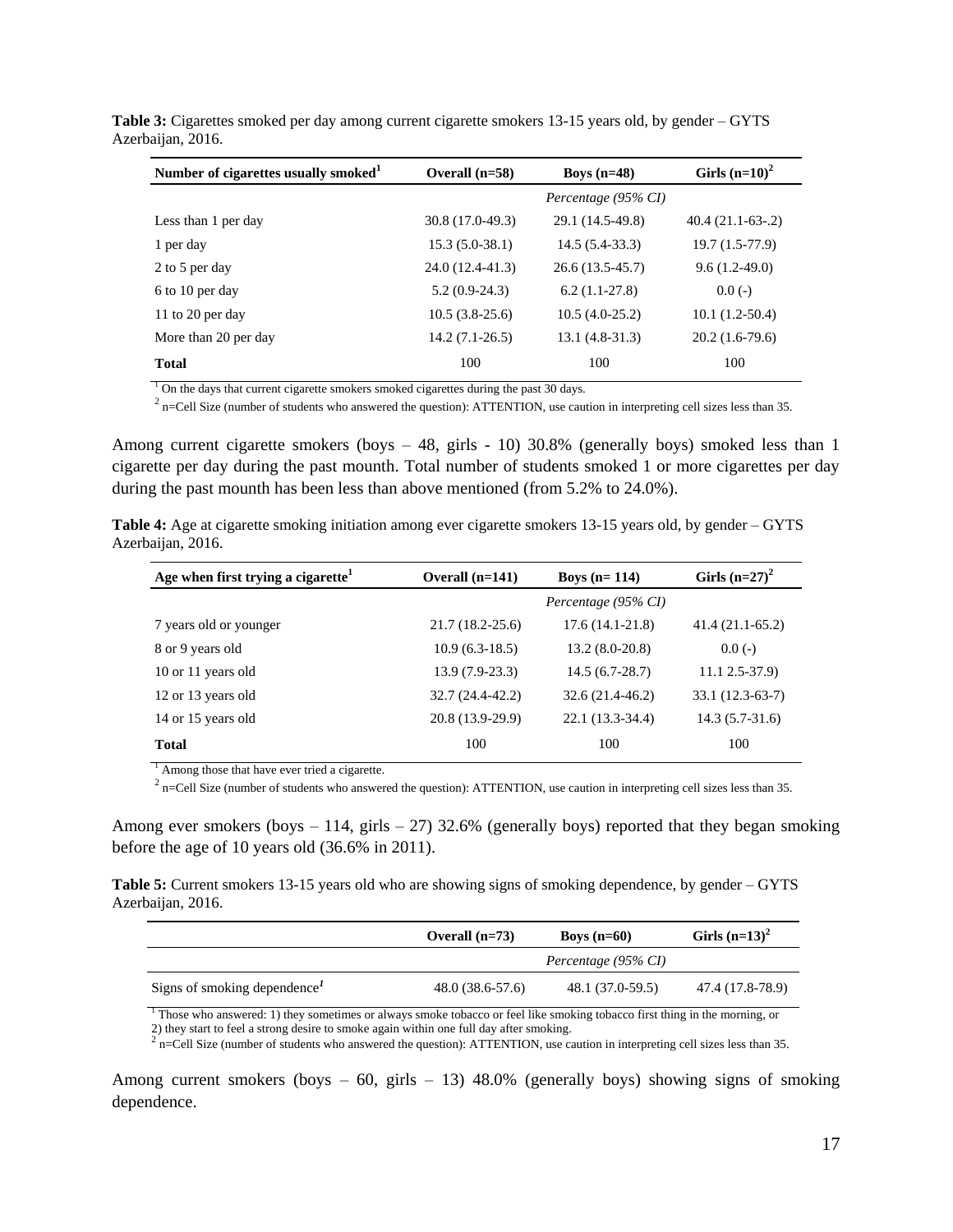#### <span id="page-17-0"></span>**3.2 Cessation**

<span id="page-17-1"></span>**Table 6:** Smoking tobacco cessation indicators among current smokers 13-15 years old, by gender – GYTS Azerbaijan, 2016.

|                                             | <b>Overall</b>        | <b>Boys</b>         | <b>Girls</b>      |
|---------------------------------------------|-----------------------|---------------------|-------------------|
|                                             |                       | Percentage (95% CI) |                   |
| Current smokers who                         |                       |                     |                   |
| Tried to stop smoking in the past 12 months | $65.0(52.6-75.6)$ ,   | $60.9(48.0-72.4)$ , | $100.0(-)$        |
|                                             | $n=50$                | $n=44$              | $n^1=6$           |
| Want to stop smoking now                    | $65.6(35.1-87.1)$ ,   | $60.1(30.3-83.9)$ , | $100.0(-)$        |
|                                             | $n^1 = 33$            | $n^1 = 28$          | $n^1 = 5$         |
| Thought they would be able to stop          | $71.2(55.9 - 82.8)$ , | $73.6(60.4-83.6)$ , | $56.6(-)$         |
| smoking if they wanted to                   | $n=44$                | $n=37$              | $n^1=7$           |
| Have ever received help/advice from         | $26.0(17.5-36.8)$ ,   | $21.0(11.1-36.3)$ , | 54.1 (17.7-86.6). |
| professional to stop smoking                | $n=77$                | $n=64$              | $n^1$ =13         |

 $<sup>1</sup>$  n=Cell Size (number of students who answered the question): ATTENTION, use caution in interpreting cell sizes less than 35.</sup>

65.6% (61.8% in 2011) reported that they want to stop smoking, and 65.0% (53.7% in 2011) tried to stop smoking within the past year. 71.2% of current smokers thought they would be able to stop smoking if they wanted to, 26.0% report that they have received help or advice from professional to stop smoking. Among respondents who answer these questions, number of boys was 5-7 times more than girls.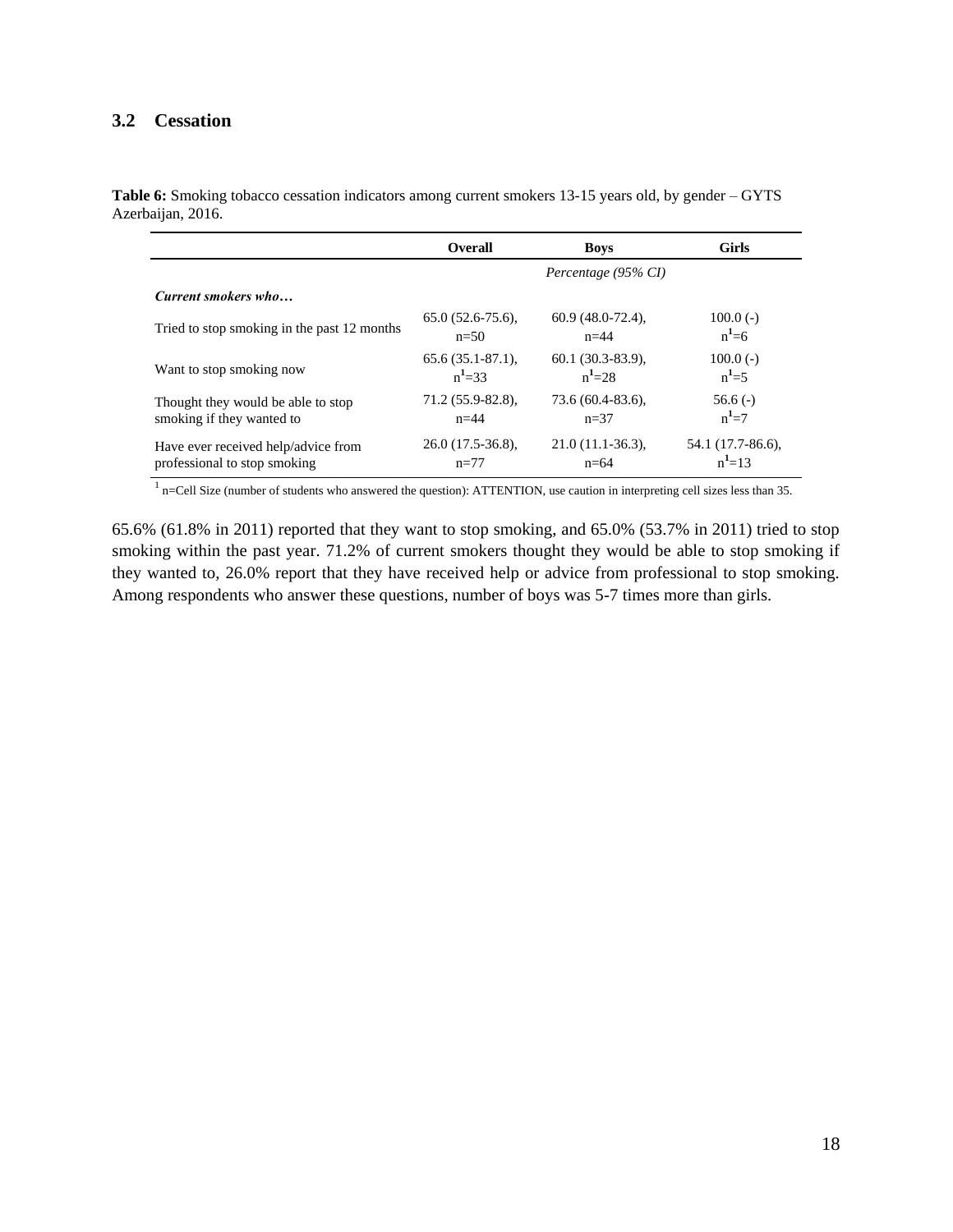# <span id="page-18-0"></span>**3.3 Secondhand Smoke**

<span id="page-18-1"></span>

|  |  |  | Table 7: Students 13-15 years old who were exposed to tobacco smoke, by gender - GYTS Azerbaijan, 2016. |  |
|--|--|--|---------------------------------------------------------------------------------------------------------|--|
|--|--|--|---------------------------------------------------------------------------------------------------------|--|

|                                                                                                             | <b>Overall</b>    | <b>Boys</b>         | <b>Girls</b>      |
|-------------------------------------------------------------------------------------------------------------|-------------------|---------------------|-------------------|
|                                                                                                             |                   | Percentage (95% CI) |                   |
| Exposed to tobacco smoke at home<br>(during the past 7 days)                                                | $28.8(26.1-31.6)$ | $28.3(25.3-31.6)$   | 29.1 (25.5-33.0)  |
| Exposed to tobacco smoke inside any<br>enclosed public place (during the past 7<br>days)                    | $40.8(37.1-44.5)$ | 45.2 (40.5-49.9)    | 35.6 (31.5-39.8)  |
| Exposed to tobacco smoke at any outdoor<br>public place (during the past 7 days)                            | 42.2 (37.7-46.9)  | $45.6(40.1-51.2)$   | 38.3 (33.7-43.2)  |
| Saw anyone smoking inside the school<br>building or outside on school property<br>(during the past 30 days) | 43.7 (38.0-49.6)  | 44.5 (38.2-50-8)    | $42.8(35.6-50.3)$ |

28.8% of the students participated in the survey (27.1% in 2011) were exposed to tobacco smoke at home, 40.8% (27.3% in 2011) - inside enclosed public place and 42.2% (37.1% in 2011) - at outdoor public place. 43.7% saw anyone smoking inside the school building or outside on school property. Proportion of respondents answered to these questions was about equal for boys and girls.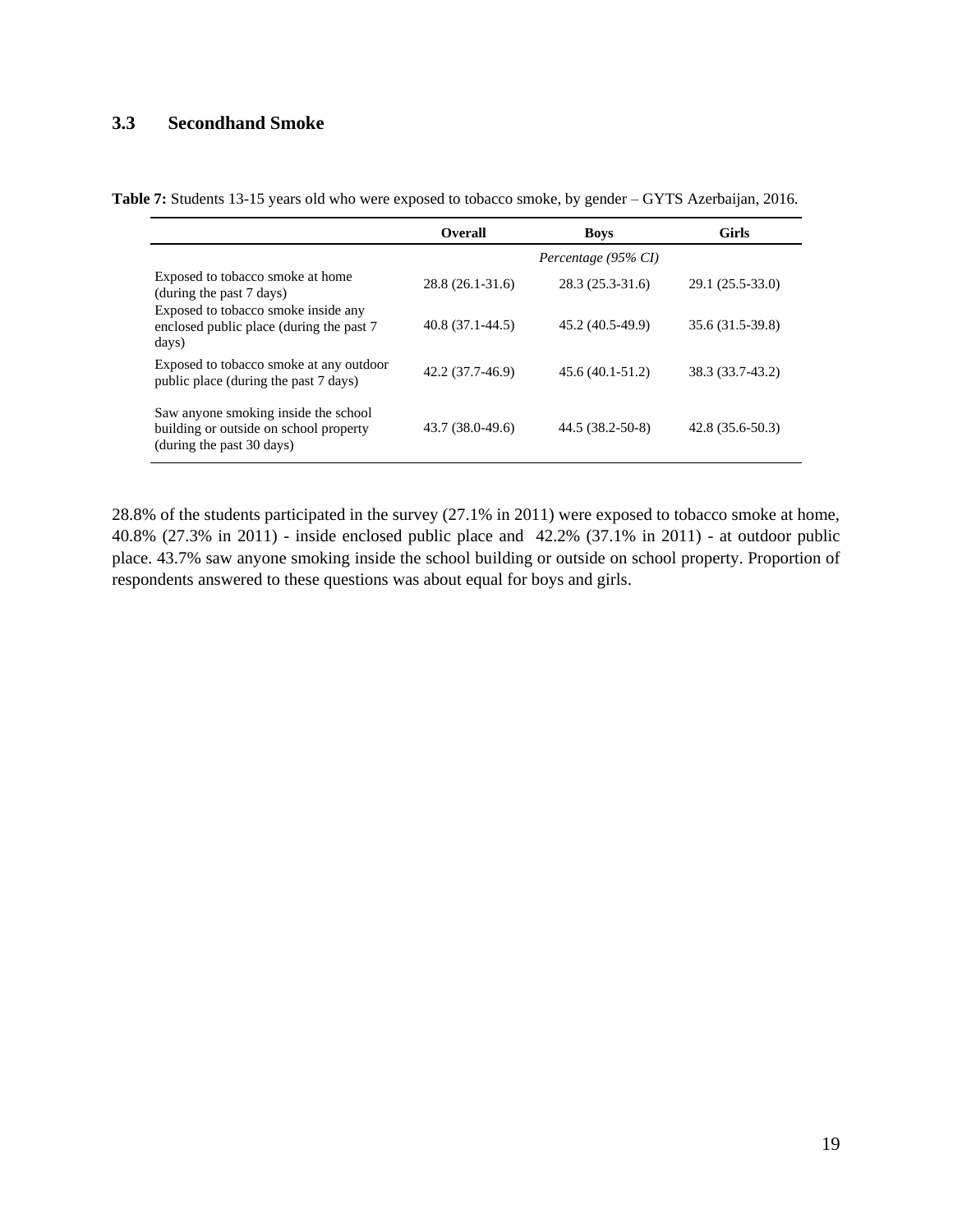#### <span id="page-19-0"></span>**3.4 Access and Availability**

<span id="page-19-1"></span>**Table 8:** Source for obtaining cigarettes among cigarette smokers 13-15 years old, by gender – GYTS Azerbaijan, 2016.

| Source <sup>1</sup>            | Overall $(n=46)$ | Boys $(n=39)$       | Girls $(n=7)^2$  |
|--------------------------------|------------------|---------------------|------------------|
|                                |                  | Percentage (95% CI) |                  |
| Purchased from a store         | 75.2 (58.6-86.6) | 77.9 (59.6-89.4)    | 57.9 (32.4-79.8) |
| Purchased from a street vendor | $7.0(4.4-10.8)$  | $5.9(3.8-9.0)$      | $13.8(1.2-68.7)$ |
| Purchased from a kiosk         | $9.0(2.7-26.0)$  | $8.2(2.2-26.6)$     | $13.8(1.7-59.7)$ |
| Got them from someone else     | $6.9(2.0-20.7)$  | $8.0(2.3-24.3)$     | $0.0(-)$         |
| Got them some other way        | $2.0(0.2-16.8)$  | $0.0(-)$            | 14.5 (1.3-68.9)  |
| <b>Total</b>                   | 100              | 100                 | 100              |

<sup>1</sup> How cigarette smokers obtained the cigarette they last smoked during the past 30 days.

 $^2$  n=Cell Size (number of students who answered the question): ATTENTION, use caution in interpreting cell sizes less than 35.

75.2% of cigarette smokers (59.1% in 2011) obtained the cigarette they last smoked from a store (generally boys).

<span id="page-19-2"></span>**Table 9:** Current cigarette smokers 13-15 years old who were not prevented from buying cigarettes because of their age, by gender – GYTS Azerbaijan, 2016.

|                                                                                                                 | Overall $(n=43)$  | Boys $(n=34)^2$     | Girls $(n=9)^2$  |
|-----------------------------------------------------------------------------------------------------------------|-------------------|---------------------|------------------|
|                                                                                                                 |                   | Percentage (95% CI) |                  |
| Current cigarette smokers who were not<br>prevented from buying cigarettes because<br>of their age <sup>1</sup> | $64.8(40.3-83.4)$ | 64.4 (43.6-80.9)    | 66.3 (20.4-93.8) |

<sup>1</sup> Among those who tried to buy cigarettes during the past 30 days.

 $^2$  n=Cell Size (number of students who answered the question): ATTENTION, use caution in interpreting cell sizes less than 35.

Generally among boys, 64.8% of current cigarette smokers (86.9% in 2011) were not prevented from buying cigarettes because of their age.

<span id="page-19-3"></span>**Table 10:** Unit of cigarette purchase among current cigarette smokers 13-15 years old, by gender – GYTS Azerbaijan, 2016.

| Unit of purchase <sup>1</sup> | Overall $(n=45)$<br>Boys $(n=36)$ |                     | Girls $(n=9)^2$  |  |
|-------------------------------|-----------------------------------|---------------------|------------------|--|
|                               |                                   | Percentage (95% CI) |                  |  |
| Individual sticks             | 44.0 (31.5-57.4)                  | 41.5 (27.7-56.8)    | 55.1 (27.2-80.1) |  |
| Pack                          | 44.0 (32.9-55.7)                  | 43.8 (29.3-59.4)    | 44.9 (19.9-72.8) |  |
| Carton                        | $12.0(3.8-32.1)$                  | $14.7(4.3-39.9)$    | $0.0(-)$         |  |
| <b>Total</b>                  | 100                               | 100                 | 100              |  |

<sup>1</sup> Based on the last purchase, among those who bought cigarettes during the past 30 days.

 $2$  n=Cell Size (number of students who answered the question): ATTENTION, use caution in interpreting cell sizes less than 35.

Number of current cigarette smokers (generally boys) bought cigarettes in a pack and bought individual sticks were equal - 44.0%.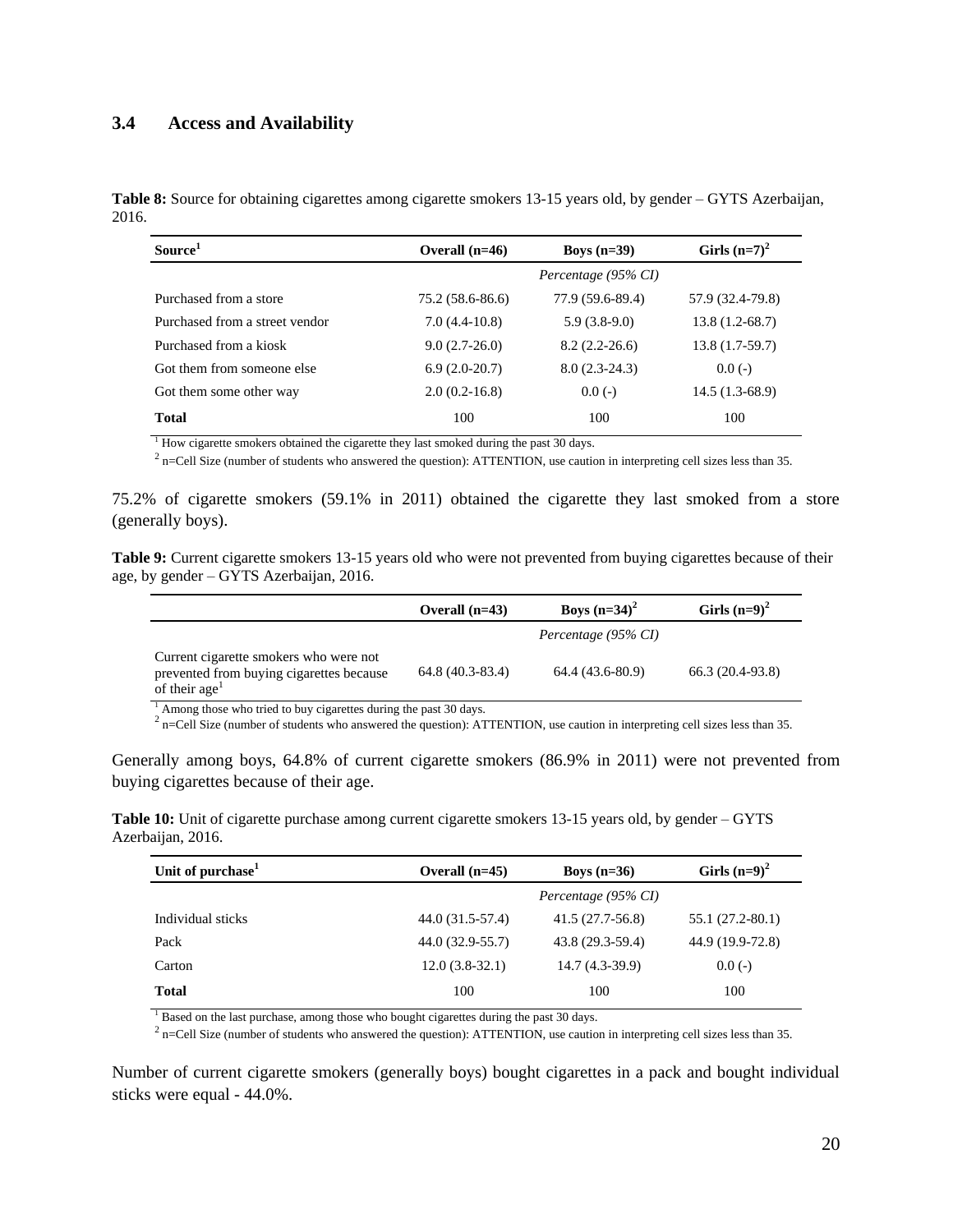| Cost of a pack                 |                   |                     |                   |
|--------------------------------|-------------------|---------------------|-------------------|
| $(20$ cigarettes) <sup>1</sup> | <b>Overall</b>    | <b>Boys</b>         | <b>Girls</b>      |
|                                |                   | Percentage (95% CI) |                   |
| Less than 1 manat              | $4.6(3.4-6.1)$    | $5.1(3.3-7.9)$      | $4.0(2.4-6.4)$    |
| 1 to 2 manats                  | $15.7(13.3-18.4)$ | $17.7(14.0-22.2)$   | $13.4(11.4-15.7)$ |
| 3 manats                       | $7.8(6.6-9.2)$    | $10.1(8.2-12.4)$    | $5.2(3.7-7.3)$    |
| 4 to 5 manats                  | $3.1(2.2-4.3)$    | $4.0(3.0-5.2)$      | $1.9(0.9-4.0)$    |
| More than 5 manats             | $3.1(2.2-4.5)$    | $3.5(2.1-5.7)$      | $2.6(1.7-4.0)$    |

<span id="page-20-0"></span>**Table 11:** Cost of cigarettes according to the students students 13-15 years old, by gender – GYTS Azerbaijan, 2016.

**<sup>1</sup>**Average cost of a pack of 20 cigarettes, according to the students.

1/3 of students could not answer this question. 15.7% of students think that cost of pack of cigarettes is 1- 2 manats, 7.8% think 3 manats, others (10.8%) - less than 1 manat or more than 4 manats.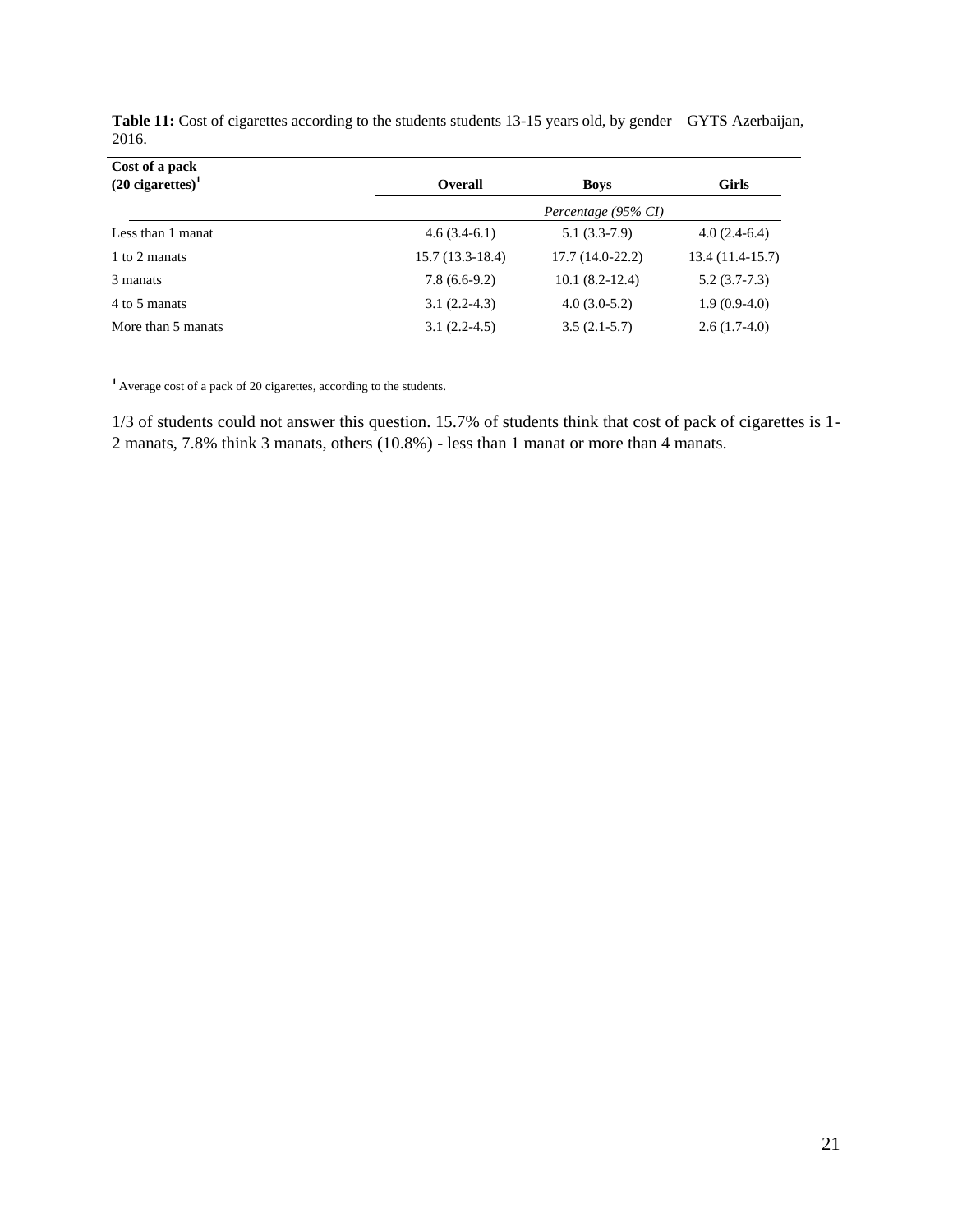#### <span id="page-21-0"></span>**3.5 Media**

#### **3.5.1 Anti-Tobacco**

<span id="page-21-1"></span>**Table 12:** Noticing anti-tobacco information among students 13-15 years old, by gender – GYTS Azerbaijan, 2016.

|                                                                                             | Overall           | <b>Boys</b>         | <b>Girls</b>      |
|---------------------------------------------------------------------------------------------|-------------------|---------------------|-------------------|
|                                                                                             |                   | Percentage (95% CI) |                   |
| Noticed anti-tobacco messages in the<br>media <sup>1</sup> in the past 30 days <sup>2</sup> | $62.3(59.7-64.8)$ | 59.7 (55.6-63.6)    | $65.3(61.1-69.3)$ |
| Noticed anti-tobacco messages at<br>sporting or community events                            |                   |                     |                   |
| Among all students in the past 30 days                                                      | $25.2(21.0-30.0)$ | 28.4 (23.0-34.5)    | 21.5 (17.7-25.9)  |
| Among those who attended sporting or<br>community events in the past 30 days                | 45.3 (40.3-50.4)  | $45.3(39.3-51.5)$   | $45.1(39.1-51.8)$ |
| Taught in school about the dangers of<br>tobacco use in the past 12 months <sup>2</sup>     | $66.0(62.9-69.0)$ | $62.9(59.0-66.6)$   | $69.7(65.0-74.1)$ |

<sup>1</sup> For example, television, radio, internet, billboards, posters, newspapers, magazines, movies.

<sup>2</sup>Among all students aged 13-15 years old.

During last month 62.3% of students saw or heard anti-tobacco media messages (72.3% in 2011), 45.3% saw or heard anti-tobacco messages at the attended sporting or community events. 66.0% of students were taught in school about the dangers of tobacco use in the past year (65.5% in 2011). Proportion of respondents answered to these questions was about equal for boys and girls.

<span id="page-21-2"></span>**Table 13:** Noticing of health warnings on cigarette packages among current and never smokers 13-15 years old, by gender – GYTS Azerbaijan, 2016.

|                                                                                                                                               | <b>Overall</b>                 | <b>Boys</b>                    | <b>Girls</b>                   |
|-----------------------------------------------------------------------------------------------------------------------------------------------|--------------------------------|--------------------------------|--------------------------------|
|                                                                                                                                               |                                | Percentage (95% CI)            |                                |
| Current smokers who noticed health<br>warnings on cigarette packages <sup>†</sup>                                                             | 74.3 (65.7-81.4)<br>$n = 138$  | 74.2 (65.3-81.4)<br>$n = 114$  | 75.3 (52.6-89.3)<br>$n^2 = 24$ |
| Thought about quitting smoking because of<br>health warnings on cigarette packages <sup>†</sup>                                               |                                |                                |                                |
| Among current smokers                                                                                                                         | $40.2(32.6-48.2)$<br>$n = 138$ | $41.4(33.1-50.2)$<br>$n = 114$ | 33.5 (19.2-51.6)<br>$n^2 = 24$ |
| Among current smokers who noticed<br>health warnings                                                                                          | 54.0 (45.8-62.0)<br>$n=103$    | 55.8 (46.0-65.2)<br>$n = 8.5$  | 44.5 (30.2-59.9)<br>$n^2$ =18  |
| Never smokers who thought about not<br>starting smoking because of health<br>warnings on cigarette packages <sup><math>\dagger</math>,1</sup> | 44.6 (41.9-47.2)<br>$n=667$    | 48.4 (44.7-52.0)<br>$n = 338$  | $40.0(35.7-44.5)$<br>$n=329$   |

† During the past 30 days.

 $1$  Among never smokers who noticed health warnings on cigarette packages in the past 30 days.

 $2$  n=Cell Size (number of students who answered the question): ATTENTION, use caution in interpreting cell sizes less than 35.

During last month among current smokers 74.3% of them noticed health warnings on cigarette packages and for this reason 54.0% thought about quitting smoking (generally boys). 44.6% of never smokers thought about not starting smoking because noticing of health warnings during last month.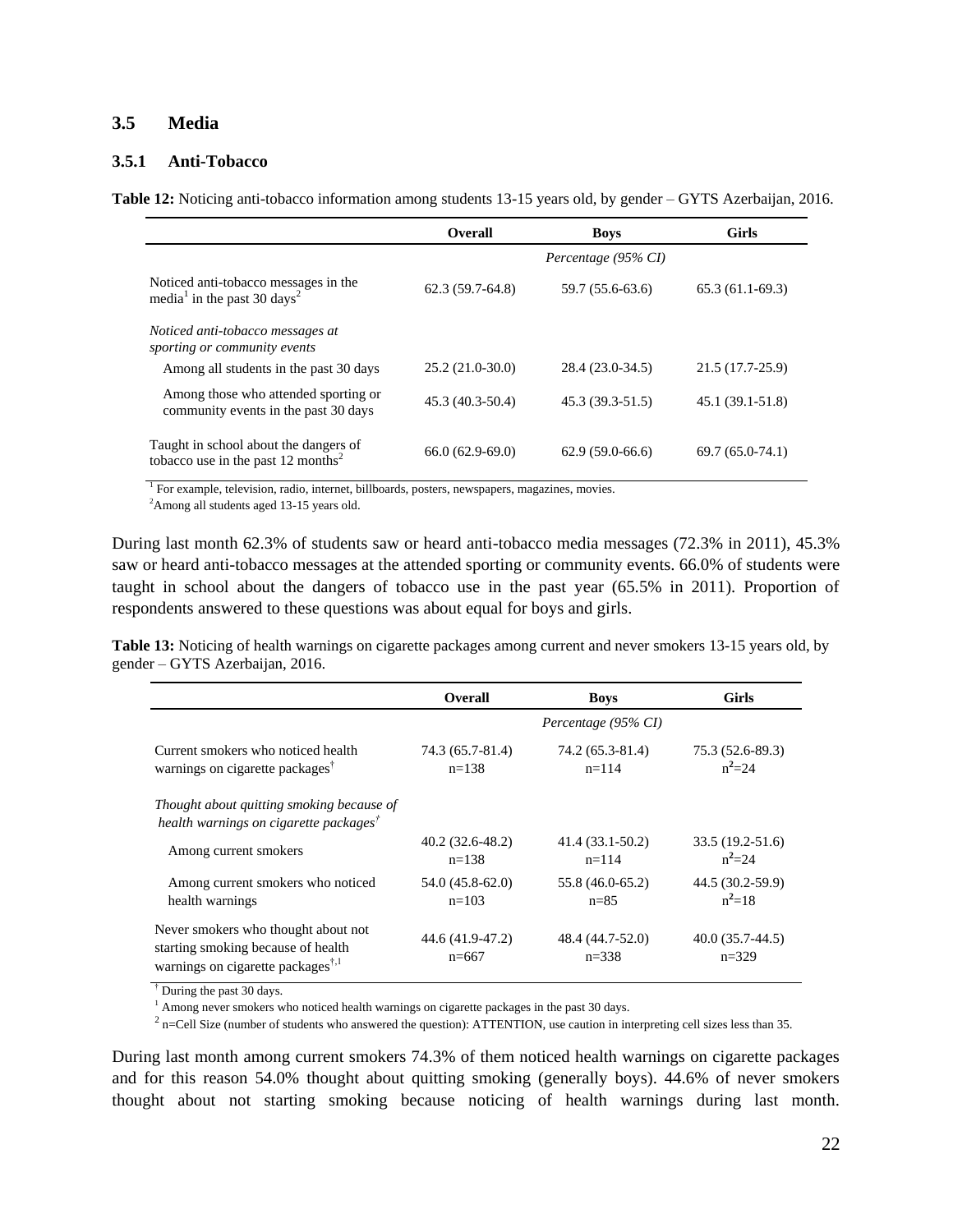#### **3.5.2 Tobacco Marketing**

<span id="page-22-0"></span>

|  |  |  |  |  | Table 14: Noticing tobacco marketing among students 13-15 years old, by gender - GYTS Azerbaijan, 2016. |
|--|--|--|--|--|---------------------------------------------------------------------------------------------------------|
|--|--|--|--|--|---------------------------------------------------------------------------------------------------------|

|                                                                              | <b>Overall</b>      | <b>Boys</b>         | <b>Girls</b>      |
|------------------------------------------------------------------------------|---------------------|---------------------|-------------------|
|                                                                              |                     | Percentage (95% CI) |                   |
| Noticed tobacco advertisements or<br>promotions at points of sale            |                     |                     |                   |
| Among all students in the past 30 days                                       | $23.5(21.2 - 26.0)$ | 26.7 (23.1-30.7)    | 19.8 (17.5-22.4)  |
| Among those who visited a point of sale.<br>in the past 30 days              | $32.5(29.7-35.3)$   | 34.7 (30.1-39.6)    | 29.5 (26.3-32.8)  |
| Noticed anyone using tobacco on<br><i>television, videos, or movies</i>      |                     |                     |                   |
| Among all students in the past 30 days                                       | $61.2(58.5-63.8)$   | $61.9(57.9-65.8)$   | $60.5(57.7-63.3)$ |
| Among those who watched television,<br>videos, or movies in the past 30 days | 68.9 (66.9-70.9)    | 70.2 (66.9-73.4)    | $67.6(64.9-70.2)$ |
| Ever offered a free tobacco product from a<br>tobacco company representative | $5.9(4.1-8.3)$      | $8.6(6.0-12.2)$     | $2.8(1.5-5.2)$    |

During last month 32.5% of students noticed tobacco advertisements or promotions at points of sale when visited this places, 68.9% (61.0% in 2011) noticed anyone using tobacco on television, videos, or movies when watched these ones.

<span id="page-22-1"></span>**Table 15:** Ownership and receptivity to tobacco marketing among students 13-15 years old, by gender – GYTS Azerbaijan, 2016.

|                                                                                                                     | <b>Overall</b>    | <b>Boys</b>         | Girls            |
|---------------------------------------------------------------------------------------------------------------------|-------------------|---------------------|------------------|
|                                                                                                                     |                   | Percentage (95% CI) |                  |
| Students who owned something with a<br>tobacco brand logo on it <sup>1</sup>                                        | $8.7(6.6-11.5)$   | $11.7(8.6-15.8)$    | $5.2(3.4-8.1)$   |
| Never tobacco users who owned<br>something with a tobacco brand logo on it<br>or might in the future <sup>2,3</sup> | $14.5(12.0-17.3)$ | $19.0(15.1-23.6)$   | $10.4(7.6-14.0)$ |

<sup>1</sup> For example, a t-shirt, pen, backpack.

<sup>2</sup> Those who might use or wear something that has a tobacco company or product name or picture on it.

<sup>3</sup> Considered highly receptive to tobacco marketing (at risk for future tobacco use).

8.7% of students (10.7% in 2011) owned something with a tobacco brand logo on it and 14.5% of never smokers owned something with a tobacco brand logo on it or might in the future (in all cases, proportion of boys was more than 2 times).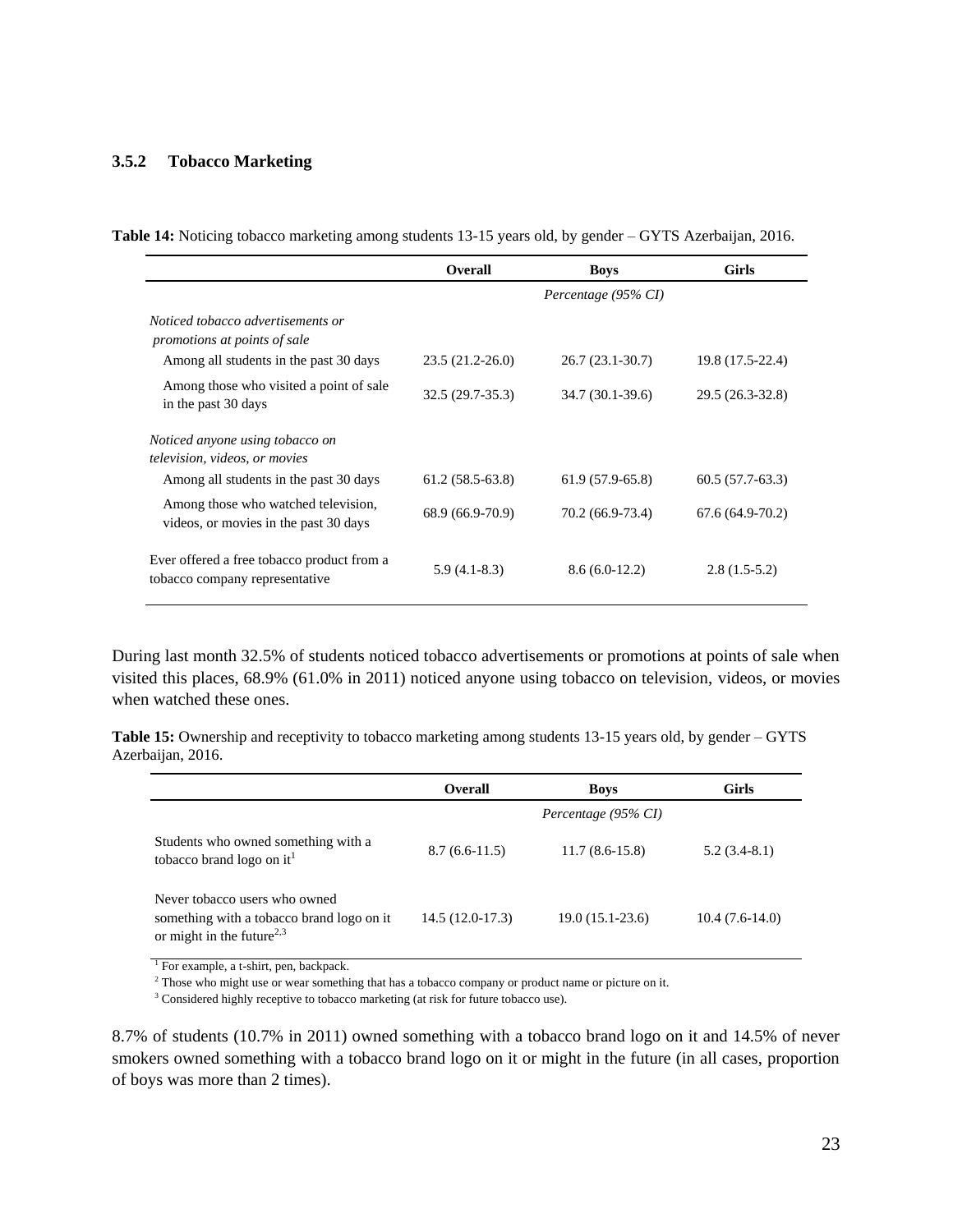#### <span id="page-23-0"></span>**3.6 Knowledge and Attitudes**

<span id="page-23-1"></span>**Table 16:** Knowledge and attitudes towards smoking cessation and social smoking among students 13-15 years old, by gender – GYTS Azerbaijan, 2016.

|                                                                                                                  | <b>Overall</b>    | <b>Boys</b>         | Girls             |
|------------------------------------------------------------------------------------------------------------------|-------------------|---------------------|-------------------|
|                                                                                                                  |                   | Percentage (95% CI) |                   |
| Students who                                                                                                     |                   |                     |                   |
| Definitely thought it is difficult to quit<br>once someone starts smoking tobacco                                | $17.3(14.2-20.9)$ | 18.9 (15.1-23.4)    | $15.5(11.9-20.0)$ |
| Thought smoking tobacco helps people<br>feel more comfortable at celebrations,<br>parties, and social gatherings | 25.1 (22.2-28.2)  | $26.5(23.6-29.6)$   | 23.3 (19.5-27.7)  |

17.3% of students thought it is difficult to quit once someone starts smoking tobacco and 25.1% (27.6% in 2011) thought smoking tobacco helps people feel more comfortable at celebrations, parties, and social gatherings.

<span id="page-23-2"></span>**Table 17:** Knowledge and attitudes towards secondhand smoke among students 13-15 years old, by gender – GYTS Azerbaijan, 2016.

|                                                                         | <b>Overall</b>   | <b>Boys</b>         | <b>Girls</b>     |
|-------------------------------------------------------------------------|------------------|---------------------|------------------|
|                                                                         |                  | Percentage (95% CI) |                  |
| Students who                                                            |                  |                     |                  |
| Definitely thought other people's tobacco<br>smoking is harmful to them | 81.8 (76.6-86.0) | 78.5 (73.8-82.5)    | 85.7 (79.7-90.1) |
| Favored banning smoking inside enclosed<br>public places                | 82.8 (79.9-85.3) | 78.4 (74.9-81.5)    | 87.8 (84.5-90.5) |
| Favored banning smoking at outdoor public<br>places                     | 80.0 (76.6-82.2) | 76.4 (72.6-79.8)    | 84.3 (81.8-86.4) |

81.8% of students (85.9% in 2011) think smoke from others is harmful to them, 82.8% of students (94.0% in 2011) think that smoking should be banned inside enclosed public places and 80.0% think that smoking should be banned at outdoor public places.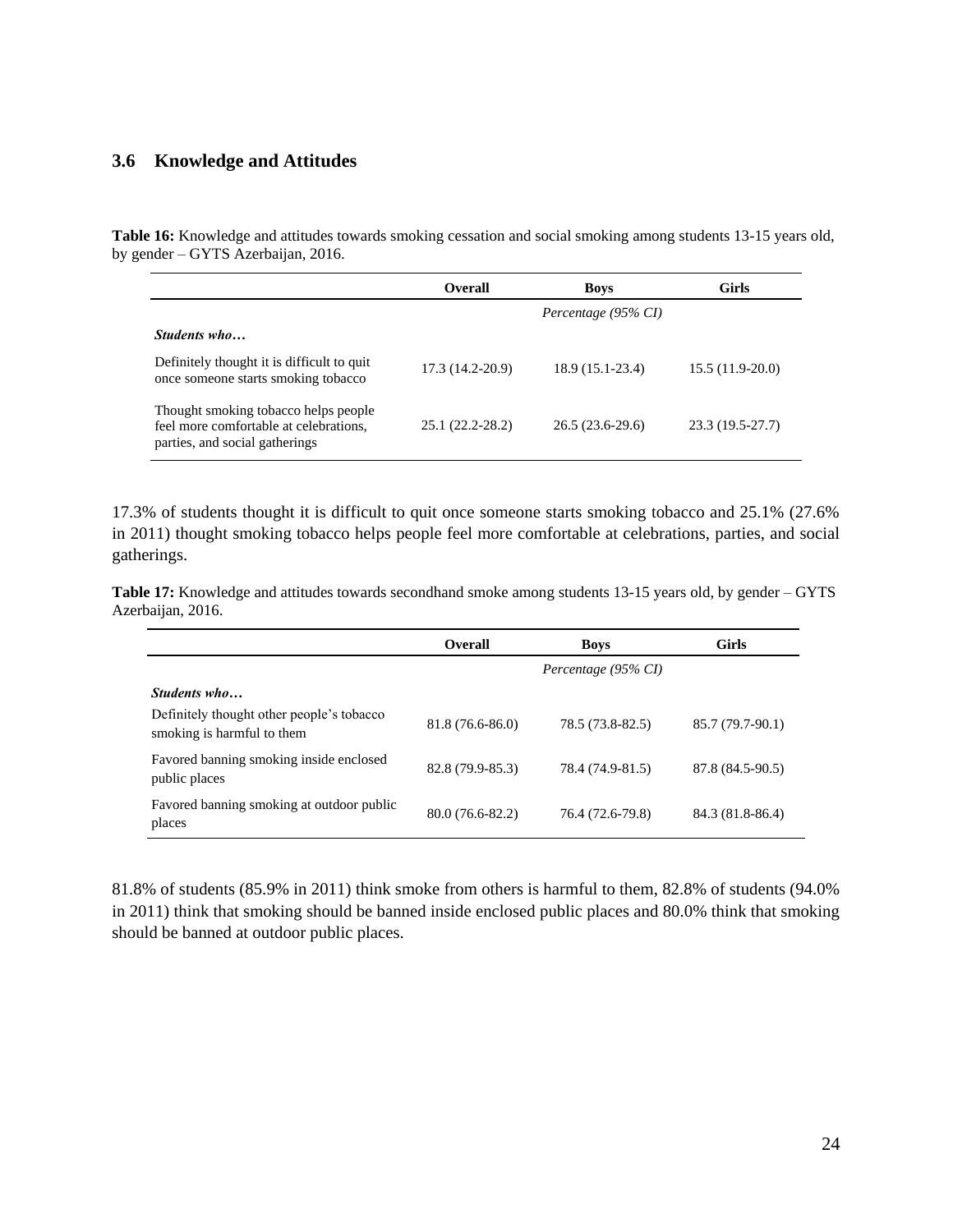#### <span id="page-24-1"></span><span id="page-24-0"></span>**4.1 Discussion of Survey Findings**

#### **Tobacco Use**

- *10.3% of students in Azerbaijan had ever smoked cigarettes, with significantly higher rates among boys - 15.1%.*
- *Current (last month) tobacco use rates were 7.3%, at 11.6% for boys and 2.3% for girls.*
- *Overall, 2.9% of students currently smoked cigarettes.*
- *Smoking at home rates was 13.4%.*
- *The prevalence of currently daily smoking cigarettes was 1%.*
- *32.6% of ever smokers (generally boys) reported that they began smoking before the age of 10 years old.*
- *8% of never smokers reported being susceptible to initiate smoking in the next year.*

The GYTS results show that the prevalence of smoking in middle-school children still is high in Azerbaijan. Smoking among young people constitutes a significant problem that is does not improve in the absence of sufficient comprehensive efforts focused on strict anti-smoking legislation, policies and tobacco control interventions targeting children at a young age. The Law of Azerbaijan Republic "On tobacco and tobacco products" regulates production, import and trade of tobacco products and defines restrictions on smoking places. By the Law, smoking prohibited in educational, health and culture facilities, as well as in the facilities of sports competitions and other events. However, enforcement of the bans insufficiently implemented or gaps in the Law does not allow for this. On the other hand, the 1st paragraph of Article 6 of the WHO Framework Convention on Tobacco Control especial emphasizes that price and tax measures are an effective and important means of reducing tobacco use in the different groups of the population, in particular by young people. Rising price of tobacco products is the most cost effective State intervention's that might affect to reduce tobacco use. In turn, tax is the most powerful tool of the State in terms of affect to the price of tobacco products. It is recommended the same tax for all tobacco products. High tobacco taxes allow keep youth and adolescents away from tobacco.

#### **Cessation**

- *65% of current smokers tried to stop smoking in the past year.*
- *71.2% of current smokers thought they would be able to stop smoking if they wanted to.*
- *26% report that they have received help or advice from professional to stop smoking.*
- *17.3% of students definitely thought it is difficult to quit once someone starts smoking tobacco.*

The above mentioned facts should be considered in the design of public health, education and other areas interventions aimed to reduce adolescent tobacco smoking. Establishing in the country services on smoking cessation and quit line and adaption to the needs of adolescents is of particular importance.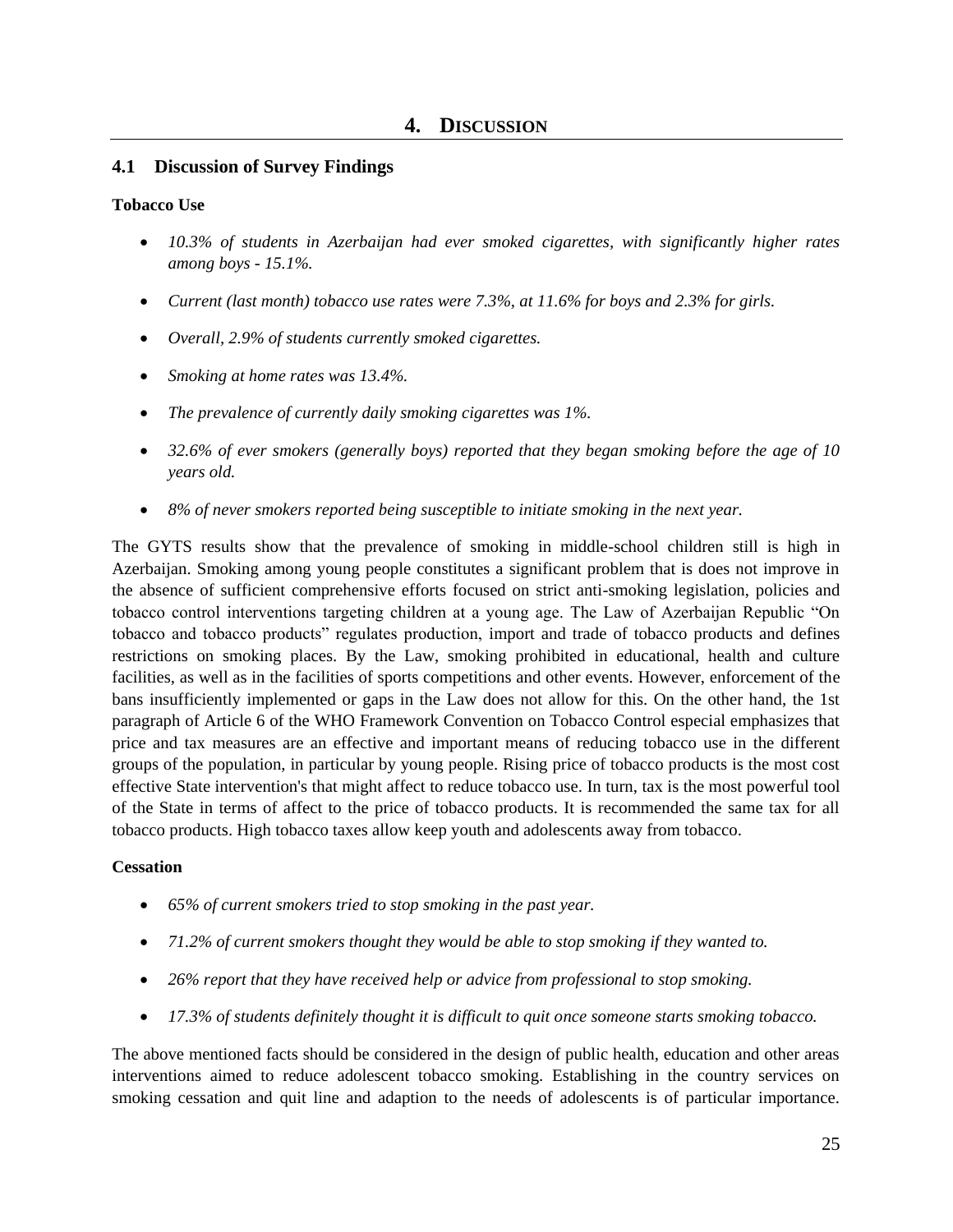Article 14 of the Framework Convention identifies obligations of countries for carry out the necessary activities regarding demand reduction measures concerning tobacco dependence and cessation. Guidelines for the implementation of Article 14 encourage Parties to create a sustainable infrastructure, which motivates attempts to quit and ensures wide access to support for tobacco users who wish to quit. There is need to adopt appropriate policies in this area, and appropriate tobacco dependence treatment services should be available.

#### **Secondhand Smoke**

- *Overall 28.8% of 10 students were exposed to smoke in their home.*
- *40.8% of students are exposed to smoke in enclosed and 42.2% in outdoor public places.*
- 43.7% saw anyone smoking inside the school building or outside on school property.
- 82.8% of students think that smoking should be banned inside enclosed public places and 80% think that smoking should be banned at outdoor public places*.*

Country's tobacco control efforts should pay attention to the strengthening of the existing legislation by inclusion of effective mechanisms or by further develop of existing measures, especially in frame of the "National NCD Strategy and Operational Plan 2015-2020". The Law of Azerbaijan Republic "On tobacco and tobacco products" not yet established total smoke free environment in all public and work places. Despite that the Law prohibited smoking inside enclosed public and work places in Azerbaijan, smoking is allowed in designated places. Despite the newly appointed and raising of previous penalties within the Code On administrative violations, mechanisms for enforcement of this fines not completely determined or are not working. Article 8 of the Framework Convention emphasize clearly research evidences of the effects of tobacco smoke that results to death, different diseases and disabilities. The country's legislation, in particular Article 21 of the Law "On tobacco and tobacco products" prohibits smoking in number of places, but with exceptions. To ensure full compliance Azerbaijan's legislation to Article 8 of the Framework Convention and establish a 100% smoke free environment, smoking inside enclosed places should be banned without exceptions.

#### **Access and Availability**

- *Overall 75.2% of cigarette smokers obtained the cigarette they last smoked from a store (generally boys).*
- *Generally among boys, 64.8% of current cigarette smokers were not prevented from buying cigarettes because of their age.*
- *Number of current cigarette smokers (generally boys) bought cigarettes in a pack and bought individual sticks were equal - 44%.*

The Law of Azerbaijan Republic "On tobacco and tobacco products" prohibits the sale of tobacco products to persons under 18 and all forms of promotion of tobacco products, limits the smoking places and requires warnings on tobacco packages regarding harmful impact of smoking to health. By this Law tobacco products sellers have a right to ask from customers document confirming their age, however in reality it does not enforced. Despite increase penalties for violations the rules of tobacco products and for sales of tobacco products to minors by the Code On administrative violations, enforcement of fines is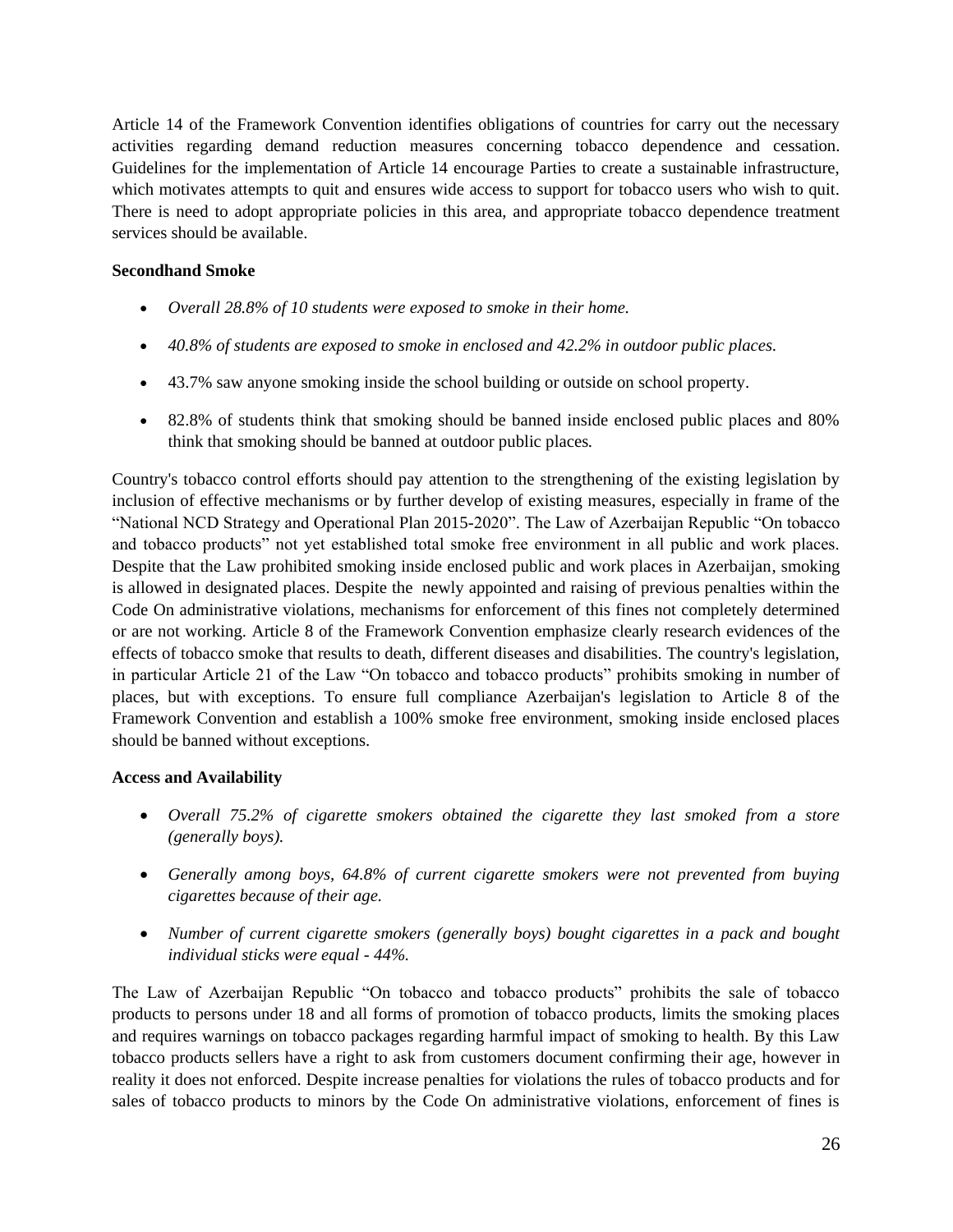very weak. On the other hand, Azerbaijan applies different excise tax by the types of tobacco products, and therefore creates conditions for some tobacco products to be less expensive and thus more accessible to vulnerable groups. Article 16 of the Framework Convention requires ban the sale of tobacco products to minors. Despite the article that requires to "all sellers of tobacco products must to place in clear visible place at point of sale the notification on ban of sales tobacco product to minors'' is in line with Article 15 of the Law of Azerbaijan Republic "On tobacco and tobacco products", however the ban is not enforced by sellers. Article 16.3 of the Framework Convention obliges of States Parties to ban the sale of cigarettes by individual sticks, because it increases possibility of purchase cigarettes by minors, does cigarettes more accessible to them. Despite that the Law "On tobacco and tobacco products" is in line with the requirements on ban the sale of tobacco products by individual sticks, such sales widely spread in Azerbaijan.

#### **Exposure to Anti-Tobacco Information**

- *During last month 62.3% of students saw or heard anti-tobacco media messages.*
- *45.3% saw or heard anti-tobacco messages at the attended sporting or community events.*
- *66.0% of students were taught in school about the dangers of tobacco use in the past year.*
- *During last month among current smokers 74.3% of them noticed health warnings on cigarette packages and for this reason 54.0% thought about quitting smoking.*
- *44.6% of never smokers thought about not starting smoking because noticing of health warnings during last month.*

The results shows that targeted tobacco control policies, especially the anti-tobacco information and warnings about the dangers of tobacco smoke to health discourages adolescents from smoking and to creates desire to quit smoke. However, health warnings defined by the Azerbaijan Republic "Tobacco products. Packaging and Marking" State Standard should carry on cigarette boxes not only messages, but also includes impressive pictures, periodically changes message content, and not use facilities that might imply directly or indirectly wrong impression that one brand is less harmful than another, in accordance with Guidelines for the implementation of Article 11 of the Framework Convention. Therefore, implementation of relevant provisions of the "National NCD Strategy and Operational Plan 2015-2020" approved in 2015, in particular the adaptation of tobacco related legislation of Azerbaijan Republic to Framework Convention, appointed in Strategy, is very important. As well as activities carried out under the "Healthy Education – Healthy Nation" project of the Ministry of Education of Azerbaijan Republic, launched in 2014 project should be further strengthened to awareness building of adolescents on tobacco issues.

#### **Awareness and Receptivity to Tobacco Marketing**

- *During last month 32.5% of students noticed tobacco advertisements or promotions at points of sale when visited this places.*
- *68.9% of students noticed anyone using tobacco on television, videos, or movies when watched these ones.*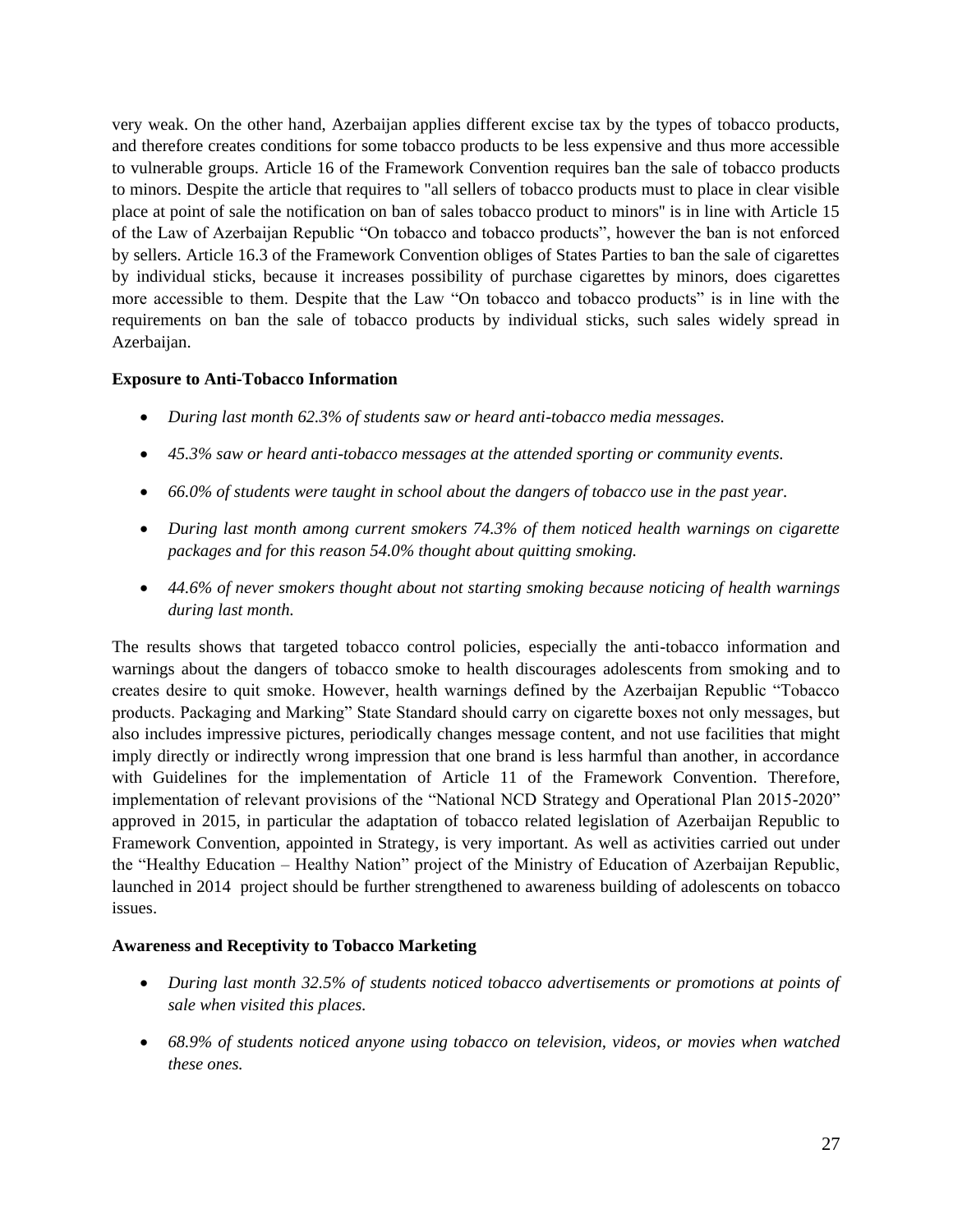- *8.7% of students owned something with a tobacco brand logo on it and 14.5% of never smokers owned something with a tobacco brand logo on it or might in the future.*
- *1 in 3 of students thinks tobacco point-of-sale displays motivate young people to smoke.*

Despite that the Law "On Advertising", updated in 2015, prohibits advertising and promotion of tobacco, tobacco products and their accessories, tobacco product display at point of sale still have a strong affects to people, especially teens. It is known that display of tobacco products at points of sale in itself is advertising and young people are particularly vulnerable to promotional impact of tobacco products display. To prevent this impact display of tobacco products and its visibility in retail facilities and at points of sales should be banned in Azerbaijan. In addition, the articles regarding tobacco advertising, promotion and sponsorship in Law of Azerbaijan Republic "On tobacco and tobacco products" should be strengthened. According to Article 13.1 of the Framework Convention complete ban of tobacco advertising, promotion and sponsorship leads to reduce tobacco products consumption.

#### <span id="page-27-0"></span>**Knowledge and Attitudes**

- *25.1% of students thought smoking helps people feel more comfortable at celebrations, parties, and social gatherings.*
- *81.8% of students think smoke from others is harmful to them.*
- *19% of adolescents think young people who smoke have more friends.*
- *29.2% of adolescents think young people who smoke looks more attractive.*

The existence of the wrong thinking among students about habits associated with smoking becomes clear from the survey results. The formation of a healthy and correct thinking related to tobacco is very important. It is important to involve parents and teachers to the tobacco control awareness programs. These activities can be more effective in terms of targeted anti tobacco awareness building of teens within the "National NCD Strategy and Operational Plan 2015-2020", the Ministry of Health's Strategic Plan for 2014-2020, as well as the "Healthy Education – Healthy Nation" project of the Ministry of Education of Azerbaijan Republic. Moreover, Article 12 of the Framework Convention helps countries to meet their obligation to strengthen public awareness and support in fight against tobacco. Promotion a healthy lifestyle and awareness about the dangers of tobacco use to health among population reflected in the "National NCD Strategy and Operational Plan 2015-2020"and in the Ministry of Health's Strategic Plan for 2014-202 and consistently implemented.

#### **4.2 Comparison to Previous Tobacco Surveys**

- *The GYTS was conducted in 2016 indicated that number of students (mostly boys) in Azerbaijan had ever smoked cigarettes (10.3%) decreased slightly in comparison with 2011 GYTS results (10.6%), however rates of students currently smoked cigarettes were slightly raised up to 2.9% in comparison with previous survey results (2.7%). The prevalence of currently daily smoking cigarettes was 1% like in 2011.*
- *Smoking at home rates was 17.7% in 2011, however in 2016 have decline to 13.4%.*
- *In 2016, 32.6% of ever smokers reported that they began smoking before the age of 10 years old and this is less than figure from 2011 (36.6%).*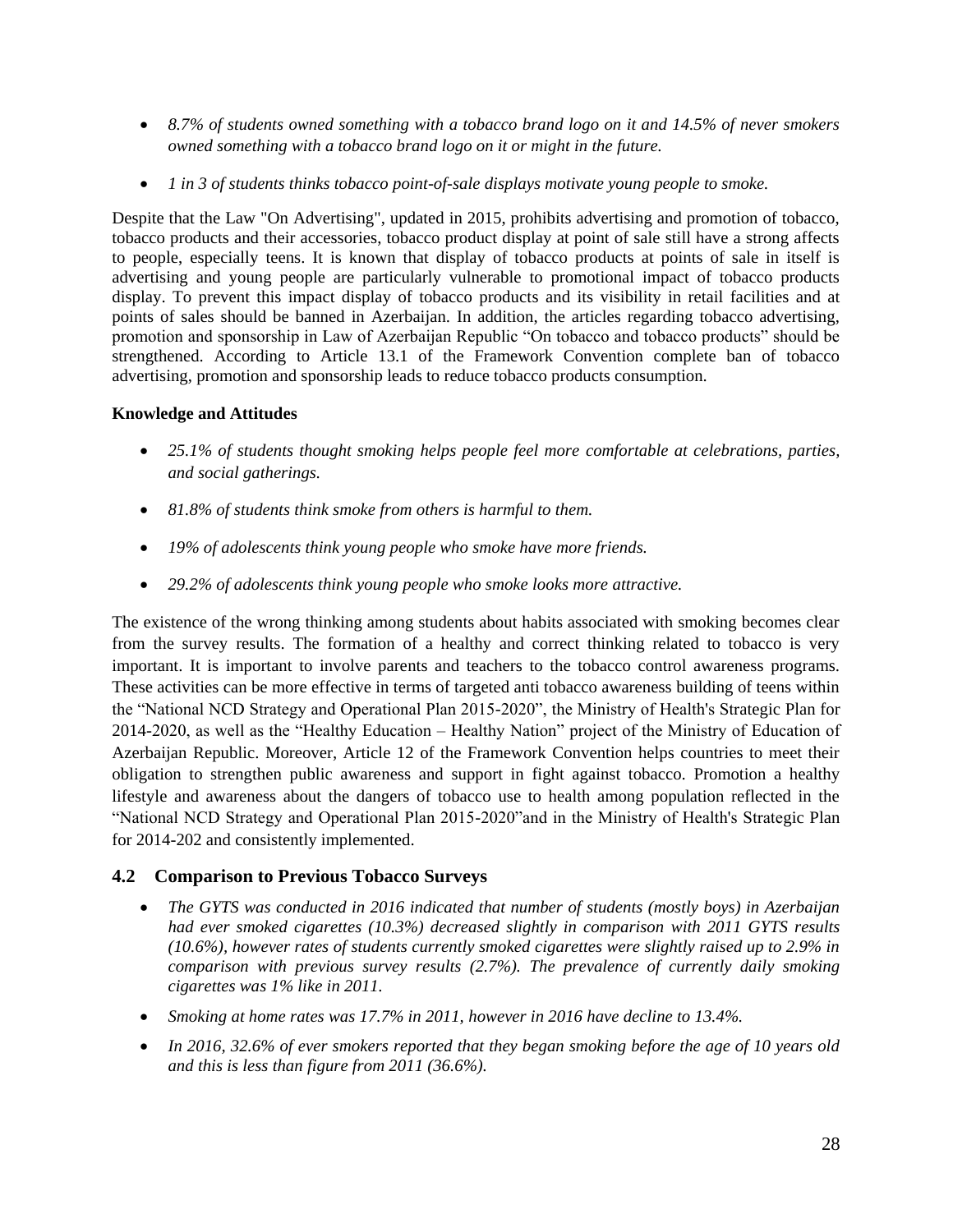- *Number of never smokers, reported being susceptible to initiate smoking in the next year has decline from 8.7% to 8%.*
- *Although number of adolescents thinks young people who smoke have more friends have slightly increased up to 19.0% in comparison with previous survey (18.7%), adolescents thinks young people who smoke looks more attractive have significantly increased (from 19.1% to 29.2%).*
- *Although number of smokers bought their cigarettes in a store with no restriction for their age had increases during last five years from 59.1% to 64.8%, students had ever been offered free tobacco product have declined twice (from 12.2% to 5.9%), number of students has an object with a cigarette brand logo on it had decreases from 10.7% to 8.7%.*
- Although number of students live in homes where others smoke slight increased in the 2016 in *compare with 2011 (from 27.1% to 28.8%), number of students are exposed to smoke in enclosed public places increased up to 1.5 times (from 27.3% to 40.8%).*
- *Number of students thinks that smoking should be banned inside enclosed public places decreased from 94.0% to 82.8% and number of students thinks smoke from others is harmful to them decreased from 85.9% to 81.8%.*
- *Number of students has one or more parents who smoke increased in past five year from 40.5% to 42.6%.*
- In 2016, 66.0% of students were taught in school about the dangers of tobacco use in the past *year (65.5% in 2011).*
- *Number of smokers students tried to stop smoking in the past year has significant raise (from 53.7% in 2011 to 65% in 2016).*
- *Although in 2016, 62.3% of students saw or heard anti-tobacco media messages (72.3% in 2011); however, 68.9% saw anyone using tobacco on television, videos, or movies (61.0% in 2011).*

# <span id="page-28-0"></span>**4.3 Relevance to FCTC**

*The results of this GYTS are critical for gauging progress toward WHO FCTC and MPOWER implementation and uptake.*

*Azerbaijan's participation in GYTS addresses the first element of MPOWER (Monitor tobacco use and prevention policies) for youth, and GYTS asks students a range of questions that spans many of the remaining elements of MPOWER. The resulting data are critical for gauging Azerbaijan's progress toward fully implementing the elements of MPOWER among its youth. The information provided by GYTS can address several provisions of the FCTC that relate to the role of school personnel and the comprehensive school tobacco control policy.*

- *Protect people from tobacco smoke: The GYTS data show that 41.5% of students are around others who smoke outside their home (69.2% in 2011) and 28.8% live in homes where others smoke in their presence (27.1% in 2011).*
- *Offer help to quit tobacco use: Results from GYTS show that students who currently smoke are interested in quitting. Of students who currently smoke:*
	- o *65.6% want to stop smoking (61.8 % in 2011).*
	- o *65.0% tried to stop smoking in the past year (53.7% in 2011).*
	- o *26.0% have ever received help to stop smoking (44.3 % in 2011).*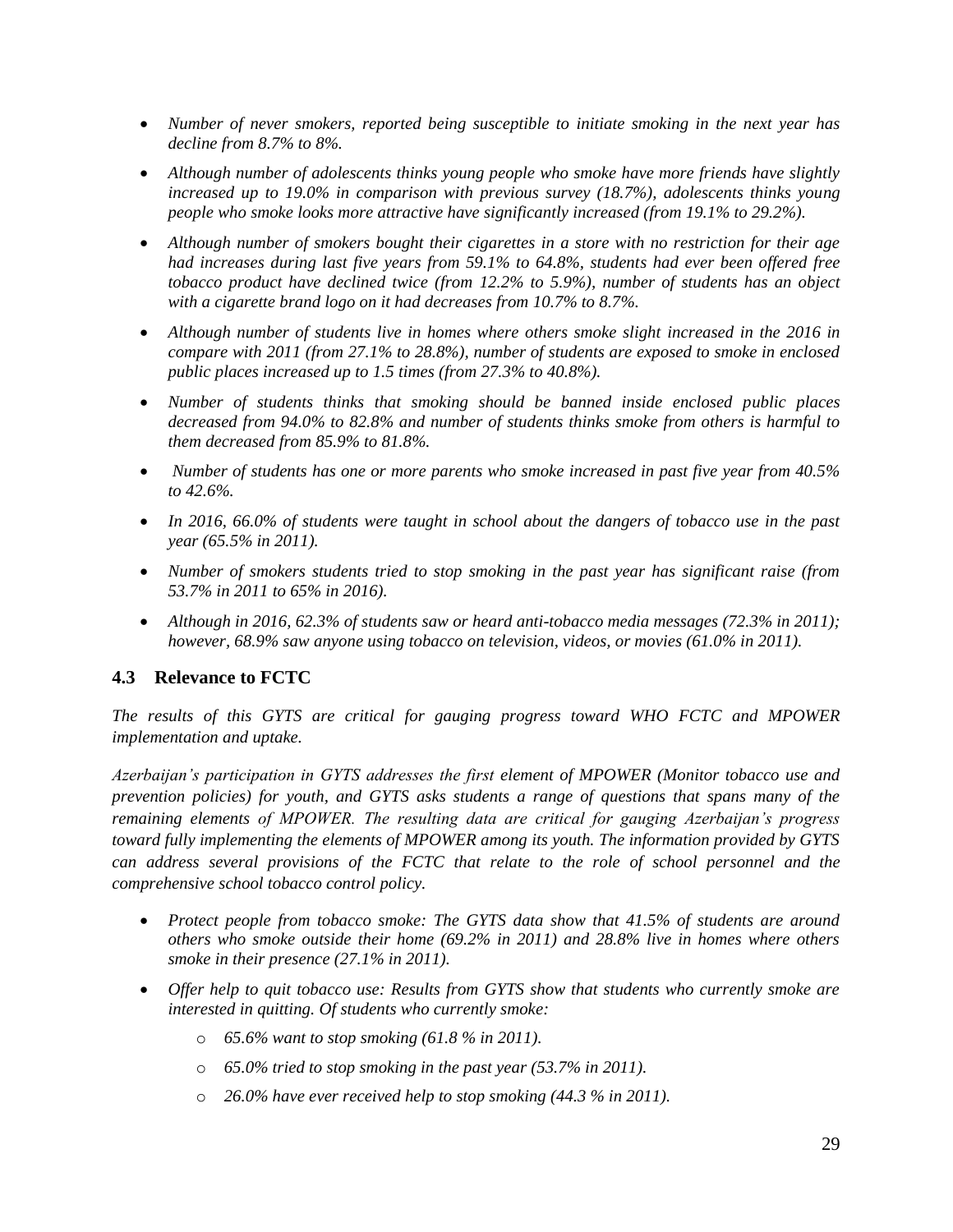- *Warn about the dangers of tobacco: During the past year, 66.0% of students had been taught in class about the dangers of smoking (65.5% in 2011).During last month among current smokers 74.3% of them noticed health warnings on cigarette packages.*
- Enforce bans on tobacco advertising, promotion, and sponsorship: The GYTS data show that *62.3% of students saw anti-smoking media messages in the past 30 days (72.3% in 2011). During last month 32.5% of students noticed tobacco advertisements or promotions at points of sale when visited this places, 68.9% (61.0% in 2011) noticed anyone using tobacco on television, videos, or movies when watched these ones. Further, 8.7% of students have an object with a cigarette brand logo (10.7% in 2011) and 5.9% were offered free cigarettes by a tobacco company representative (12.2% in 2011).*
- *Raise taxes on tobacco products: 15.7% of students think that cost of pack of cigarettes is 1-2 manats, 7.8% think 3 manats, others (10.8%) - less than 1 manat or more than 4 manats. 75.2% of cigarette smokers (59.1% in 2011) obtained the cigarette they last smoked from a store (generally boys). Generally among boys, 64.8% of current cigarette smokers (86.9% in 2011) were not prevented from buying cigarettes because of their age. Number of current cigarette smokers (generally boys) bought cigarettes in a pack and bought individual sticks were equal - 44.0%.*

*GYTS methodology provides an excellent framework for monitoring and guiding the implementation of school tobacco control programs while making it compliant with the requirements of FCTC. The results of this survey will be disseminated broadly, and ideally, used to adopt and implement effective legislative measures for preventing and reducing tobacco consumption, nicotine addiction, and exposure to tobacco smoke.*

# <span id="page-29-0"></span>**4.4 Relevance to Country**

- *Despite the existence of information on tobacco control, additional information on tobacco use among youth in Azerbaijan is significant. Therefore, conduct of the further research and scientific initiatives and assessments, and in so doing promote and encourage research that addresses the determinants and consequences of tobacco consumption and exposure to tobacco smoke among youth can also be developed and implemented.*
- *Many youth report wanting to quit in Azerbaijan, therefore certain infrastructure elements in country will be needed to promote tobacco cessation and provide effective tobacco dependence treatment, especially toward teens. In this regard, creating of pilot medical consulting services on quit smoking and establishing a hot line for the population under the Public Health and Reforms Center of the Ministry of Health (PHRC) can be a starting point.*
- *The data suggests an early age of initiation of cigarette usage among country adolescents. Tobacco control education therefore needs to start at a very young age and account for reasons of adolescent smoke, especially data that many teens thinks their peers who smoke have more friends and are more attractive. Meantime awareness campaigns should be intensified among youth. School based anti-smoking campaigns could be conducted in frame o the World No Tobacco Day but there is need for regular education on the dangers of tobacco.*
- *Taxes of tobacco products in Azerbaijan still are low; it explains widespread availability of lowpriced cigarettes. More of current young smokers in Azerbaijan have easy access to tobacco products buying cigarettes in a store despite lows on prohibits selling tobacco products to persons under 18. The main distribution channels for tobacco products in Azerbaijan are street vendors, small point of sales, kiosks; sale of tobacco products close to public places, such as in front of underground and transport stations, hospitals and schools are still very common. In this*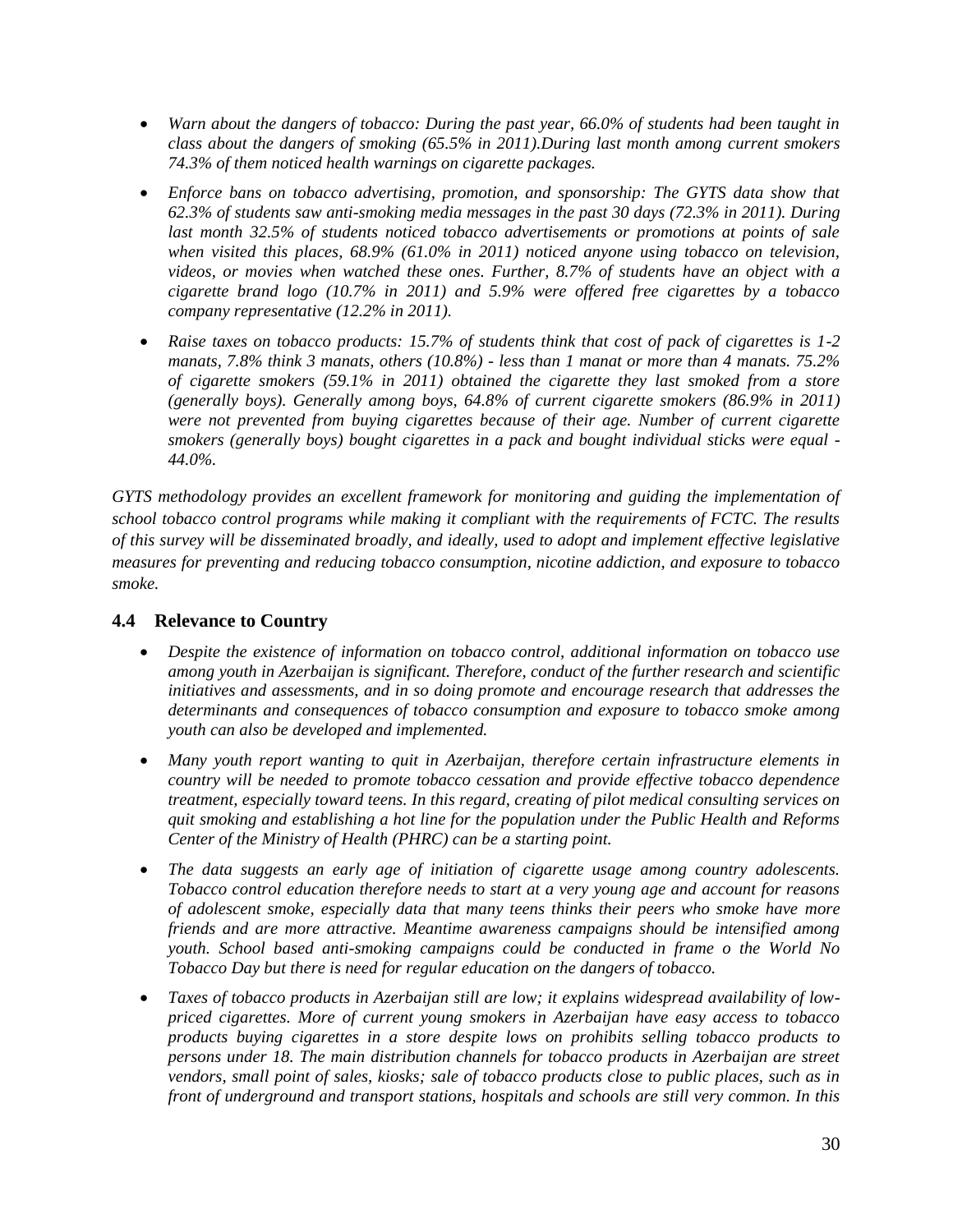*regard strengthening of enforcement actions need to be effective undertaken. Moreover, absent of WHO FCTC required effective pictorial health warnings and messages on tobacco product packaging, that are key components of a comprehensive, integrated approach to tobacco control, could be the reason for buying and smoking cigarettes by adolescent and selling its to them by sellers, despite high penalties in national Code on Administrative violations but in absence of strong enforcement.*

- *The majority of youth in Azerbaijan report exposure to secondhand smoke in multiple venues. Almost all of them know harmful of this and supports ban of smoking from public places. Given that there is no safe level of exposure to secondhand smoke, policies that will protect all people from possible exposure, especially strengthening national legislation for total ban of smoking in all public and working places, are strong needed.*
- *Students in Azerbaijan are still reporting being exposed to pro-smoking media messages and tobacco advertisements or promotions at retail points of sale. Controlling this exposure has been shown to reduce youth initiation. Ban of tobacco product displays at point of sales should be taken into account.*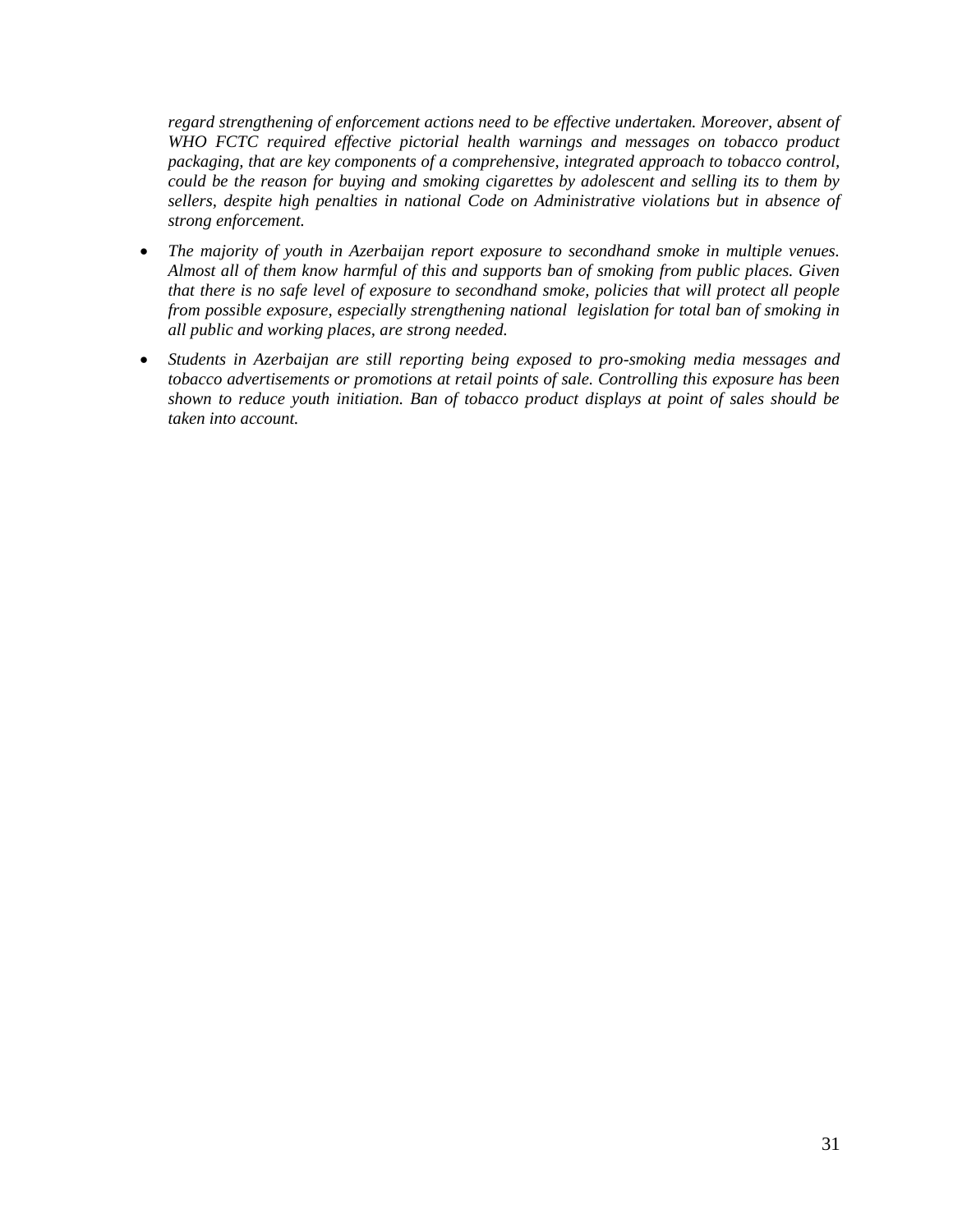# <span id="page-31-0"></span>**5. RECOMMENDATIONS**

*Based on the most pressing GYTS findings, Azerbaijan should consider rapidly implementing expanded comprehensive tobacco control measures. Such action will save lives, reduce illness, and help reduce the economic burden associated with tobacco-related illness and lost productivity.* 

- *A significant number of students were exposed to tobacco smoke at home and public places, and 82.8% of students believe smoking in public places should be banned. There is a need to pass laws that total ban tobacco smoking in public and work places and effectively enforce.*
- *Many students who smoke expressed the desire to quit smoking (65.6%) and many have even attempted to quit (65%). With the proper assistance and tools, those students could stop smoking forever. Creating of medical consulting services on quit smoking and establishing a hot line for the population could play a vital role as a resource for youth interested in quitting.*
- *Many youth were exposed to pro-cigarette advertising at points of sales (32.5%) and think tobacco point-of-sale displays motivate young people to smoke (1 in 3 of students). There is an urgent need to police more strictly the existing law banning all forms of advertisement, promotions and sponsorship of tobacco products, including total ban of tobacco product displays at retail point of sales in Azerbaijan, as well enact effective pictorial health warnings and messages on tobacco product packaging.*
- *Policy regarding rise of taxes of tobacco products in Azerbaijan is urgent in frame of formation of price policy to strict access of cigarettes to youth.*
- *To maintain a current understanding of tobacco use and other key indicators among youth and to gauge trends in WHO FCTC and MPOWER uptake and implementation, this survey should be completed at least every four years.*
- *A comprehensive health promotion strategy and school rules and policies should be strengthened for the prevention and control of tobacco use.*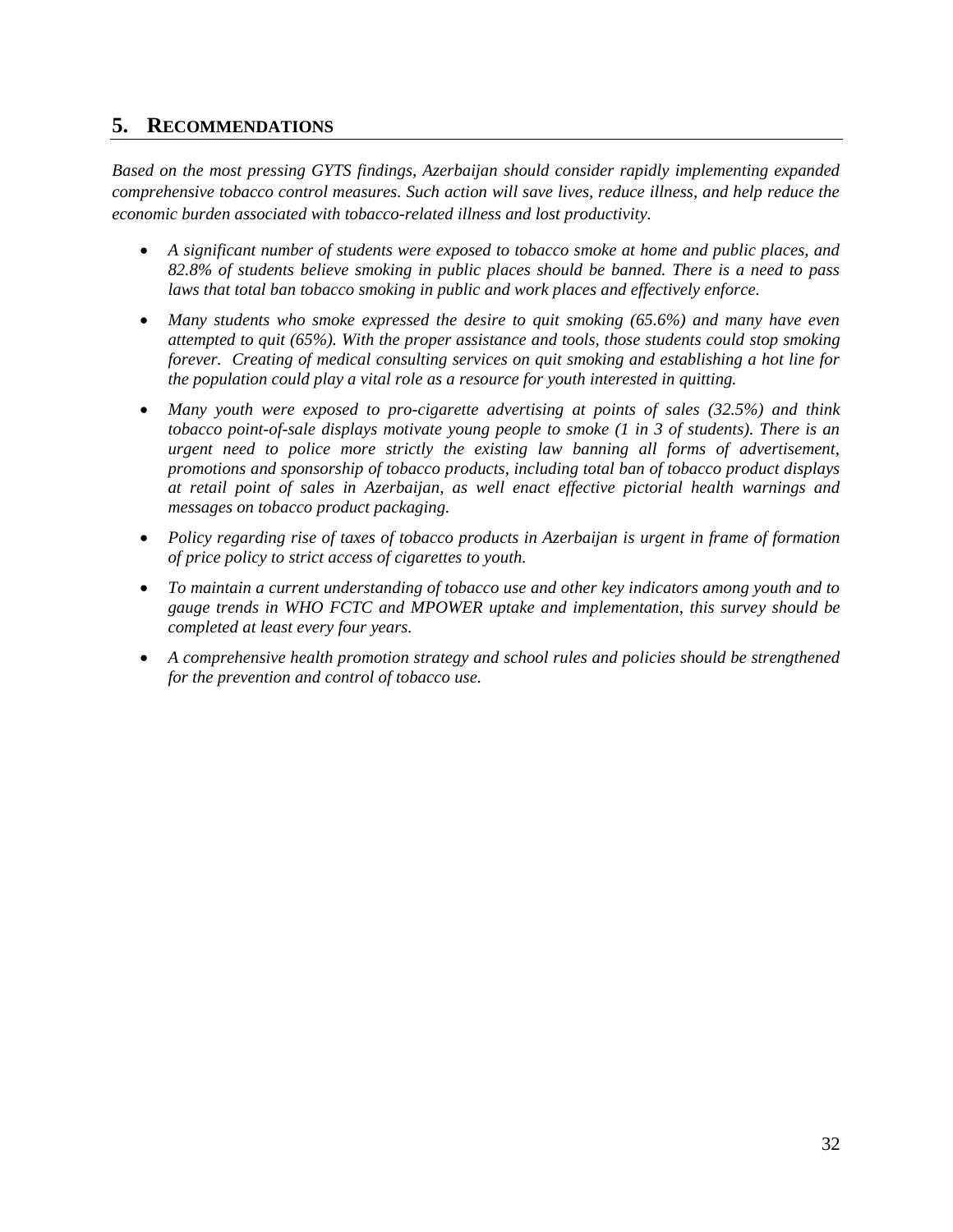- <span id="page-32-0"></span>1. WHO report on the global tobacco epidemic, 2011: Warning about the dangers of tobacco. Geneva, World Health Organization, 2011 [\(http://www.who.int/tobacco/global\\_report/](http://www.who.int/tobacco/global_report/%202011/en/index.html)  [2011/en/index.html\)](http://www.who.int/tobacco/global_report/%202011/en/index.html).
- 2. Preventing tobacco use among youth and young adults: a report of the Surgeon General. Atlanta, GA: US Department of Health and Human Services, Centers for Disease Control and Prevention, 2012 (http:/[/www.surgeongeneral.gov/library/reports/ preventing-youth-t](http://www.surgeongeneral.gov/library/reports/%20preventing-youth-)obacco-use/index.html).
- 3. WHO Framework Convention on Tobacco Control. Geneva: World Health Organization; 2003 [\(http://www.who.int/tobacco/framework/WHO\\_FCTC\\_english.pdf\)](http://www.who.int/tobacco/framework/WHO_FCTC_english.pdf).
- 4. Azerbaijan WHO FCTC report, 2016 [\(http://apps.who.int/fctc/implementation/database/parties/Azerbaijan\)](http://apps.who.int/fctc/implementation/database/parties/Azerbaijan).
- 5. WHO Report on the global tobacco epidemic (The MPOWER package). Geneva: World Health Organization, 2008 (http://www.who.int/tobacco/mpower/mpower\_report\_full\_2008.pdf).
- 6. GYTS Fact Sheet. Azerbaijan, 2011 (http://www.isim.az/upload/File/docs/Azerbaijan\_GYTS\_infobulleten\_2011\_EN.pdf).
- 7. Statistical Yearbook of Azerbaijan, 2015 (http://www.stat.gov.az/menu/6/statistical\_yearbooks/indexen.php).
- 8. National Survey on Risk Factors for Chronic Noncommunicable Diseases in Azerbaijan. Final report, 2011 (http://www.isim.az/upload/File/docs/NCD\_Survey\_Report\_Nov\_2012.pdf).
- 9. Law of the Azerbaijan Republic "On tobacco and tobacco products" (http://www.tobaccocontrollaws.org/files/live/Azerbaijan/Azerbaijan%20- %20Law%20No.%20138-IIG%20.pdf).
- 10. Law of the Azerbaijan Republic "On Advertising" [\(http://www.tobaccocontrollaws.org/files/live/Azerbaijan/Azerbaijan%20-](http://www.tobaccocontrollaws.org/files/live/Azerbaijan/Azerbaijan%20-%20Law%20on%20Advertising.pdf) [%20Law%20on%20Advertising.pdf\)](http://www.tobaccocontrollaws.org/files/live/Azerbaijan/Azerbaijan%20-%20Law%20on%20Advertising.pdf).
- 11. Law "On Television and Radio Broadcasting" [\(http://www.tobaccocontrollaws.org/files/live/Azerbaijan/Azerbaijan%20-](http://www.tobaccocontrollaws.org/files/live/Azerbaijan/Azerbaijan%20-%20TV%20%26%20Radio%20Broadcasting%20Law.pdf) [%20TV%20%26%20Radio%20Broadcasting%20Law.pdf\)](http://www.tobaccocontrollaws.org/files/live/Azerbaijan/Azerbaijan%20-%20TV%20%26%20Radio%20Broadcasting%20Law.pdf).
- 12. Azerbaijan Republic Rules of Passengers and Luggage Carriage on Road Transport (http://www.tobaccocontrollaws.org/files/live/Azerbaijan/Azerbaijan%20- %20Road%20Transport%20Rules.pdf).
- 13. The Tax Code of the Azerbaijan Republic [\(http://www.taxes.gov.az/?name=qanun&cat=3\)](http://www.taxes.gov.az/?name=qanun&cat=3).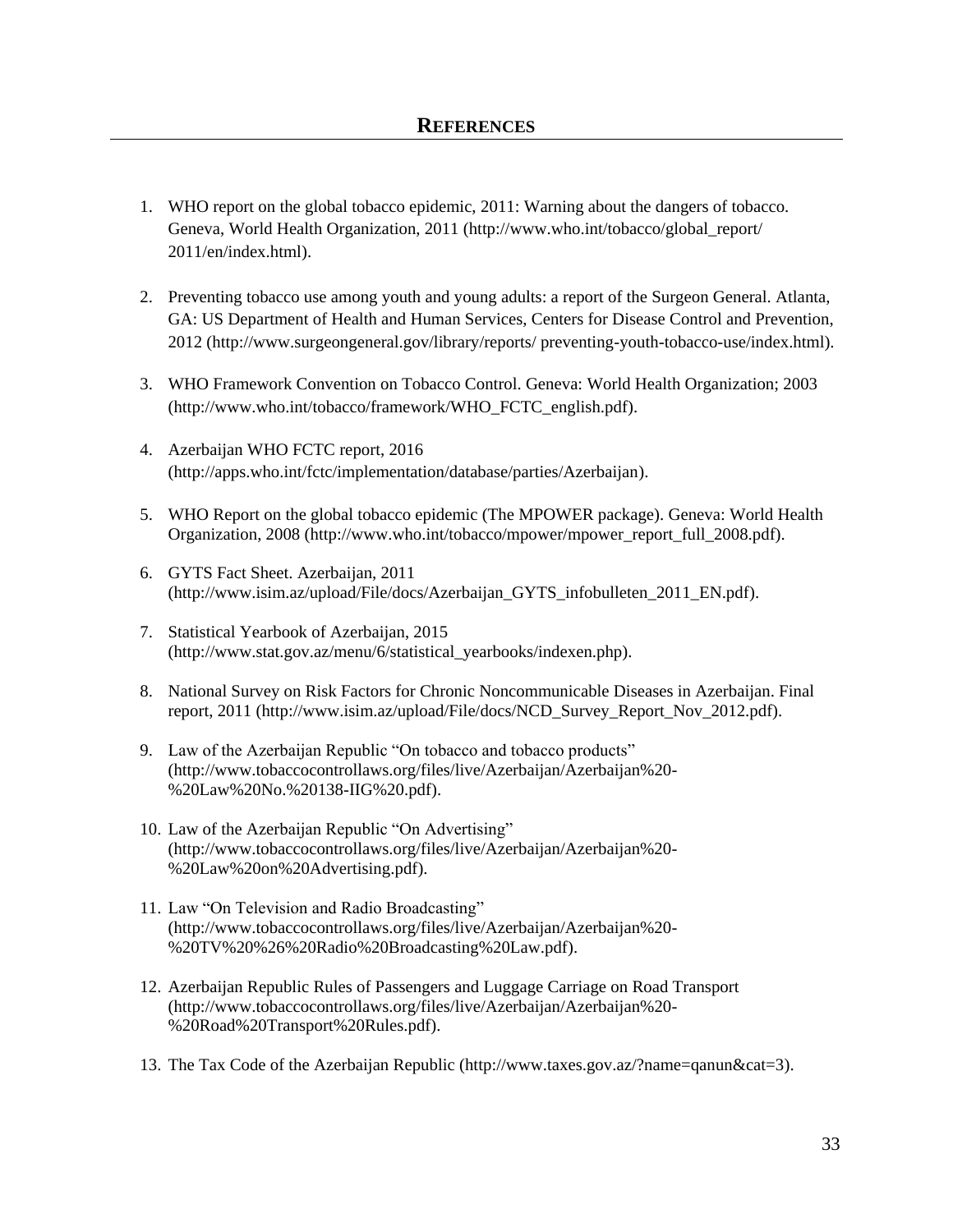- 14. The Code of the Azerbaijan Republic On administrative violations [\(http://www.e](http://www.e-qanun.az/code/24)[qanun.az/code/24\)](http://www.e-qanun.az/code/24).
- 15. The State Standard of Azerbaijan Republic AZS 335-2009 "Tobacco products. Packaging and marking" [\(http://www.tobaccocontrollaws.org/files/live/Azerbaijan/Azerbaijan%20-](http://www.tobaccocontrollaws.org/files/live/Azerbaijan/Azerbaijan%20-%20AZS%20No.%20335-2009.pdf) [%20AZS%20No.%20335-2009.pdf\)](http://www.tobaccocontrollaws.org/files/live/Azerbaijan/Azerbaijan%20-%20AZS%20No.%20335-2009.pdf).
- 16. National Clinical Protocol on Smoking Cessation [\(http://www.tobaccocontrol.az/upload/File/catalog/10-2015/catalog-27-file.pdf\)](http://www.tobaccocontrol.az/upload/File/catalog/10-2015/catalog-27-file.pdf).
- 17. Reproductive Health Survey, Azerbaijan, 2001 [\(http://www.unece.org/fileadmin/DAM/stats/gender/vaw/surveys/Azerbaijan/Azerbaijan\\_Publicat](http://www.unece.org/fileadmin/DAM/stats/gender/vaw/surveys/Azerbaijan/Azerbaijan_Publication.pdf) [ion.pdf\)](http://www.unece.org/fileadmin/DAM/stats/gender/vaw/surveys/Azerbaijan/Azerbaijan_Publication.pdf).
- 18. Azerbaijan: DHS, 2006 Final Report; Chapter 14.4 Use of tobacco: 188–189. [\(http://www.measuredhs.com/publications/publication-FR195-DHS-Final-Reports.cfm\)](http://www.measuredhs.com/publications/publication-FR195-DHS-Final-Reports.cfm).
- 19. Azerbaijan Demographic and Health Survey, 2011 (http://www.isim.az/upload/File/docs/Demographic\_and\_Health\_Survey-2011. Azerbaijan. Final Report.pdf).
- 20. National Survey on Risk Factors for Chronic Noncommunicable Diseases in Azerbaijan, 2011 [\(http://www.isim.az/upload/File/docs/NCD\\_Survey\\_Report\\_Nov\\_2012.pdf\)](http://www.isim.az/upload/File/docs/NCD_Survey_Report_Nov_2012.pdf).
- 21. Study of trends in the prevalence of certain NCD risk factors among women in Azerbaijan, 2015 [\(http://www.isim.az/upload/File/docs/Study\\_of\\_trends\\_in\\_th\\_prevalence\\_of\\_certain\\_NCD\\_risk\\_f](http://www.isim.az/upload/File/docs/Study_of_trends_in_th_prevalence_of_certain_NCD_risk_factors_among_women_in_Azerbaijan.pdf) actors among women in Azerbaijan.pdf).
- 22. Comparative analysis of compliance of the tobacco related relevant legislation of Azerbaijan Republic with the WHO Framework Convention on Tobacco Control, 2015 (http://www.isim.az/upload/File/docs/AR\_qanunvericiliyinin\_tutune\_qars%C4%B1\_mubarize\_ha qqinda\_cercive\_konvensiyasina\_uygunluqu.pdf).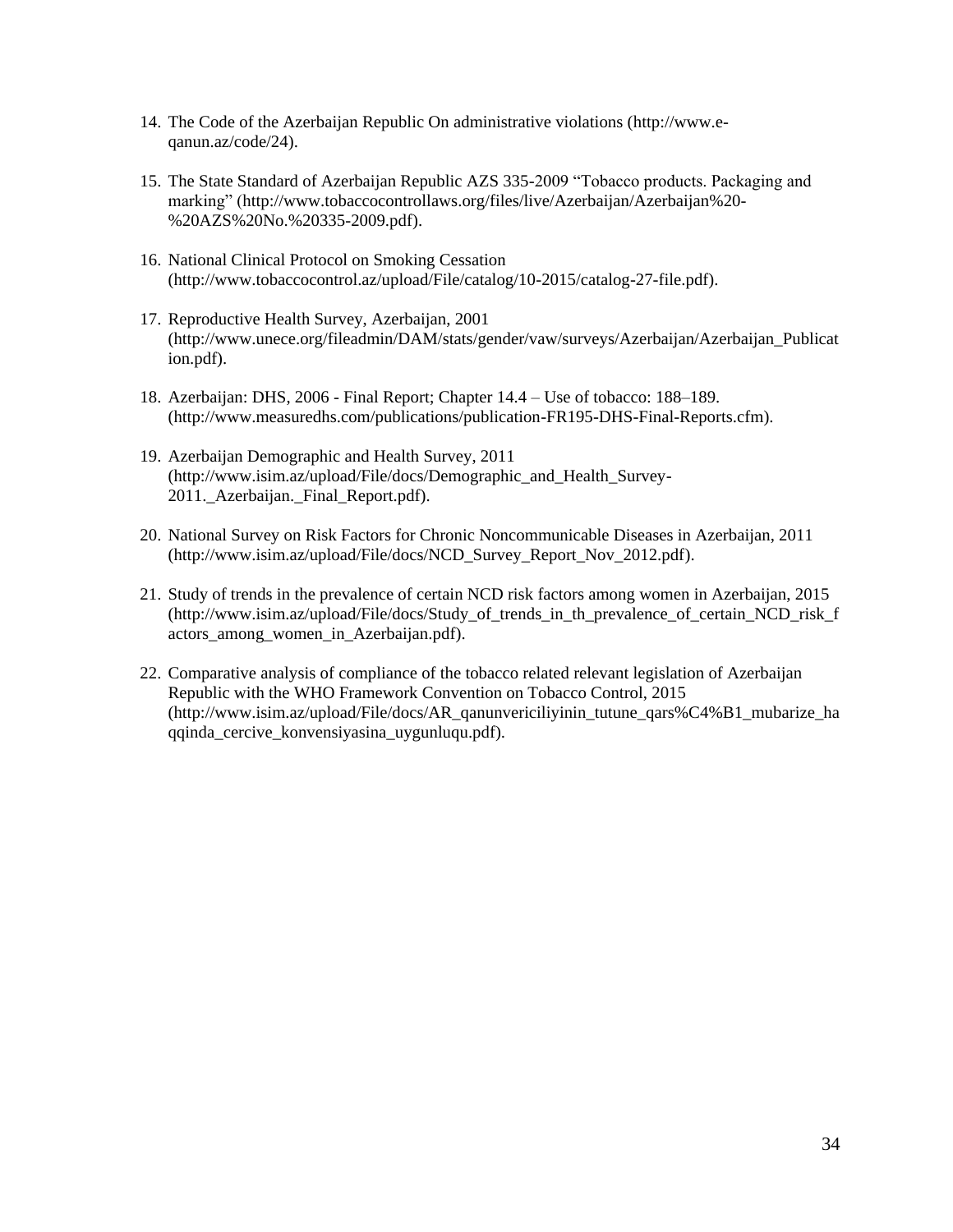# **APPENDIX A: QUESTIONNAIRE**

# <span id="page-34-0"></span>**Instructions for use the questionnaire**

- Please read each question carefully before answering it.
- Choose the answer that best describes what you believe and feel to be correct.
- Choose only **one** answer for each question.
- On the answer sheet, locate the circle that corresponds to your answer and fill it in completely with the pencil that was provided to you.
- Correctly fill in the bubbles like this:



- If you have to change your answer, don't worry, just erase filled circle completely, without leaving marks.
- Your name or surname are not recorded in this Questionnaire and your answers remain confidential (anonymous).

#### **Example:**

- 24. Do you believe that fish live in water? 24. **(B)** (C) (D) (E) (F) (G) (H)
	- a. Definitely yes
	- b. Probably yes
	- c. Probably not
	- d. Definitely not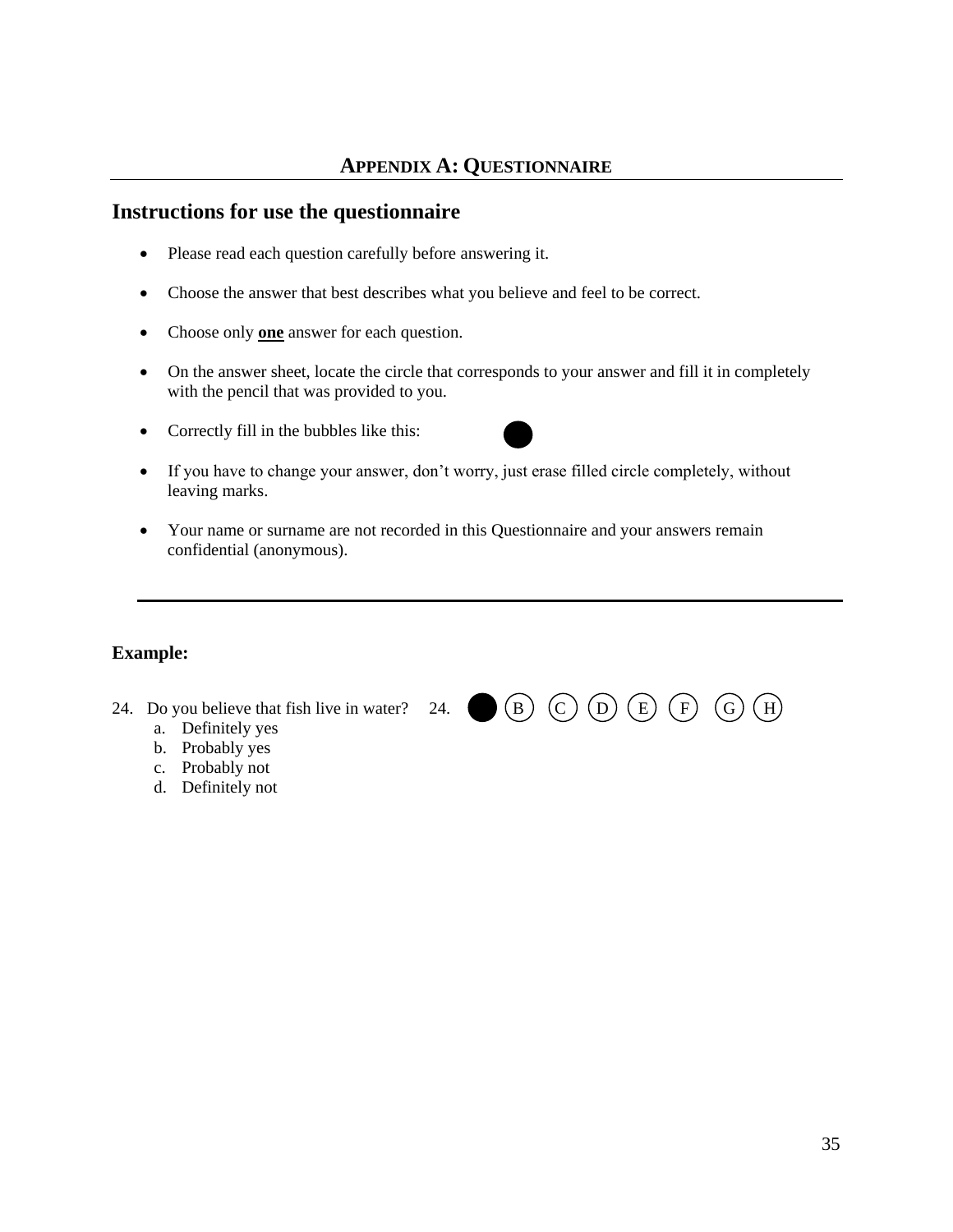#### **Introduction**

Thank you for participating in this survey. Before you start, please read the following information that will help you to answer the questions.

- Some of the questions related to smoking **cigarettes**.
- Other questions related to **smoking tobacco** in general that includes cigarettes and other types of smoked tobacco products.
- Other questions related to using **smokeless tobacco**, which is tobacco that is not smoked like cigarettes, but is chewed.
- Other questions related to any **tobacco use** or any **tobacco products** that includes smoking cigarettes, smoking tobacco other than cigarettes, and using smokeless tobacco.
- Below is a chart that provides examples of various tobacco products:

| <b>Any Tobacco Use</b>                                    |                                       |
|-----------------------------------------------------------|---------------------------------------|
| <b>Smoking Tobacco</b><br>includes:                       | <b>Smokeless Tobacco</b><br>includes: |
| Cigarettes<br>Manufactured cigarettes<br>$\bullet$        | Chewing tobacco<br>$\bullet$          |
| Other types of smoked tobacco:<br>Waterpipes<br>$\bullet$ |                                       |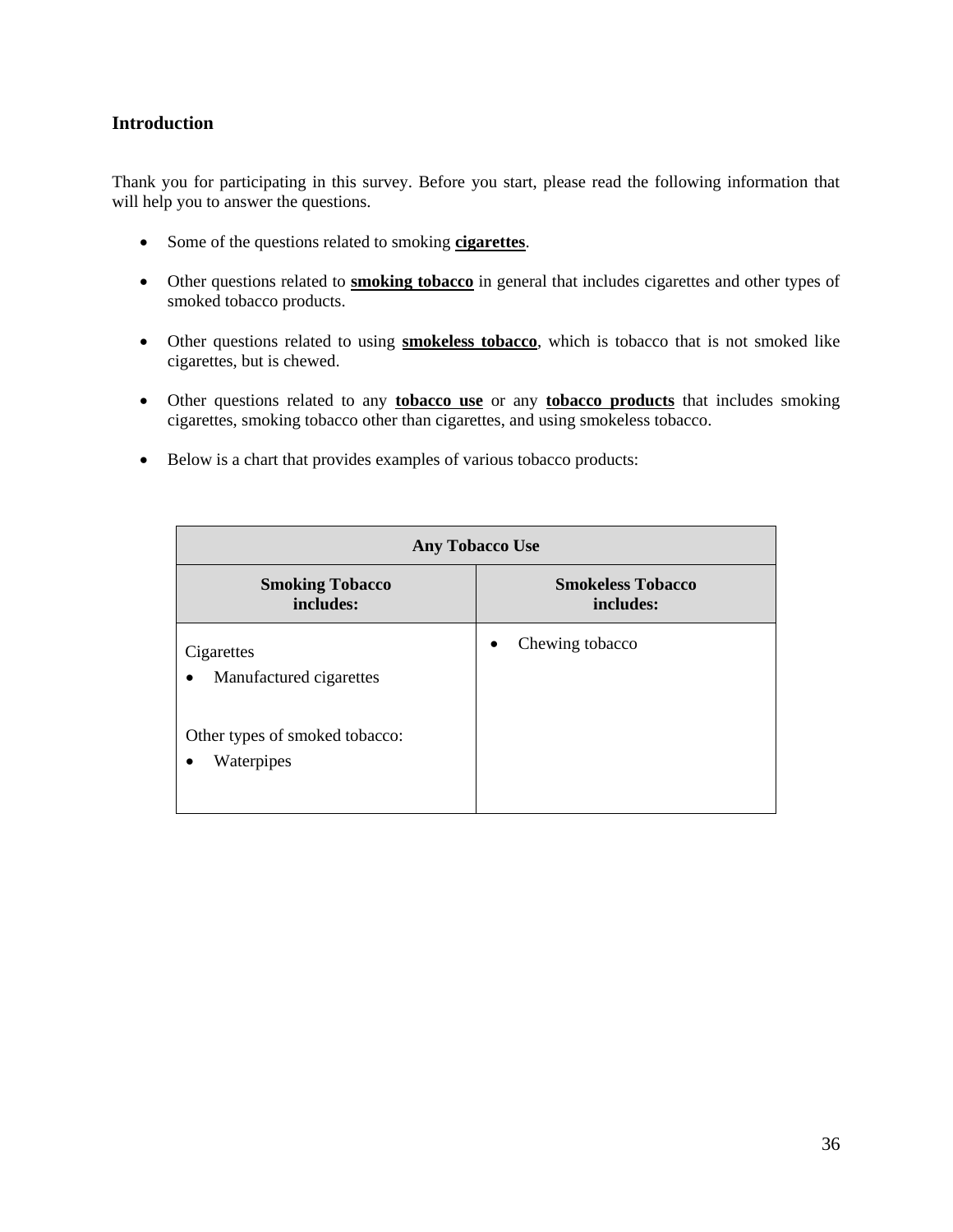# *THE FIRST QUESTIONS ASK FOR SOME BACKGROUND INFORMATION ABOUT YOURSELF.*

#### **1. How old are you?**

- a. 11 years old or younger
- b. 12 years old
- c. 13 years old
- d. 14 years old
- e. 15 years old
- f. 16 years old
- g. 17 years old or older

#### **2. What is your sex?**

- a. Male
- b. Female

#### **3. In what grade are you?**

- a. In 8-th grade
- b. In 9-th grade
- c. In 10-th grade

#### **4. Do your parents work?**

- a. Father only
- b. Mother only
- c. Both
- d. Neither
- e. Don't know

#### **5. During an average week, how much pocket money do you have that you can spend on yourself, however you want?**

- a. I usually don't have any **pocket** money
- b. Less than 1 manat
- c. 1 to 3 manats
- d. 4 to 6 manats
- e. 7 to 10 manats
- f. More than 10 manats

# *THE NEXT QUESTIONS ASK ABOUT YOUR USE OF TOBACCO.*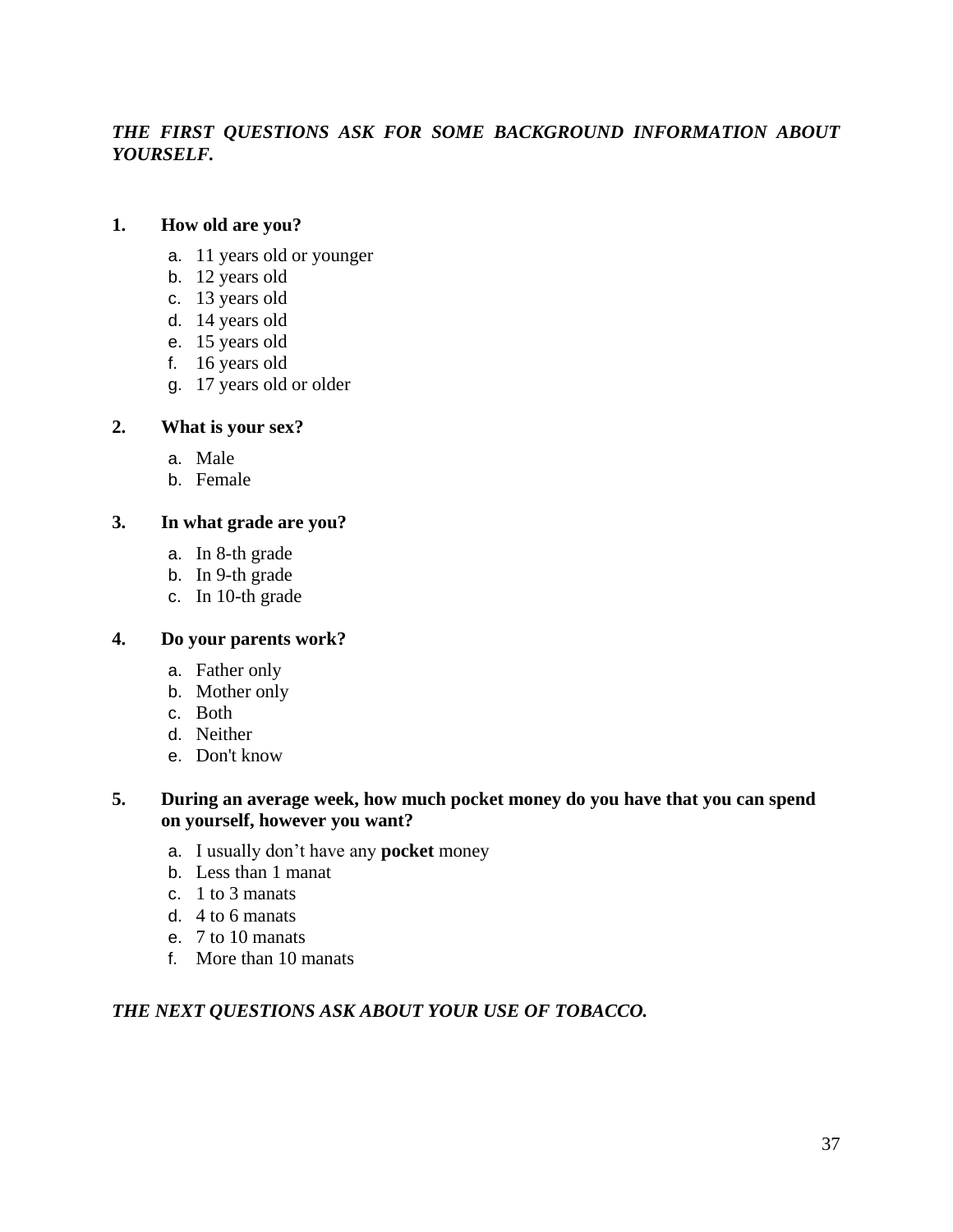# **6. Have you ever tried with cigarette smoking, even one or two puffs?**

- a. Yes
- b. No

#### **7. How old were you when you first smoking (tried) a cigarette?**

- a. I have never smoking cigarette
- b. 7 years old or younger
- c. 8 or 9 years old
- d. 10 or 11 years old
- e. 12 or 13 years old
- f. 14 or 15 years old
- g. 16 years old or older

#### **8. During the past 30 days, on how many days did you smoke cigarettes?**

- a. 0 days
- b. 1 or 2 days
- c. 3 to 5 days
- d. 6 to 9 days
- e. 10 to 19 days
- f. 20 to 29 days
- g. All 30 days

#### **9. Where do you usually smoke? (SELECT ONLY ONE RESPONSE)**

- a. I do not smoke
- b. At home
- c. At school
- d. At work
- e. At friends' houses
- f. At social events
- g. In public spaces (e.g. parks, shopping centers, streets)
- h. Other

#### **10. Please think about the days you smoked cigarettes during the past 30 days. How many cigarettes did you usually smoke per day?**

- a. I did not smoke cigarettes during the past 30 days
- b. Less than 1 cigarette per day
- c. 1 cigarette per day
- d. 2 to 5 cigarettes per day
- e. 6 to 10 cigarettes per day
- f. 11 to 20 cigarettes per day
- g. More than 20 cigarettes per day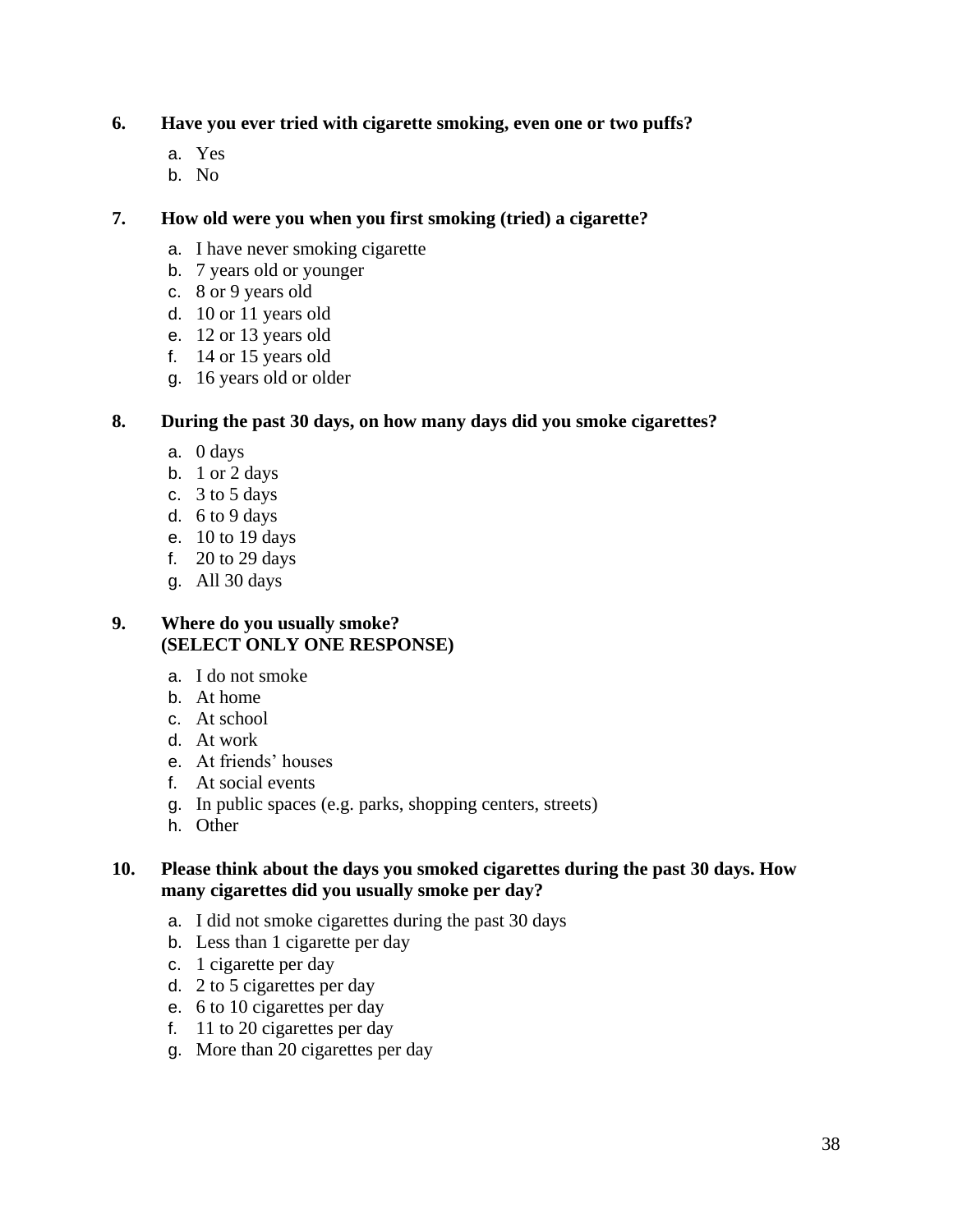- **11. Have you ever tried with any form of smoked tobacco products other than cigarettes (e.g. smoking waterpipe)?**
	- a. Yes
	- b. No
- **12. During the past 30 days, did you use any form of smoked tobacco products other than cigarettes (e.g. smoking waterpipe)?**
	- a. Yes
	- b. No

#### **13. Do you ever smoke tobacco or feel like smoking tobacco first thing in the morning?**

- a. I don't smoke tobacco
- b. No, I don't smoke tobacco or feel like smoking tobacco first thing in the morning
- c. Yes, I sometimes smoke tobacco or feel like smoking tobacco first thing in the morning
- d. Yes, I always smoke tobacco or feel like smoking tobacco first thing in the morning

#### **14. How soon after you smoke tobacco do you start to feel a strong desire to smoke again that is hard to ignore?**

- a. I don't smoke tobacco
- b. I never feel a strong desire to smoke again after smoking tobacco
- c. Within 60 minutes
- d. 1 to 2 hours
- e. More than 2 hours to 4 hours
- f. More than 4 hours but less than one day
- g. 1 to 3 days
- h. 4 days or more

# **15. Have you ever tried with any form of smokeless tobacco products (e.g. chewing tobacco products)?**

- a. Yes
- b. No
- **16. During the past 30 days, did you use any form of smokeless tobacco products (e.g. chewing tobacco products)?**
	- a. Yes
	- b. No

# *THE NEXT QUESTIONS ASK ABOUT YOUR FEELINGS TOWARD STOPPING SMOKING.*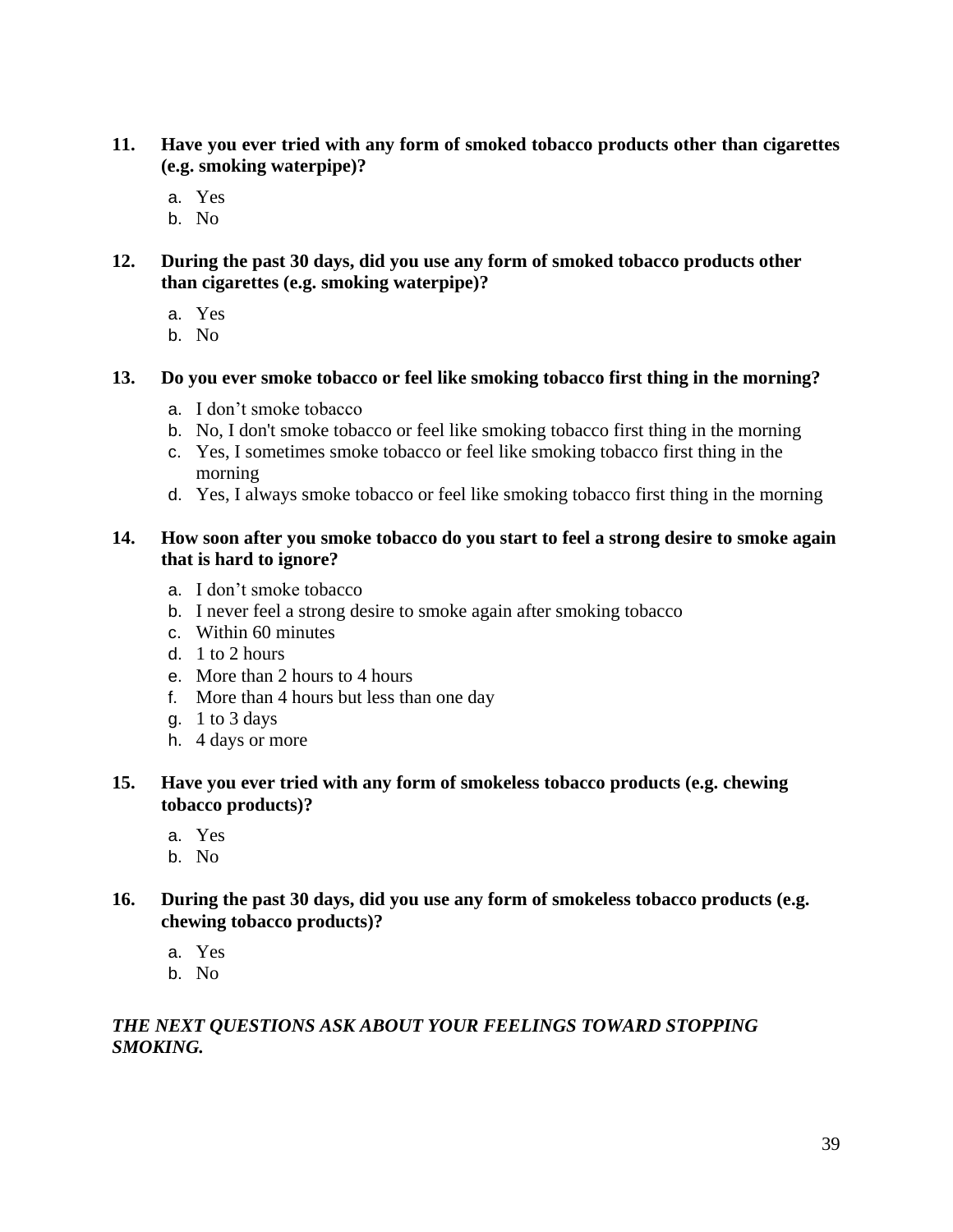#### **17. Do you want to stop smoking now?**

- a. I have never smoked
- b. I don't smoke now
- c. Yes
- d. No

# **18. During the past 12 months, did you ever try to stop smoking?**

- a. I have never smoked
- b. I did not smoke during the past 12 months
- c. Yes
- d. No

# **19. Do you think you would be able to stop smoking if you wanted to?**

- a. I have never smoked
- b. I do not smoke now
- c. Yes, I would be able to stop smoking if I wanted to
- d. No, I would not be able to stop smoking if I wanted to

#### **20. Have you ever received help or advice to help you stop smoking? (SELECT ONLY ONE RESPONSE)**

- a. I have never smoked
- b. Yes, from professional
- c. Yes, from a friend
- d. Yes, from a family member
- e. Yes, from both professionals and from friends or family members
- f. No

# **21. How easy or difficult would you find it to go without smoking for as long as a week?**

- a. I have never smoked
- b. I do not smoke now
- c. Very difficult
- d. Fairly difficult
- e. Fairly easy
- f. Very easy

# **22. How easy or difficult would you find it to give up smoking altogether if you wanted to?**

- a. I have never smoked
- b. I do not smoke now
- c. Very difficult
- d. Fairly difficult
- e. Fairly easy
- f. Very easy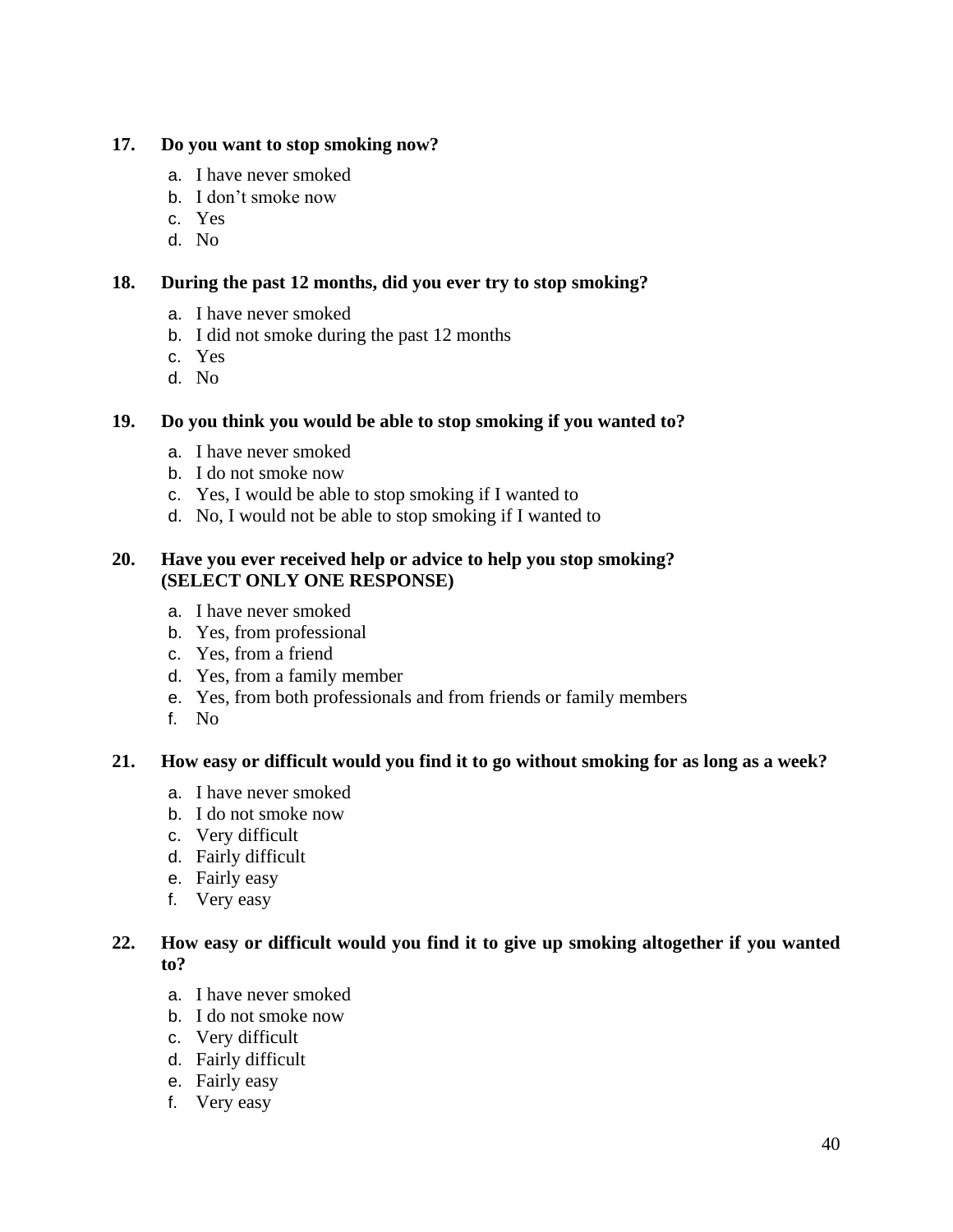#### **23. How long ago did you stop smoking?**

- a. I have never smoked
- b. I have not stopped smoking
- c. 1-3 months
- d. 4-11 months
- e. One year
- f. 2 years
- g. 3 years or longer

#### **24. What was the main reason you decided to stop smoking? (SELECT ONE RESPONSE ONLY)**

- a. I have never smoked
- b. I have not stopped smoking
- c. To improve my health
- d. To save money
- e. Because my family does not like it
- f. Because my friends do not like it
- g. Other

#### **25. When you stopped smoking, how did you feel about it?**

- a. I have never smoked
- b. I have not stopped smoking
- c. It was very difficult
- d. It was rather difficult
- e. It was rather easy
- f. It was very easy

# *THE NEXT QUESTIONS ASK ABOUT YOUR EXPOSURE TO OTHER PEOPLE'S SMOKING.*

#### **26. How often do you see your father smoking in your home?**

- a. Don't have father
- b. About every day
- c. Sometimes
- d. Never

#### **27. How often do you see your brother/sister smoking in your home?**

- a. Don't have this person
- b. About every day
- c. Sometimes
- d. Never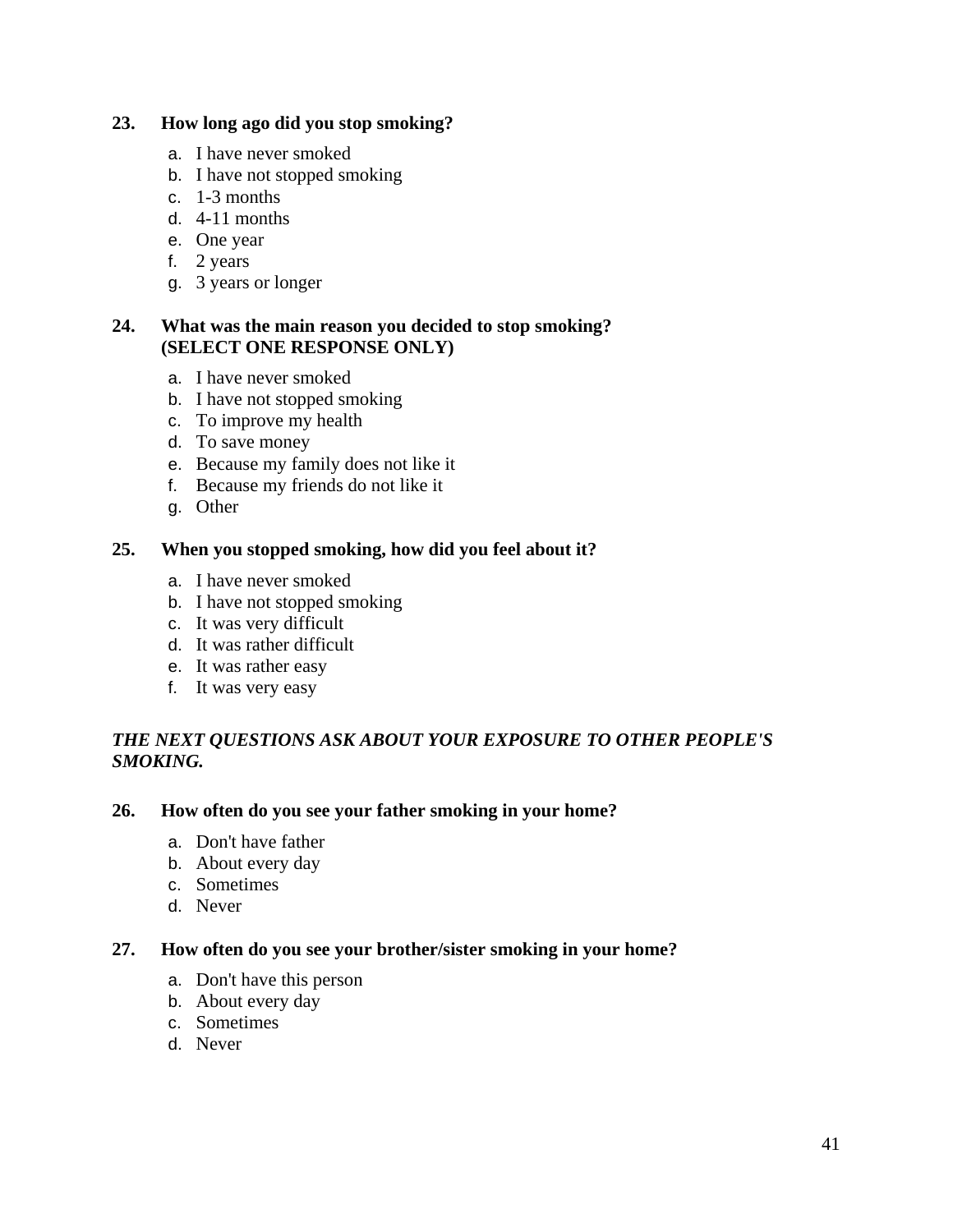#### **28. How often do you see other people smoking in your home?**

- a. Don't have (don't see) this person
- b. About every day
- c. Sometimes
- d. Never

**29. During the past 7 days, on how many days has anyone smoked inside your home, in your presence?**

- a. 0 days
- b. 1 to 2 days
- c. 3 to 4 days
- d. 5 to 6 days
- e. 7 days

**30. During the past 7 days, on how many days has anyone smoked in your presence, inside any enclosed public place, other than your home (such as schools, shops, teahouses, cafes, restaurants, shopping malls, movie theaters)?**

- a. 0 days
- b. 1 to 2 days
- c.  $3$  to 4 days
- d. 5 to 6 days
- e. 7 days
- **31. During the past 7 days, on how many days has anyone smoked in your presence, at any outdoor public place (such as playgrounds, entrances to buildings, parks, bus stops)?**
	- a. 0 days
	- b. 1 to 2 days
	- c. 3 to 4 days
	- d. 5 to 6 days
	- e. 7 days

**32. During the past 7 days, on how many days has anyone smoked in your presence, inside any public transportation vehicles, such as trains, buses, or taxicabs?** 

- a. I did not use public transportation during the past 7 days
- b. I used public transportation but no one smoked in my presence
- c. 1 to 2 days
- d. 3 to 4 days
- e. 5 to 6 days
- f. 7 days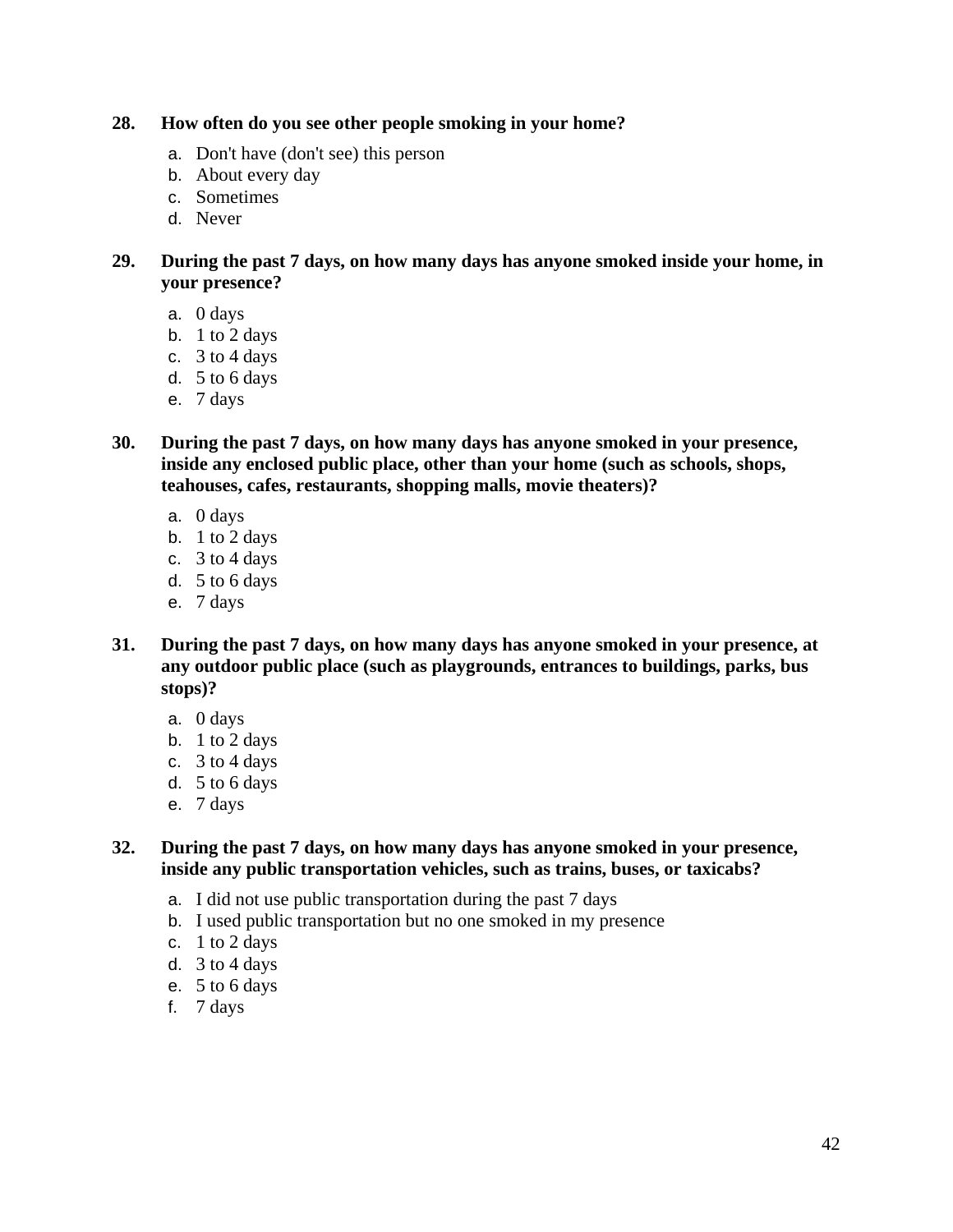- **33. During the past 30 days, did you see anyone smoke inside the school building or outside on school property?**
	- a. Yes
	- b. No
- **34. Do you think the smoke from other people's tobacco smoking is harmful to you?**
	- a. Definitely not
	- b. Probably not
	- c. Probably yes
	- d. Definitely yes
- **35. Are you in favor of banning smoking inside enclosed public places (such as schools, shops, work places, teahouses, cafes, restaurants, shopping malls, movie theaters)?**
	- a. Yes
	- b. No
- **36. Are you in favor of banning smoking at outdoor public places (such as playgrounds, entrances to buildings, parks, bus stops)?**
	- a. Yes
	- b. No

# *THE NEXT QUESTIONS ASK ABOUT GETTING CIGARETTES.*

#### **37. The last time you smoked cigarettes during the past 30 days, how did you get them? (SELECT ONLY ONE RESPONSE)**

- a. I did not smoke any cigarettes during the past 30 days
- b. I bought them in a store
- c. I bought them from a street vendor
- d. I bought them at a kiosk
- e. I got them from someone else
- f. I got them some other way

# **38. During the past 30 days, what brand of cigarettes did you usually smoke? (SELECT ONLY ONE RESPONSE)**

- a. I did not smoke cigarettes during the past 30 days
- b. No usual brand of cigarettes
- c. West
- d. Kent
- e. Parliament
- f. Winston
- g. Marlboro
- h. Other brand of cigarettes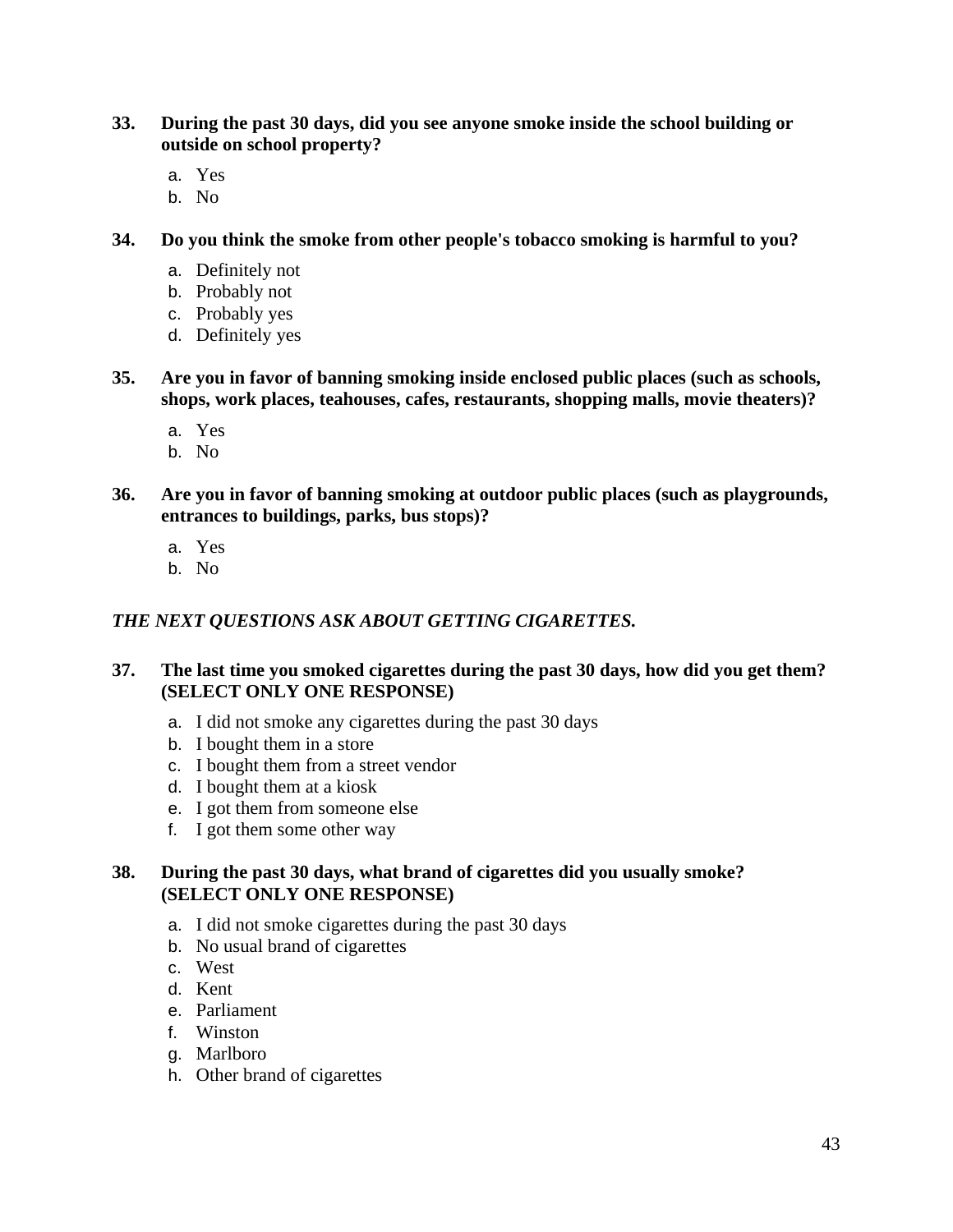# **39. During the past 30 days, did anyone refuse to sell you cigarettes because of your age?**

- a. I did not try to buy cigarettes during the past 30 days
- b. Yes, someone refused to sell me cigarettes because of my age
- c. No, my age did not keep me from buying cigarettes

# **40. The last time you bought cigarettes during the past 30 days, how did you buy them?**

- a. I did not buy cigarettes during the past 30 days
- b. I bought them in a pack
- c. I bought individual sticks (singles)
- d. I bought them in a carton

# **41. On average, how much do you think a pack of 20 cigarettes costs?**

- a. Less than 1 manat
- b. 1 to 2 manats
- c. 3 manats
- d. 4 to 5 manats
- e. More than 5 manats
- f. I don't know

# **42. On the whole, do you find it easy or difficult to buy cigarettes from a shop?**

- a. I do not usually buy cigarettes from a shop
- b. Very difficult
- c. Fairly difficult
- d. Fairly easy
- e. Very easy

# **43. Can you purchase cigarettes near your school?**

- a. Yes
- b. No
- c. I don't know

# **44. How easy or difficult would it be for you to get cigarettes if you wanted some?**

- a. Very difficult
- b. Fairly difficult
- c. Fairly easy
- d. Very easy
- e. I don't know

# **45. Do you think the price of cigarettes should be increased?**

- a. Yes
- b. No

# *THE NEXT QUESTIONS ASK ABOUT MESSAGES THAT ARE AGAINST USING TOBACCO (might include cigarettes, other smoked tobacco, and smokeless tobacco).*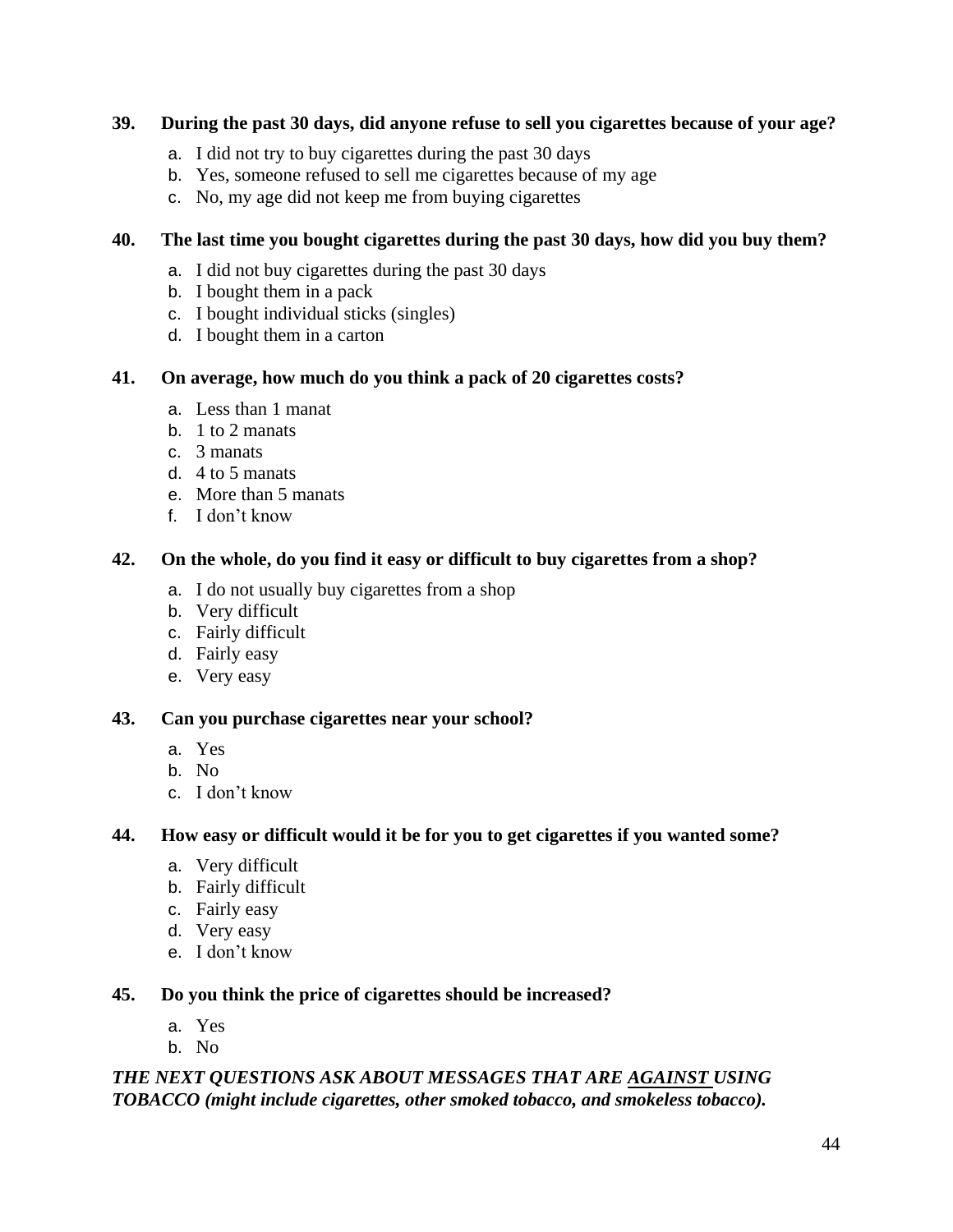- **46. During the past 30 days, did you see or hear any anti-tobacco (anti-cigarettes) media messages on television, radio, internet, billboards, posters, newspapers, magazines, or movies?**
	- a. Yes
	- b. No
- **47. During the past 30 days, did you see or hear any anti-smoking messages at sports events, fairs, concerts, community events, or social gatherings?**
	- a. I did not go to sports events, fairs, concerts, community events, or social gatherings in the past 30 days
	- b. Yes
	- c. No

# **48. During the past 30 days, did you see any health warnings on cigarette packages?**

- a. Yes, but I didn't think much of them
- b. Yes, and they led me to think about quitting smoking or not starting smoking
- c. No

# **49. During the past 12 months, were you taught in any of your classes about the dangers of tobacco use?**

- a. Yes
- b. No
- c. I don't know

#### **50. During the past 30 days, did you see any signs stating that selling any tobacco products to adolescents are prohibited?**

- a. Yes
- b. No

# *THE NEXT QUESTIONS ASK ABOUT ADVERTISEMENTS OR PROMOTIONS FOR TOBACCO (might include cigarettes, other smoked tobacco, and smokeless tobacco).*

- **51. During the past 30 days, did you see any people using tobacco on TV, in videos, or in movies?**
	- a. I did not watch TV, videos, or movies in the past 30 days
	- b. Yes
	- c. No

#### **52. During the past 30 days, did you see any advertisements or promotions for tobacco products at points of sale (such as stores, kiosks, etc.)?**

- a. I did not visit any points of sale in the past 30 days
- b. Yes
- c. No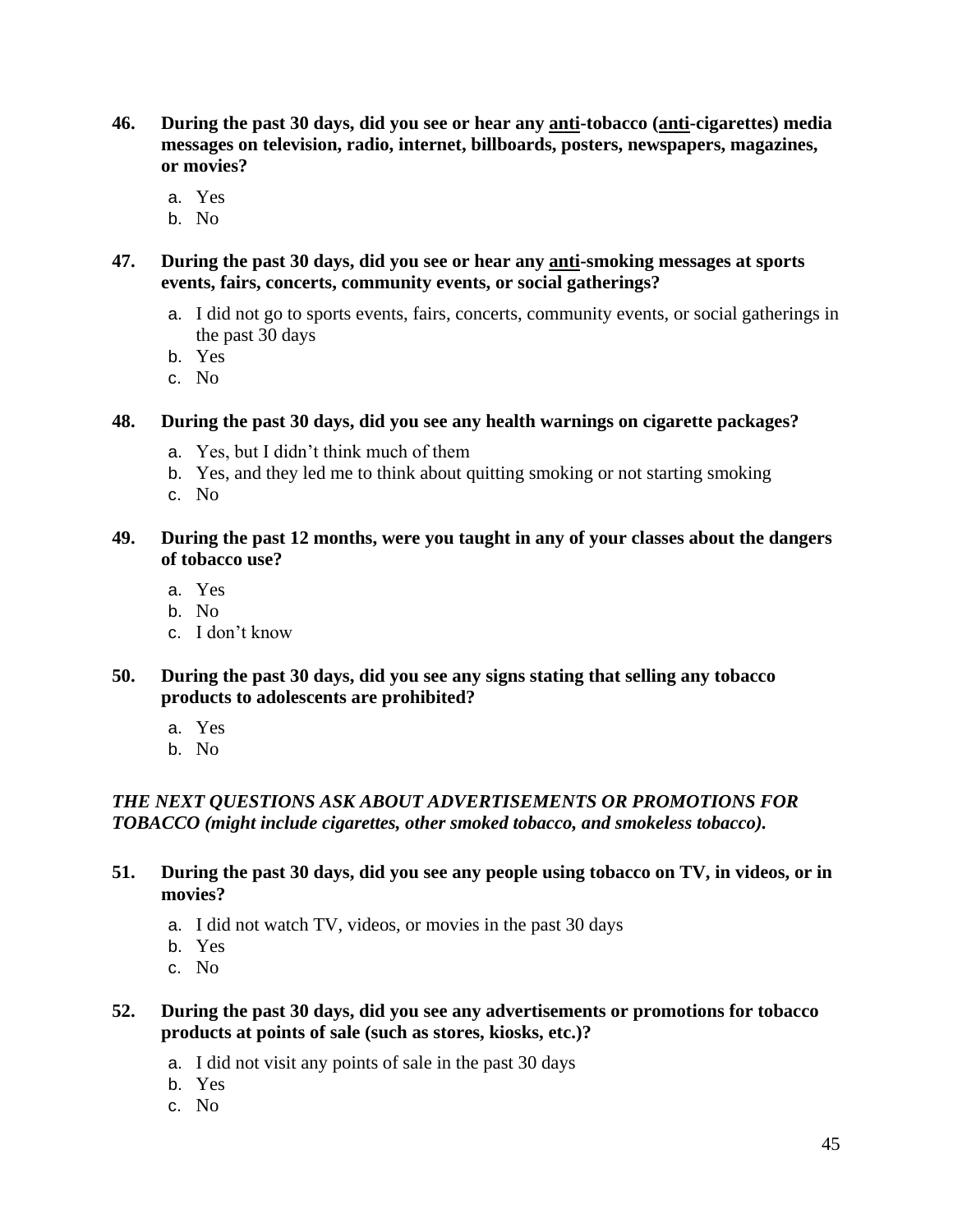- **53. Do you think tobacco point-of-sale displays (at stores, kiosks, shopping malls etc.) motivate young people to smoke?**
	- a. Yes
	- b. No
	- c. Don't know

**54. During the past 30 days, did you see any advertisements for tobacco products in newspapers or magazines?**

- a. I did not read any newspapers or magazines in the past 30 days
- b. Yes
- c. No
- **55. During the past 30 days, did you see any advertisements or promotions for tobacco products at sports events, fairs, concerts, or community events?**
	- a. I did not attend any sports events, fairs, concerts, or community events in the past 30 days
	- b. Yes
	- c. No
- **56. During the past 30 days, did you see any advertisements for tobacco products on the Internet?**
	- a. I did not use the Internet in the past 30 days
	- b. Yes
	- c. No
- **57. Would you ever use or wear something that has a tobacco company or tobacco product name or picture on it such as a lighter, t-shirt, hat, or sunglasses?**
	- a. Yes
	- b. Maybe
	- c. No
- **58. Do you have something (for example, t-shirt, pen, backpack) with a tobacco product (cigarette) brand logo on it?**
	- a. Yes
	- b. No
- **59. Has a person working for a tobacco company ever offered you a free tobacco product?**
	- a. Yes
	- b. No

# *THE NEXT QUESTIONS ASK ABOUT YOUR ATTITUDES AND BELIEFS ABOUT USING TOBACCO.*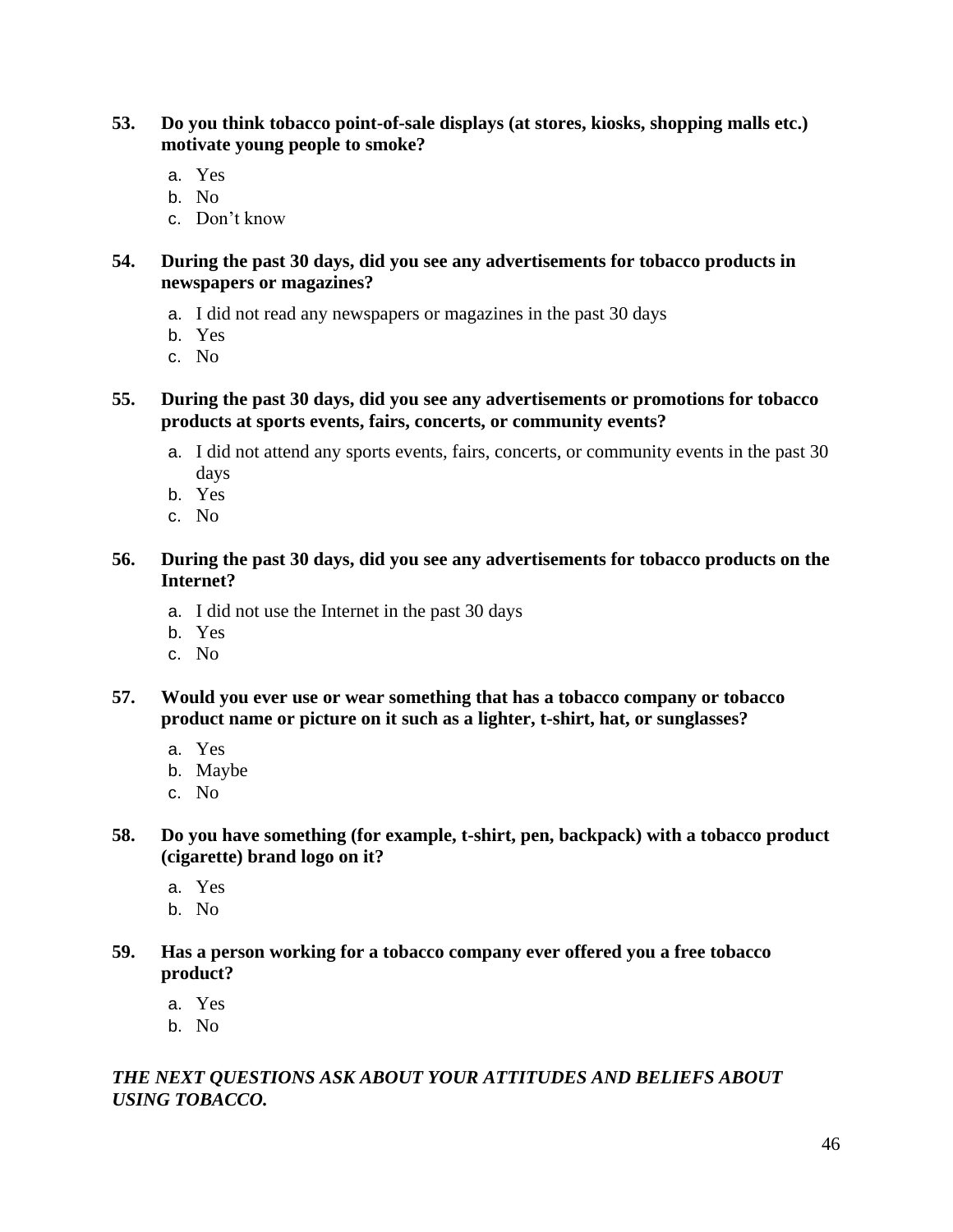#### **60. If one of your best friends offered you a tobacco product, would you use it?**

- a. Definitely not
- b. Probably not
- c. Probably yes
- d. Definitely yes

**61. At any time during the next 12 months do you think you will use any form of tobacco (e.g. smoking cigarettes)?**

- a. Definitely not
- b. Probably not
- c. Probably yes
- d. Definitely yes

#### **62. Once someone has started smoking tobacco, do you think it would be difficult for them to quit?**

- a. Definitely not
- b. Probably not
- c. Probably yes
- d. Definitely yes

#### **63. Do you think smoking cigarettes helps people feel more comfortable or less comfortable at celebrations, parties, or in other social gatherings?**

- a. More comfortable
- b. Less comfortable
- c. No difference whether smoking or not

#### **64. Do you agree or disagree with the following: "I think I might enjoy smoking a cigarette."**

- a. I currently smoke cigarettes
- b. Strongly agree
- c. Agree
- d. Disagree
- e. Strongly disagree

#### **65. Do your parents smoke cigarettes?**

- a. None
- b. Both
- c. Father only
- d. Mother only
- e. Don't know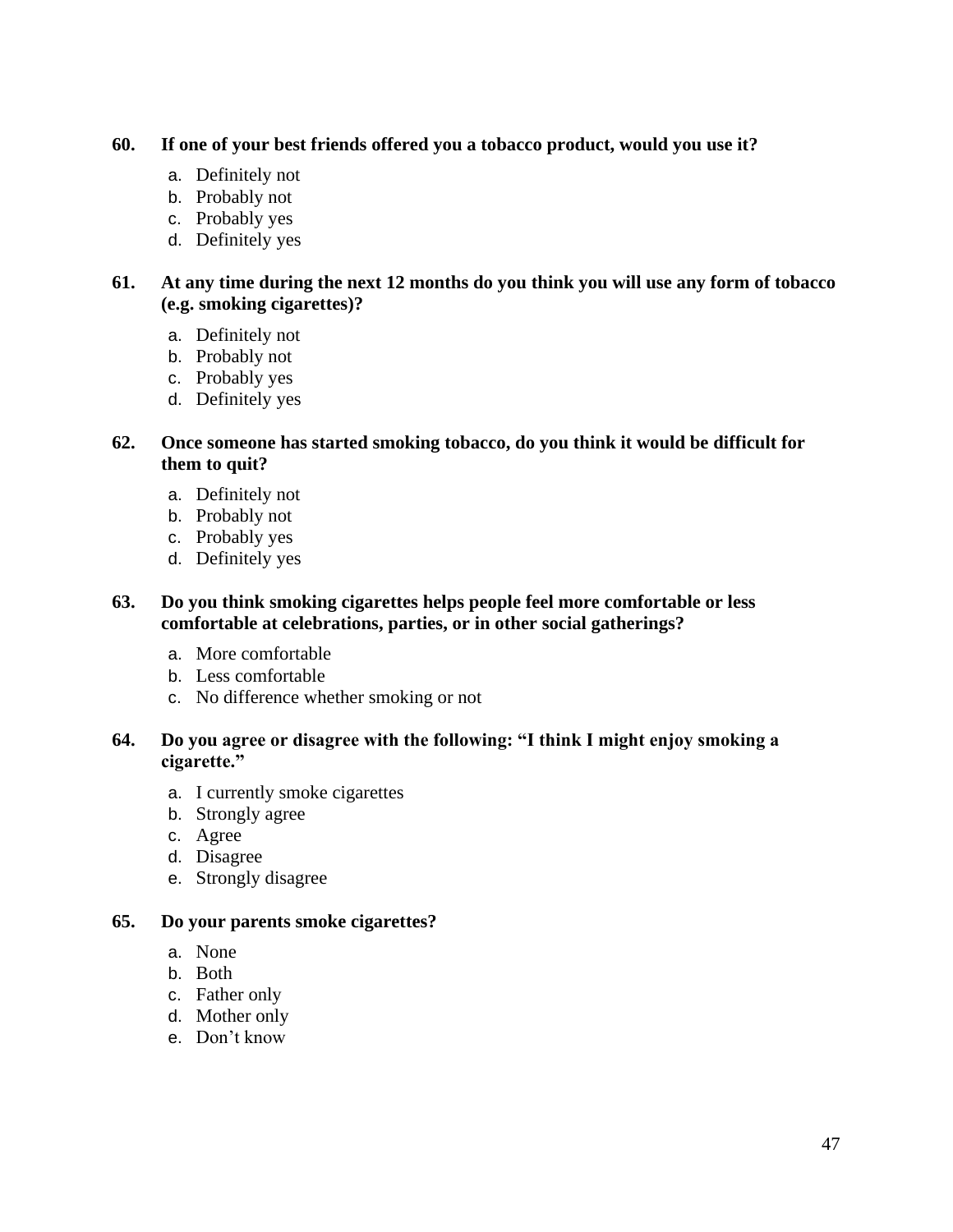#### **66. Do any of your closest friends smoke cigarettes?**

- a. None of them
- b. Some of them
- c. Most of them
- d. All of them

#### **67. About how many students in your grade smoke cigarettes?**

- a. Most of them
- b. About half of them
- c. Some of them
- d. None of them

#### **68. Do you think young people who smoke cigarettes have more or less friends?**

- a. More friends
- b. Less friends
- c. No difference

#### **69. Do you think smoking cigarettes makes young people look more or less attractive?**

- a. More attractive
- b. Less attractive
- c. No difference

#### **70. Do you think smoking cigarettes is harmful to your health?**

- a. Definitely not
- b. Probably not
- c. Probably yes
- d. Definitely yes

#### **71. Do you think it is safe to smoke cigarettes for only a year or two as long as you quit after that?**

- a. Definitely not
- b. Probably not
- c. Probably yes
- d. Definitely yes

# **72. Has anyone in your family discussed the harmful effects of smoking cigarettes with you?**

- a. Yes
- b. No